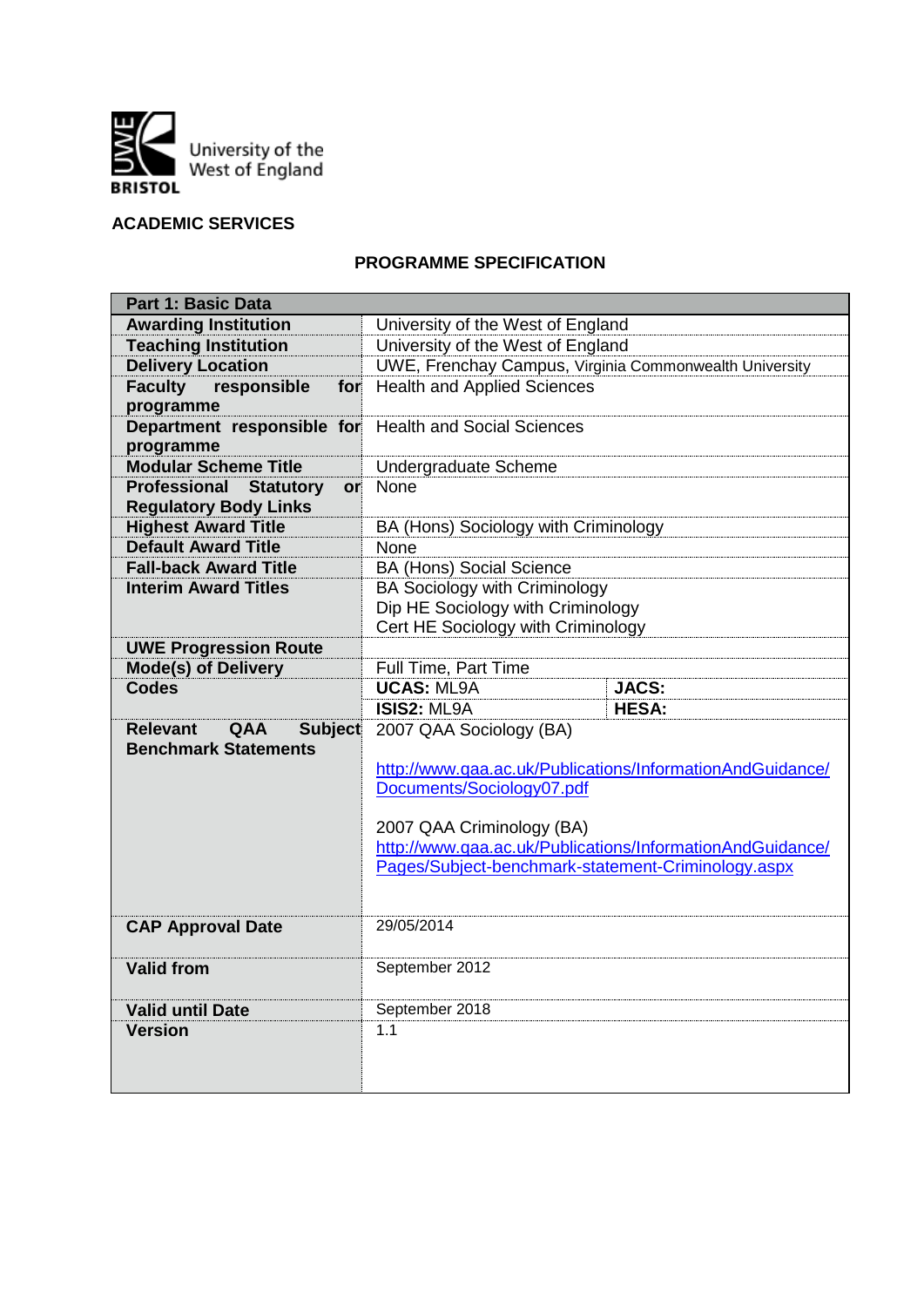## **Part 2: Educational Aims of the Programme**

The Sociology with Criminology Undergraduate Programme has been designed to provide an intellectually stimulating and practically relevant learning experience.

**Sociology:** At Level 1, the Programme is designed to provide students with an introduction to the theoretical, methodological and practical aspects of the discipline with a particular focus on comparative analysis and contemporary social problems. Level 1 of the programme is also designed to develop critical thinking skills amongst students. At level 2, the programme is focussed on the further acquisition of conceptual, theoretical and methodological skills with a particular focus on social inequality, social diversity and social change. Level 2 of the programme is designed to develop research skills and employability skills amongst students. At level 3 the programme is focussed on the further acquisition of conceptual, theoretical and methodological skills and the application of these skills to specialized areas of sociological enquiry. This will be achieved through students taking a project or placement module alongside a range of specialized option modules.

The educational aims of the programme are as follows:

- To produce ready and able graduates. Graduates who are active citizens, making a real contribution to their communities, workplaces and society. Graduates with the skills, knowledge, attitude and confidence to create, critique, and make a difference to the world beyond university. Graduates who are prepared for lifelong learning, personaldevelopment, excellence and success in whatever fields they choose to work and participate. The core curriculum of the programme, in particular, is designed with this objective in mind.
- To provide a general educational experience through which students will acquire a range of cognitive and analytical skills and general transferable skills in relation to critical thinking, research and employability that will provide a foundation for independent sociological research, further graduate studies and career development across a broad range of professions and occupations. Examples of these skills include judging and evaluating evidence, data collection and interpretation, synthesizing information and formulating reasoned arguments.
- To foster critical study, collaborative, co-operative and, independent learning. This aim includes the encouragement of reflexive self-awareness in group oriented and individual research and writing tasks. Reflexive self-awareness is also encouraged in regard to the student's development as a competent and thoughtful social researcher.
- To provide a dedicated sociology programme enriched by research, scholarship and knowledge exchange and public engagement undertaken by members of the subjectgroup.
- To provide an educational experience that recognizes the importance of digital media and digital technology in the contemporary world and that involves the application and utilization of digital technology to teaching and learning across the programme.
- To provide students with the skills that will enable them to develop a practice-oriented approach to sociological enquiry including the ability to apply sociological theories and concepts to 'real world' issues, problems and processes.
- To provide an outward facing set of educational opportunities that include the opportunity to engage with and provide support to a range of partners and stakeholders in the Bristol area through placements, partnerships and community-focussed research.
- To provide an inclusive programme that acknowledges the wide diversity of student learning styles, experiences and interests through provision of a flexible and varied programme.

**Criminology**: Criminology at UWE capitalizes offers students placement opportunities across the criminal justice field, with research lead teaching clearly embedded into the course as well as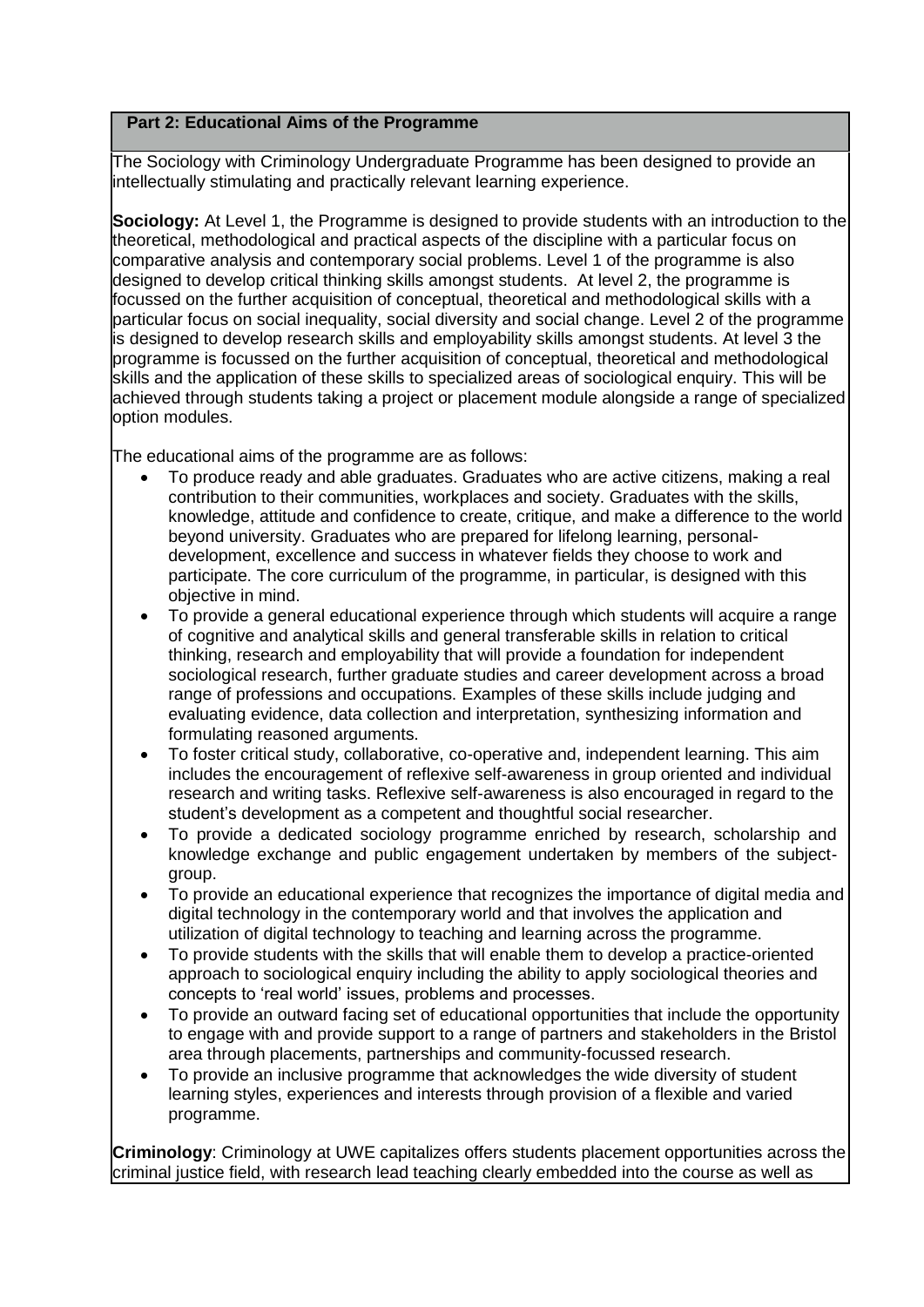# **Part 2: Educational Aims of the Programme**

practitioner/professional based guest lectures. At Level 1 the modules aim to provide students with a comprehensive introduction to the core discipline of Criminology, whereas at Levels 2 and 3 the modules aim to help students develop an in-depth and detailed understanding of Criminology. The Criminology part of the programme aims to highlight how multi-disciplinary (i.e., incorporating sociology, psychology, media studies and social policy) and applied (i.e., the impact that criminology has on criminal justice policy, practice and discourse) the subject area is and therefore how it directly links to employment opportunities. The Criminology part of the programme focuses on,

- Developing a foundation in criminological knowledge that is relevant to a career in the criminal justice system.
- Develop an understanding of the relationships between criminological theory and its application to a range of experience and behaviour – including of offenders, victims, and agents of criminal justice.
- To clearly demonstrate how Criminology applies to and interacts with the real world, through a series of teaching innovations (TEL) and practical/practice based initiatives (placements, work based learning and invited speakers).
- Provide a general foundation for the world of work by equipping students with the broad range of skills, understanding and knowledge employed in a wide range of vocations.

# **Programme requirements for the purposes of the Higher Education Achievement Record (HEAR)**

Sociology and Criminology are critical and analytical subject areas that focus on developing an understanding of social institutions, social relations and social inequalities in a contemporary, historical and comparative perspective. Both Sociology and Criminology at UWE are taught as applied disciplines and across the Programme students are able to apply sociological ideas and concepts to 'real world' situations and everyday experiences. Throughout their degree students will experience a range of learning (online/offline), teaching (lectures, seminars, workshops and TEL) and assessment (essays, exams, case studies, presentations) techniques. Consequentially, a sociology with criminology degree opens graduates up to a range of graduate level positions, including work in social work, teaching, public administration, police service, probation service, prison service, personnel management, charities and Third Sector organizations, welfare and community organizations and the business, finance and information sectors.

### **Part 3: Learning Outcomes of the Programme**

The award route provides opportunities for students to develop and demonstrate knowledge and understanding, qualities, skills and other attributes in a number of areas:

NB: All subject specific Learning Outcomes related to the Sociology Major and the Criminology Minor and mappings to associated modules can be found in the BA (Hons) Sociology and the BA (Hons) Criminology Programme specifications.

The programme provides a range of learning opportunities for students to demonstrate knowledge and understanding, qualities, skills and other attributes in the following areas:

### **A Knowledge and understanding of**

1. Major concepts and theoretical perspectives within social sciences and sociology - especially in relation to crime

2. Social context of social diversity and inequality and their impact on the lives of individuals and groups

3 Social nature of the relationship between individuals and groups and social processes underpinning social change and social stability

4 History, key institutions, cultural norms, and human rights issues of criminal justice system

5 How our understanding of society is socially constructed (by media, public opinion and state agencies)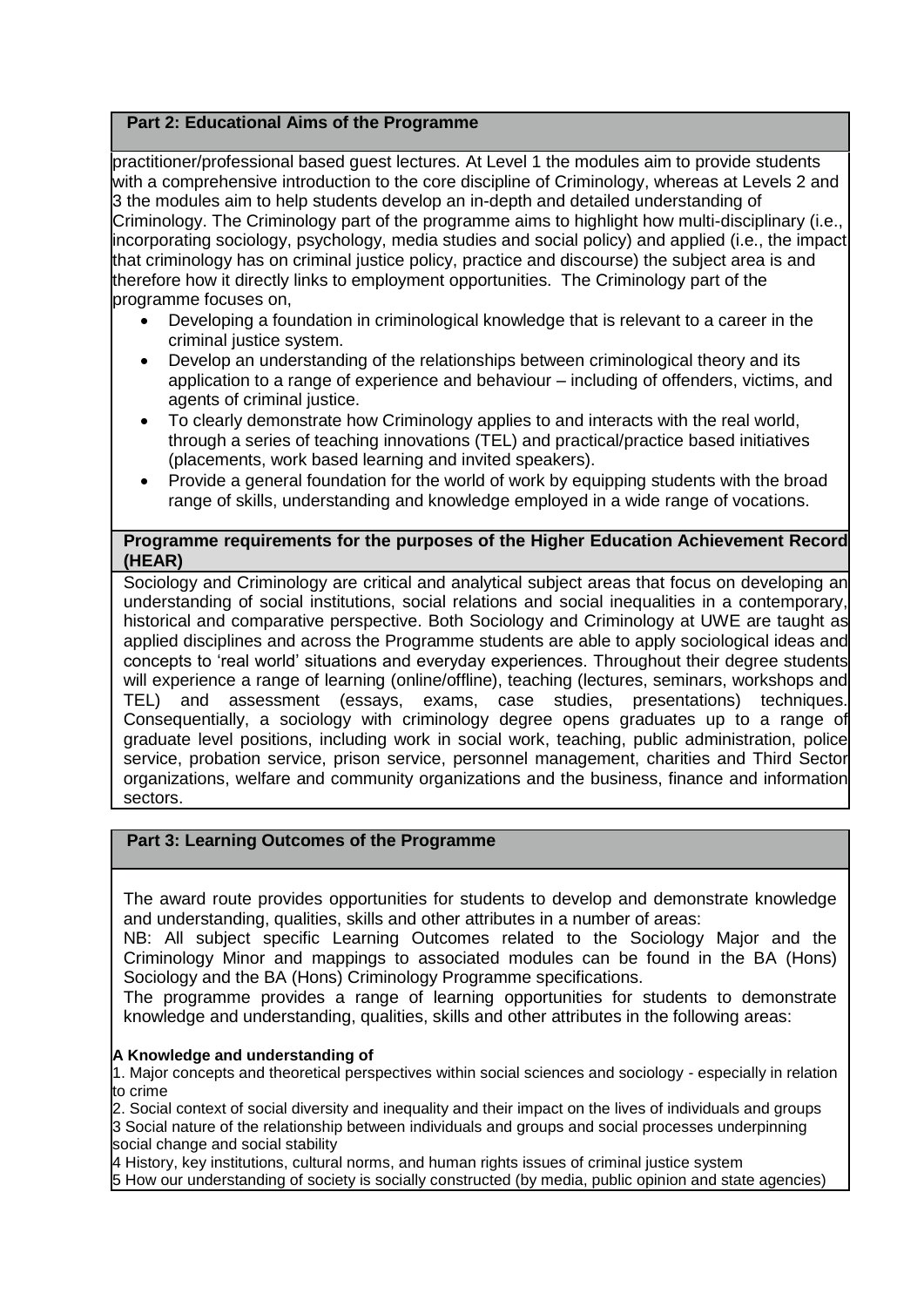# **Part 3: Learning Outcomes of the Programme**

6 Relationship between theory, evidence, practice and methods in sociological research 7 Value of comparative analysis, in both historical and contemporary contexts

8 Nature and appropriate use of research strategies and methods in relation to social investigation. 9 Distinctive character of disciplines of sociology and criminology in relation to other forms of understanding

10 Application of sociological theory to real-world situations and problems

### **B Intellectual Skills**

1. Appreciate complexity of human behaviour in social situations and assess merits of different theories and accounts

2. Adopt multiple perspectives in sociology and criminology and understand the relationships between them.

3. Understand research design, strategy and methodology – including data collection, retrieval, comparison, synthesis, and interpretation, quantitative and qualitative methods

4. Assess ethical issues in sociological and criminological research as these apply to specific research situations or problems

5. Show insight in reviewing and evaluating evidence and applying complex theoretical concepts to realworld problems and situations.

6. Recognise and assess problems in research and investigation and plan strategies for their solution 7. Demonstrate ability (in assessed work and group discussion) to develop a reasoned argument

### **C Subject, Professional and Practical Skills**

1. Understand the nature of sociological and criminological questions

2. Investigate sociological and criminological issues.

3. Analyse, assess methodologically, and report information and empirical research findings in relation to sociological phenomena

4. Identify and utilise a range of different research strategies and tools, and conduct empirical studies involving a variety of methods – including observation, questionnaires, interviews, case studies, data analysis (quantitative and qualitative), evaluation, etc

5. Show awareness of ethical issues and principles and approval procedures and act in accordance with these.

6. Undertake and present scholarly work in sociological investigation

### **D Transferable Skills and other attributes**

1. Written, oral and visual communication skills, including clear presentation of research procedures, academic debates, and their own arguments

2. Time-management and planning skills – in order to deliver reports and assignments and projects to deadline.

3. Note-taking, summarising, reading, bibliographic and referencing skills

4. Computer literacy and ICT skills – competence and confidence in using a variety of software

5. Ability to work productively in a group and as part of a team – including ability to engage in academic debate in a professional and collegiate manner

6. Capacity to retrieve, present and analyse data and evidence from primary and secondary sources in an appropriate format for a variety of audiences

7. Ability to formulate researchable problems within a general area of concern, and to

evaluate evidence of various kinds, and draw appropriate conclusions.

8. Research design, methodology, data collection skills – including surveys, experiments, case studies, sampling techniques, qualitative and quantitative methods, interview designs and strategies, evaluative techniques,

9. Ability to develop and apply academic knowledge and research skills to the world of work 10. Ability to self-develop by acquiring practical experience of a relevant workplace environment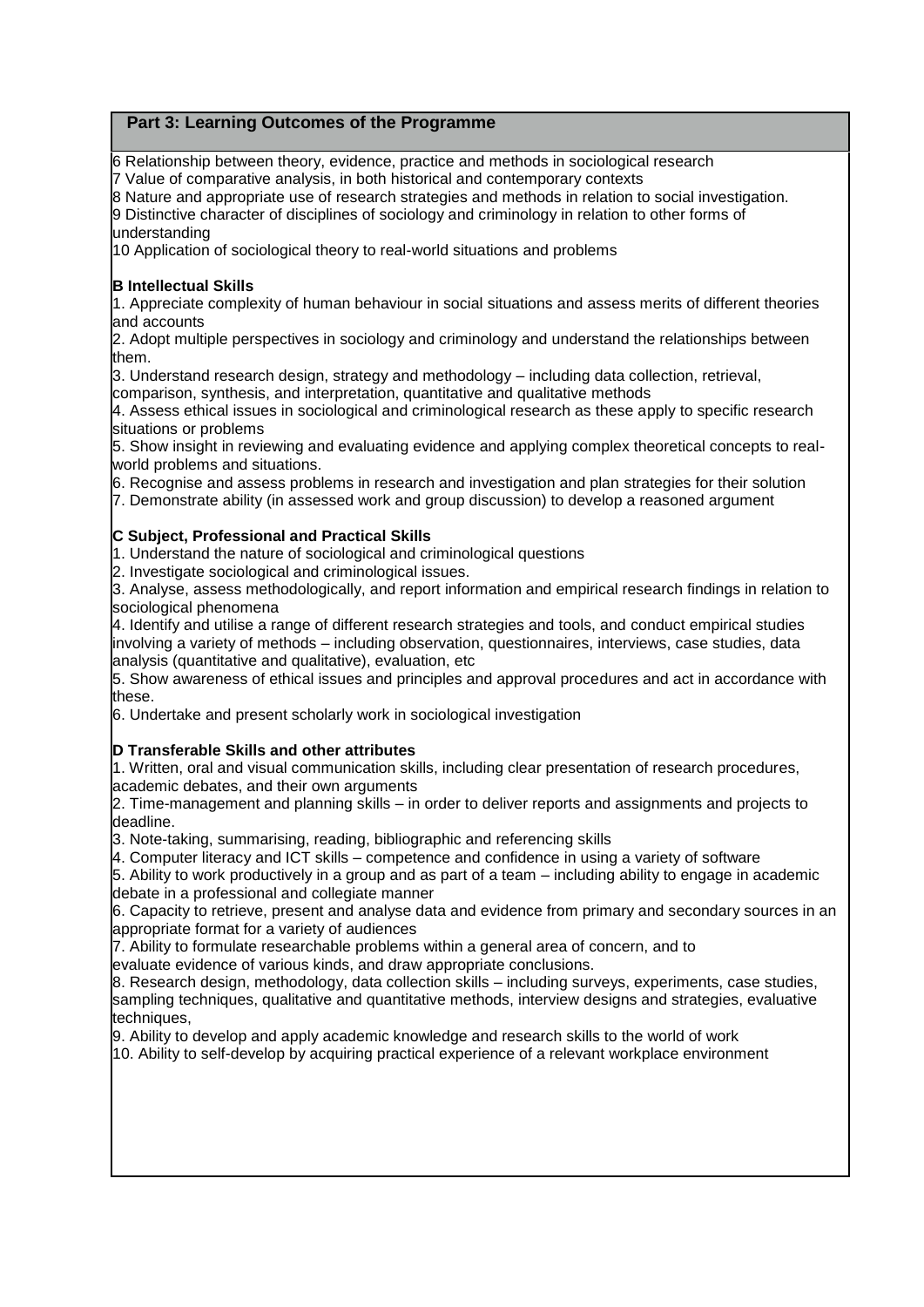# Part 3: Learning Outcomes of the Programme

| <b>Learning Outcomes for Sociology Modules:</b>                                                                                                                                                                                        | Module No: UZSNLF-30-1 | Module No: UZQSTQ-15-1 | Module No: UZSST3-15-1 | Module No: UZSST4-30-2 | Module No: UIZSST5-30-2 | Module No: UZSSTR-15-2 | Module No: UZSSTA-15-2 | Module No: USPSTS-30-3 |                    |              |
|----------------------------------------------------------------------------------------------------------------------------------------------------------------------------------------------------------------------------------------|------------------------|------------------------|------------------------|------------------------|-------------------------|------------------------|------------------------|------------------------|--------------------|--------------|
| A) Knowledge and understanding of:                                                                                                                                                                                                     |                        |                        |                        |                        |                         |                        |                        |                        |                    |              |
| A.1. The key concepts and theoretical approaches that<br>have developed and are developing within sociology.<br>A.2. The social context of social diversity and inequality<br>and their impact on the lives of individuals and groups. | x                      |                        | x                      | x<br>x                 | x                       | x                      |                        |                        |                    |              |
| A.3. The value of comparative analysis, in both historical                                                                                                                                                                             |                        |                        |                        | x                      | х                       |                        |                        |                        |                    |              |
| and contemporary contexts.<br>A.4. The social nature of the relationship between<br>individuals and groups.                                                                                                                            |                        |                        |                        | x                      | x                       | x                      |                        |                        |                    |              |
| A.5. The social processes underpinning social change<br>and social stability.                                                                                                                                                          | x                      |                        |                        |                        | х                       |                        |                        |                        |                    |              |
| A.6. The nature and appropriate use of research<br>strategies and methods in gaining sociological                                                                                                                                      |                        |                        | x                      |                        |                         |                        | x                      | x                      |                    |              |
| knowledge.<br>A.7. The relationship between sociological argument<br>and evidence.                                                                                                                                                     | x                      | X                      | x                      | x                      | X                       |                        | x                      | x                      |                    |              |
| A.8. The distinctive character of sociology in relation to<br>other forms of understanding in everyday life.                                                                                                                           | x                      | x                      |                        | x                      | x                       |                        | x                      | x                      |                    |              |
| (B) Intellectual Skills                                                                                                                                                                                                                |                        |                        |                        |                        |                         |                        |                        |                        |                    |              |
| B.1. The ability to appreciate the complexity of human<br>behaviour, social situations and events and assessing                                                                                                                        | x                      | х                      |                        | x                      | x                       | x                      | х                      |                        |                    |              |
| the merits of competing explanations.<br>B.2. The ability to gather, retrieve and synthesise<br>information.                                                                                                                           | x                      |                        | x                      | x                      | x                       | x                      | X                      | X                      |                    |              |
| B.3. The ability to review and evaluate evidence.                                                                                                                                                                                      |                        | х                      | x                      | х                      | x                       | x                      | x                      | x                      |                    |              |
| B.4. The ability to develop a reasoned argument and<br>critically interpret evidence.                                                                                                                                                  | x                      | x                      | x                      | x                      | x                       | x                      | x                      | x                      |                    |              |
| (C) Subject/Professional/Practical Skills<br>C.1. The ability to investigate sociologically informed                                                                                                                                   | x                      | x                      | x                      | x                      | x                       |                        | x                      | x                      | Lear<br>ning       |              |
| questions                                                                                                                                                                                                                              |                        |                        |                        |                        |                         |                        |                        |                        | Outc               |              |
| C.2. The ability to report empirical sociological findings<br>C.3. The ability to use different methods of sociological                                                                                                                |                        |                        | х<br>X                 | х                      |                         |                        | х<br>X                 | х<br>X                 | ome                |              |
| enquiry                                                                                                                                                                                                                                |                        |                        |                        |                        |                         |                        |                        |                        | s for              |              |
| C.4. The ability to identify the ethical issues in social<br>research                                                                                                                                                                  |                        |                        | x                      |                        |                         | x                      | x                      | x                      | Crim<br>inol       |              |
| C.5. The ability to undertake and present scholarly work                                                                                                                                                                               | x                      | х                      | x                      | x                      | х                       | x                      | x                      | x                      | ogy                |              |
| C.6. The ability to examine the relevance and<br>application of academic and practical sociological work<br>to issues of social, public and civic policy                                                                               |                        | x                      | x                      | x                      |                         | x                      |                        | x                      | <b>Mod</b><br>ules | LIZSMLD-30-1 |
| (D) Transferable skills and other attributes<br>D.1. Learning and study skills                                                                                                                                                         |                        |                        |                        |                        |                         |                        |                        |                        |                    |              |
| D.2. Written and oral communication skills in a variety of<br>contexts and modes                                                                                                                                                       | x                      | х<br>x                 | х<br>x                 | x                      | x                       | x<br>x                 | х<br>х                 | х<br>x                 | A)                 |              |
| D.3. Statistical and other quantitative techniques                                                                                                                                                                                     |                        |                        | x                      | x                      |                         |                        | х                      |                        | Kno                |              |
| D.4. Information retrieval skills in relation to primary and<br>secondary sources of information                                                                                                                                       |                        |                        | x                      |                        |                         |                        | х                      | x                      | wled<br>ge         |              |
| D.5. Communication and information technology skills<br>Skills of time planning and management                                                                                                                                         | x                      | х                      | x<br>x                 | x                      | х                       | x<br>x                 | х<br>х                 | x<br>x                 | and                |              |
| Group work skills                                                                                                                                                                                                                      | x                      |                        | x                      |                        |                         |                        |                        |                        | und                |              |
|                                                                                                                                                                                                                                        |                        |                        |                        |                        |                         |                        |                        |                        | erst<br>andi<br>ng |              |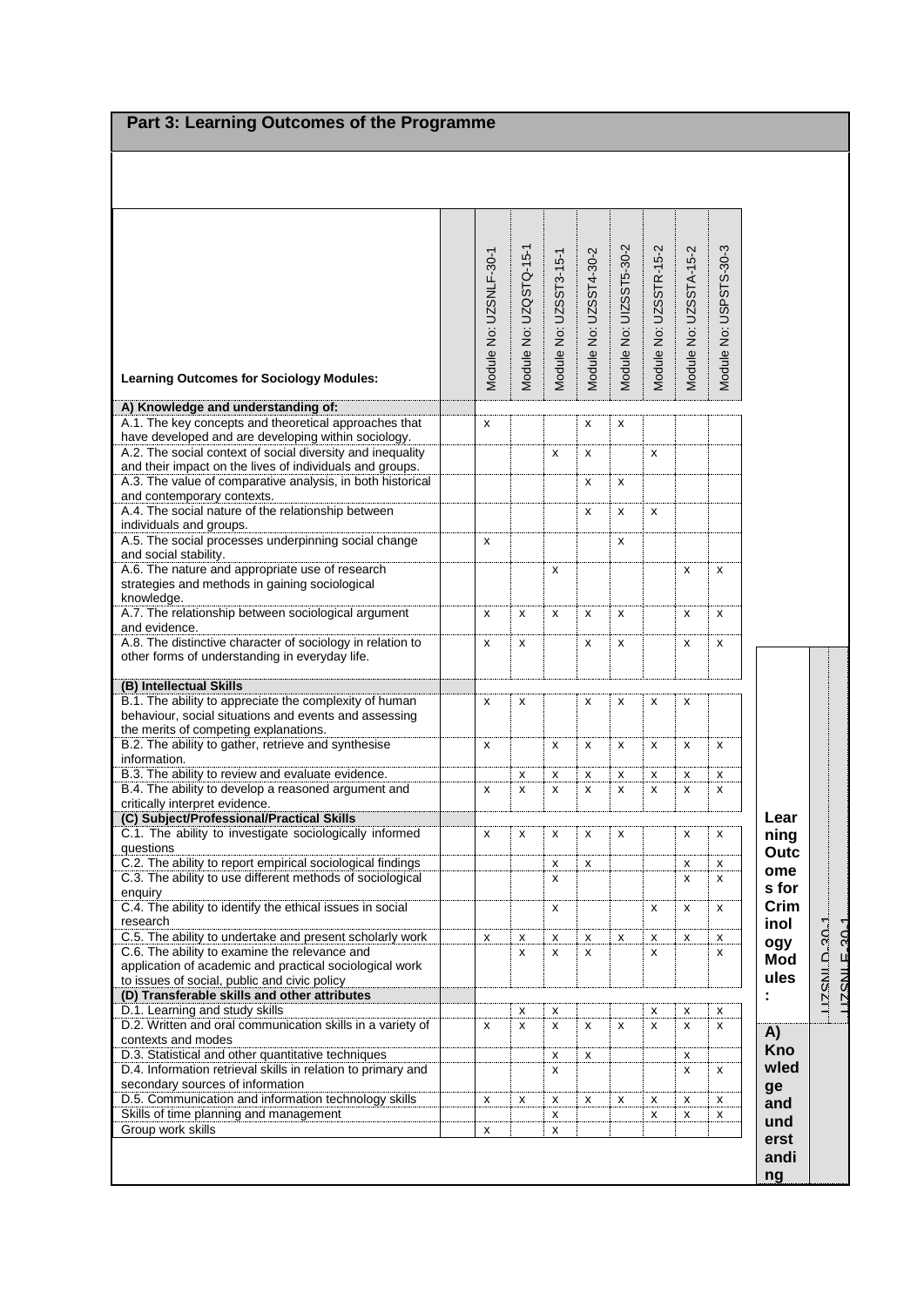| Part 3: Learning Outcomes of the Programme |                                    |            |
|--------------------------------------------|------------------------------------|------------|
|                                            | of:                                |            |
|                                            | Ma                                 | $x \mid x$ |
|                                            | jor                                |            |
|                                            | $\rm{co}$                          |            |
|                                            | $\sf nc$                           |            |
|                                            | ept                                |            |
|                                            | $\mathsf{s}$                       |            |
|                                            | an                                 |            |
|                                            | $\operatorname{\mathsf{d}}$<br>the |            |
|                                            | ore                                |            |
|                                            | $t$ ic                             |            |
|                                            | a                                  |            |
|                                            | per                                |            |
|                                            |                                    |            |
|                                            | sp<br>ect                          |            |
|                                            | ive                                |            |
|                                            | $\mathbf{s}$                       |            |
|                                            | wit                                |            |
|                                            | $\operatorname{\sf hin}$           |            |
|                                            | ${\sf SO}$                         |            |
|                                            | cia                                |            |
|                                            | $\mathsf I$                        |            |
|                                            | sci                                |            |
|                                            | en                                 |            |
|                                            | ce                                 |            |
|                                            | $s -$                              |            |
|                                            | $\mathop{\mathsf{es}}$             |            |
|                                            | pe<br>cia                          |            |
|                                            | lly                                |            |
|                                            | $\overline{in}$                    |            |
|                                            | rel                                |            |
|                                            | ati                                |            |
|                                            | on                                 |            |
|                                            | $\mathsf{to}$                      |            |
|                                            | cri                                |            |
|                                            | me                                 |            |
|                                            | $\,$                               |            |
|                                            | vic                                |            |
|                                            | tim                                |            |
|                                            | isa                                |            |
|                                            | tio                                |            |
|                                            | n,                                 |            |
|                                            | an<br>$\sf d$                      |            |
|                                            | res                                |            |
|                                            | po                                 |            |
|                                            | $\operatorname{\sf ns}$            |            |
|                                            | $\mathop{\mathsf{es}}$             |            |
|                                            | ${\sf to}$                         |            |
|                                            | cri                                |            |
|                                            | me                                 |            |
|                                            | $\overline{Na}$                    | $x \mid x$ |
|                                            | tur                                |            |
|                                            | $\mathsf{e}% _{t}\left( t\right)$  |            |
|                                            | $\mathsf{of}$                      |            |
|                                            | an                                 |            |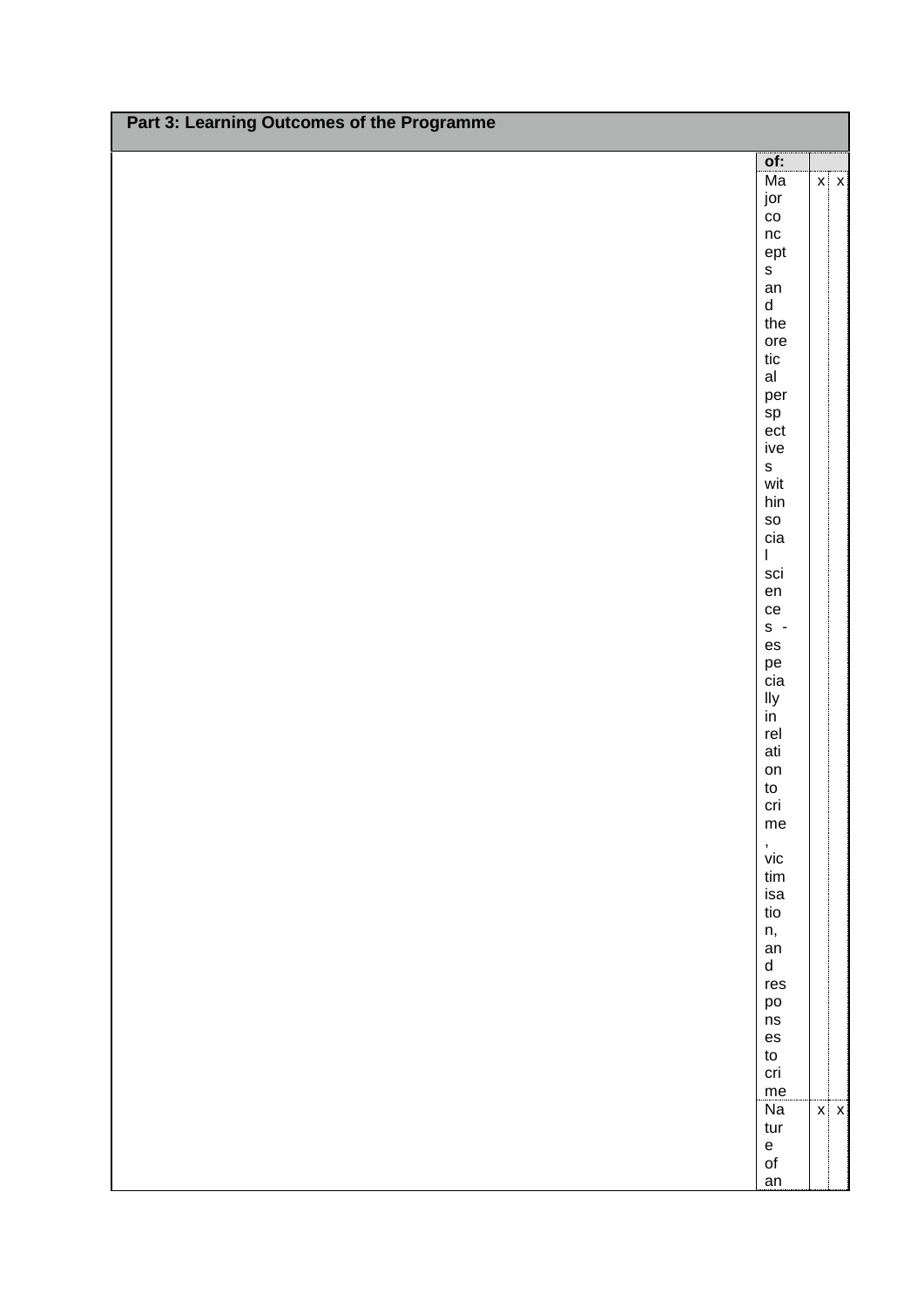| Part 3: Learning Outcomes of the Programme |                               |            |
|--------------------------------------------|-------------------------------|------------|
|                                            | $\sf d$                       |            |
|                                            | rel                           |            |
|                                            | ati                           |            |
|                                            | on                            |            |
|                                            | shi                           |            |
|                                            | p                             |            |
|                                            | bet<br>we                     |            |
|                                            | en                            |            |
|                                            | var                           |            |
|                                            | iou                           |            |
|                                            | $\mathsf{s}$                  |            |
|                                            | for                           |            |
|                                            | ms                            |            |
|                                            | $\mathsf{of}$                 |            |
|                                            | <b>SO</b>                     |            |
|                                            | cia<br>$\overline{1}$         |            |
|                                            | $\operatorname{\mathsf{div}}$ |            |
|                                            | ers                           |            |
|                                            | ity                           |            |
|                                            | an                            |            |
|                                            | $\sf d$                       |            |
|                                            | ${\sf SO}$                    |            |
|                                            | cia                           |            |
|                                            | $\overline{1}$                |            |
|                                            | $\operatorname{\mathsf{div}}$ |            |
|                                            | isi<br>on                     |            |
|                                            | $s -$                         |            |
|                                            | es                            |            |
|                                            | pe                            |            |
|                                            | cia                           |            |
|                                            | lly                           |            |
|                                            | in                            |            |
|                                            | rel                           |            |
|                                            | ati                           |            |
|                                            | on<br>to                      |            |
|                                            | cri                           |            |
|                                            | me                            |            |
|                                            | $\,$                          |            |
|                                            | $\mathsf{vic}$                |            |
|                                            | tim                           |            |
|                                            | isa                           |            |
|                                            | tio                           |            |
|                                            | n,                            |            |
|                                            | an<br>$\sf d$                 |            |
|                                            | cri                           |            |
|                                            | $\mathsf{mi}\xspace$          |            |
|                                            | nal                           |            |
|                                            | jus                           |            |
|                                            | tic                           |            |
|                                            | $\mathsf{e}$                  |            |
|                                            | $\overline{\text{So}}$        | $x \mid x$ |
|                                            | cia<br>I                      |            |
|                                            |                               |            |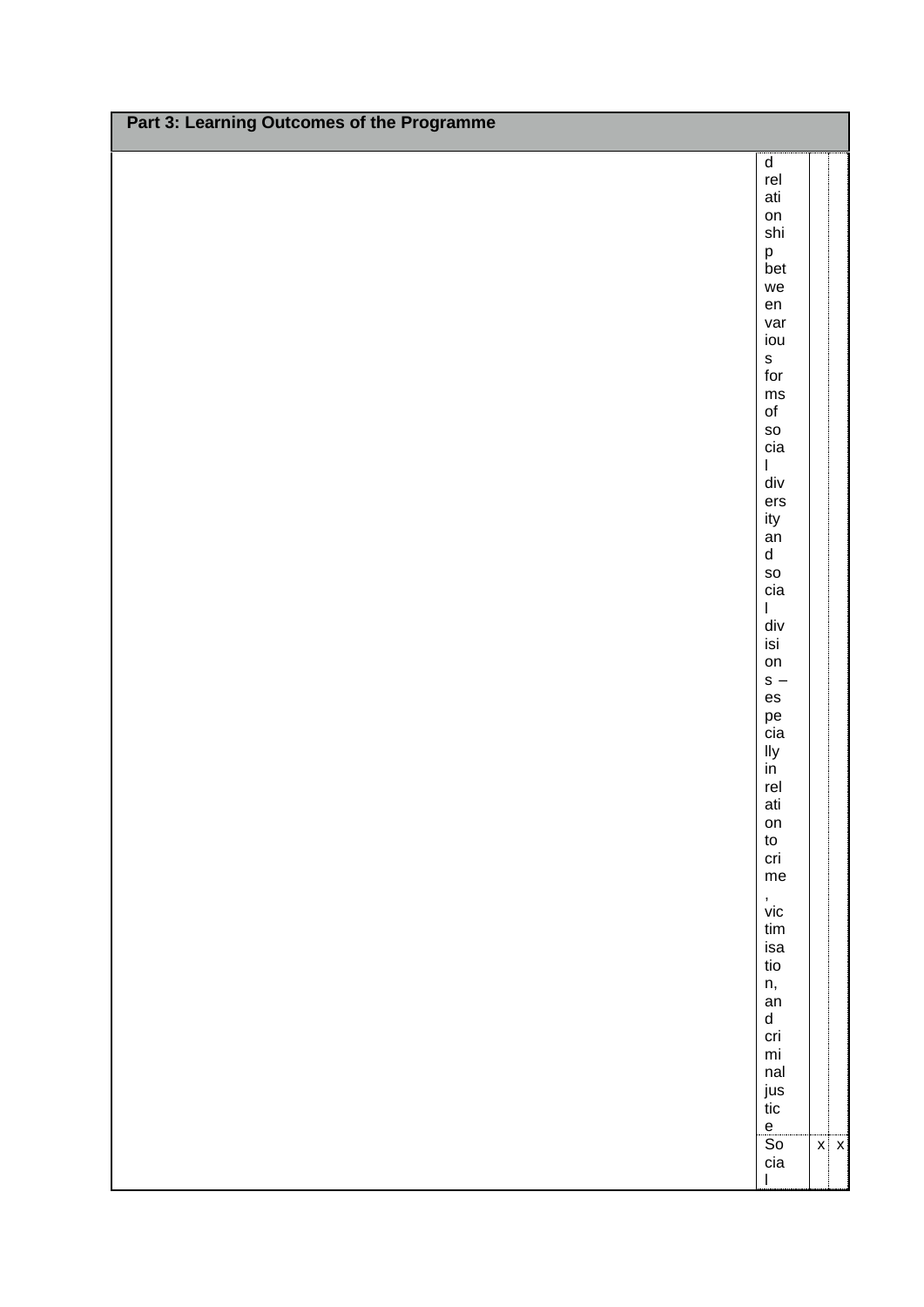| Part 3: Learning Outcomes of the Programme |                                           |            |
|--------------------------------------------|-------------------------------------------|------------|
|                                            |                                           |            |
|                                            | nat                                       |            |
|                                            | ure<br>$\mathsf{of}$                      |            |
|                                            | the                                       |            |
|                                            | rel                                       |            |
|                                            | ati                                       |            |
|                                            | on<br>shi                                 |            |
|                                            |                                           |            |
|                                            | p<br>bet                                  |            |
|                                            | we                                        |            |
|                                            | ${\sf en}$<br>ind                         |            |
|                                            | ivi                                       |            |
|                                            | ${\sf du}$                                |            |
|                                            | als                                       |            |
|                                            | an                                        |            |
|                                            | ${\sf d}$<br>gro                          |            |
|                                            | up                                        |            |
|                                            | $\mathsf{s}$                              |            |
|                                            | an                                        |            |
|                                            | $\operatorname{\mathsf{d}}$<br>${\sf so}$ |            |
|                                            | cia                                       |            |
|                                            | $\overline{1}$                            |            |
|                                            | pro                                       |            |
|                                            | ce                                        |            |
|                                            | ${\tt SS}$<br>es                          |            |
|                                            | un                                        |            |
|                                            | der                                       |            |
|                                            | pin                                       |            |
|                                            | $\mathsf{nin}$                            |            |
|                                            | g<br>so                                   |            |
|                                            | cia                                       |            |
|                                            | $\mathsf I$                               |            |
|                                            | ${\sf ch}$<br>an                          |            |
|                                            | ${\tt ge}$                                |            |
|                                            | an                                        |            |
|                                            | $\sf d$                                   |            |
|                                            | SO<br>cia                                 |            |
|                                            | $\mathsf I$                               |            |
|                                            | sta                                       |            |
|                                            | bili                                      |            |
|                                            | ty<br>Histo                               |            |
|                                            |                                           | $x \mid x$ |
|                                            | ry,<br>key                                |            |
|                                            | instit                                    |            |
|                                            | ution                                     |            |
|                                            | s,<br>cultu                               |            |
|                                            | ral                                       |            |
|                                            | norm                                      |            |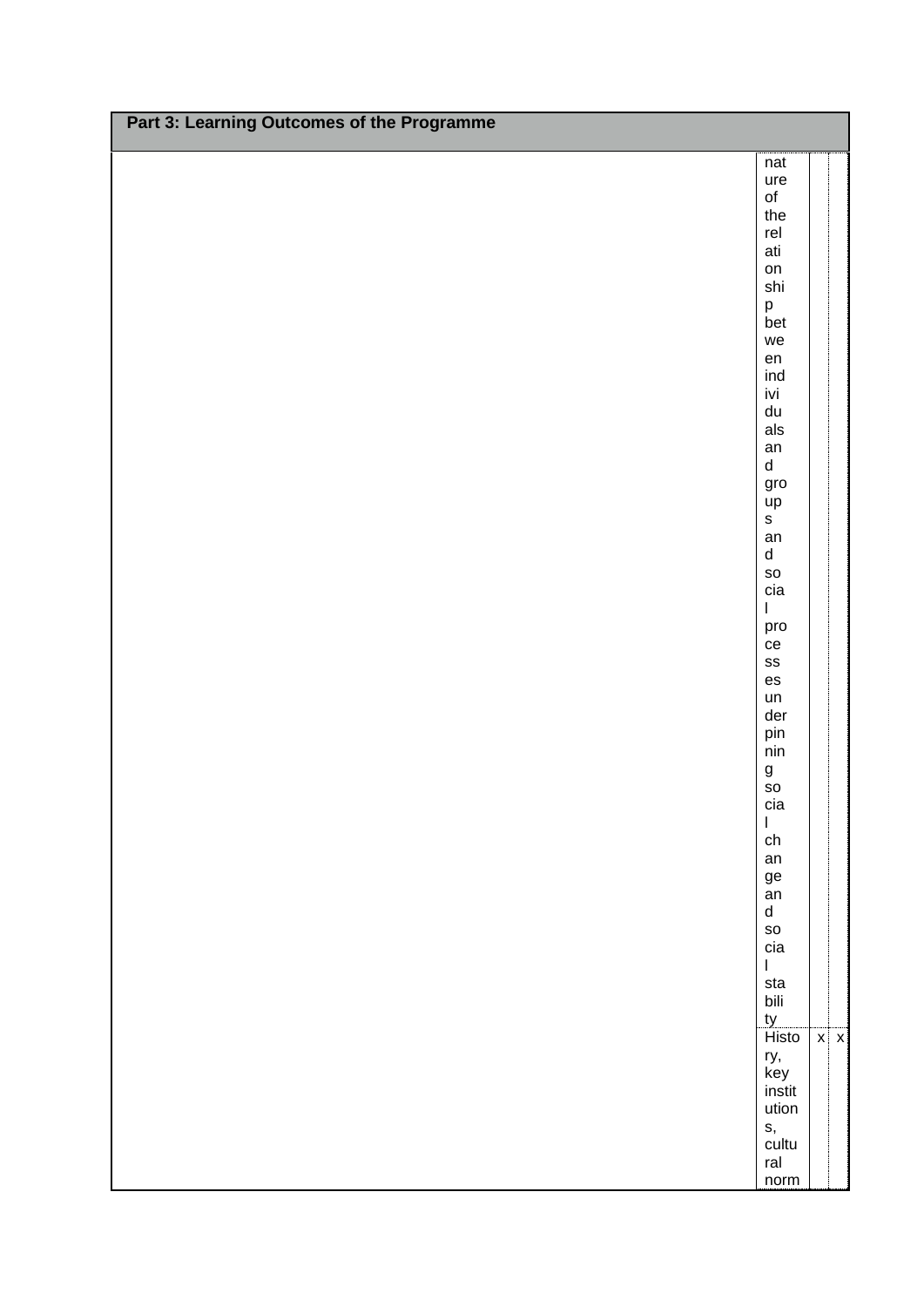| Part 3: Learning Outcomes of the Programme |                                                                                       |            |
|--------------------------------------------|---------------------------------------------------------------------------------------|------------|
|                                            |                                                                                       |            |
|                                            | s,<br>and                                                                             |            |
|                                            | hum                                                                                   |            |
|                                            | an                                                                                    |            |
|                                            | right<br>$\mathsf{s}$                                                                 |            |
|                                            | issu                                                                                  |            |
|                                            | es of                                                                                 |            |
|                                            | crimi                                                                                 |            |
|                                            | nal                                                                                   |            |
|                                            | justic<br>$\mathsf{e}% _{t}\left( t\right)$                                           |            |
|                                            | syst                                                                                  |            |
|                                            | $\mathsf{em}$                                                                         |            |
|                                            | H <sub>O</sub>                                                                        | $x \mid x$ |
|                                            | $\mathsf{W}% _{T}=\mathsf{W}_{T}\!\left( a,b\right) ,\ \mathsf{W}_{T}=\mathsf{W}_{T}$ |            |
|                                            | cri<br>me                                                                             |            |
|                                            | an                                                                                    |            |
|                                            | $\sf d$                                                                               |            |
|                                            | $\mathsf{vic}$                                                                        |            |
|                                            | $\ensuremath{\text{tim}}$                                                             |            |
|                                            | isa<br>tio                                                                            |            |
|                                            | $\mathsf n$                                                                           |            |
|                                            | are                                                                                   |            |
|                                            | SO                                                                                    |            |
|                                            | cia                                                                                   |            |
|                                            | lly<br>$\overline{c}$                                                                 |            |
|                                            | nst                                                                                   |            |
|                                            | ruc                                                                                   |            |
|                                            | ted                                                                                   |            |
|                                            | (by                                                                                   |            |
|                                            | $\mathsf{me}\xspace$<br>dia                                                           |            |
|                                            |                                                                                       |            |
|                                            | ,<br>pu<br>bli                                                                        |            |
|                                            |                                                                                       |            |
|                                            | ${\bf c}$                                                                             |            |
|                                            | opi<br>nio                                                                            |            |
|                                            | $\mathsf{n}$                                                                          |            |
|                                            | an                                                                                    |            |
|                                            | $\operatorname{\mathsf{d}}$                                                           |            |
|                                            | sta<br>te                                                                             |            |
|                                            | $\mathop{\rm ag}\nolimits$                                                            |            |
|                                            |                                                                                       |            |
|                                            | en<br>cie                                                                             |            |
|                                            | s)<br>Re                                                                              |            |
|                                            | lati                                                                                  | $x \mid x$ |
|                                            | on                                                                                    |            |
|                                            | shi                                                                                   |            |
|                                            | p<br>bet                                                                              |            |
|                                            |                                                                                       |            |
|                                            | we                                                                                    |            |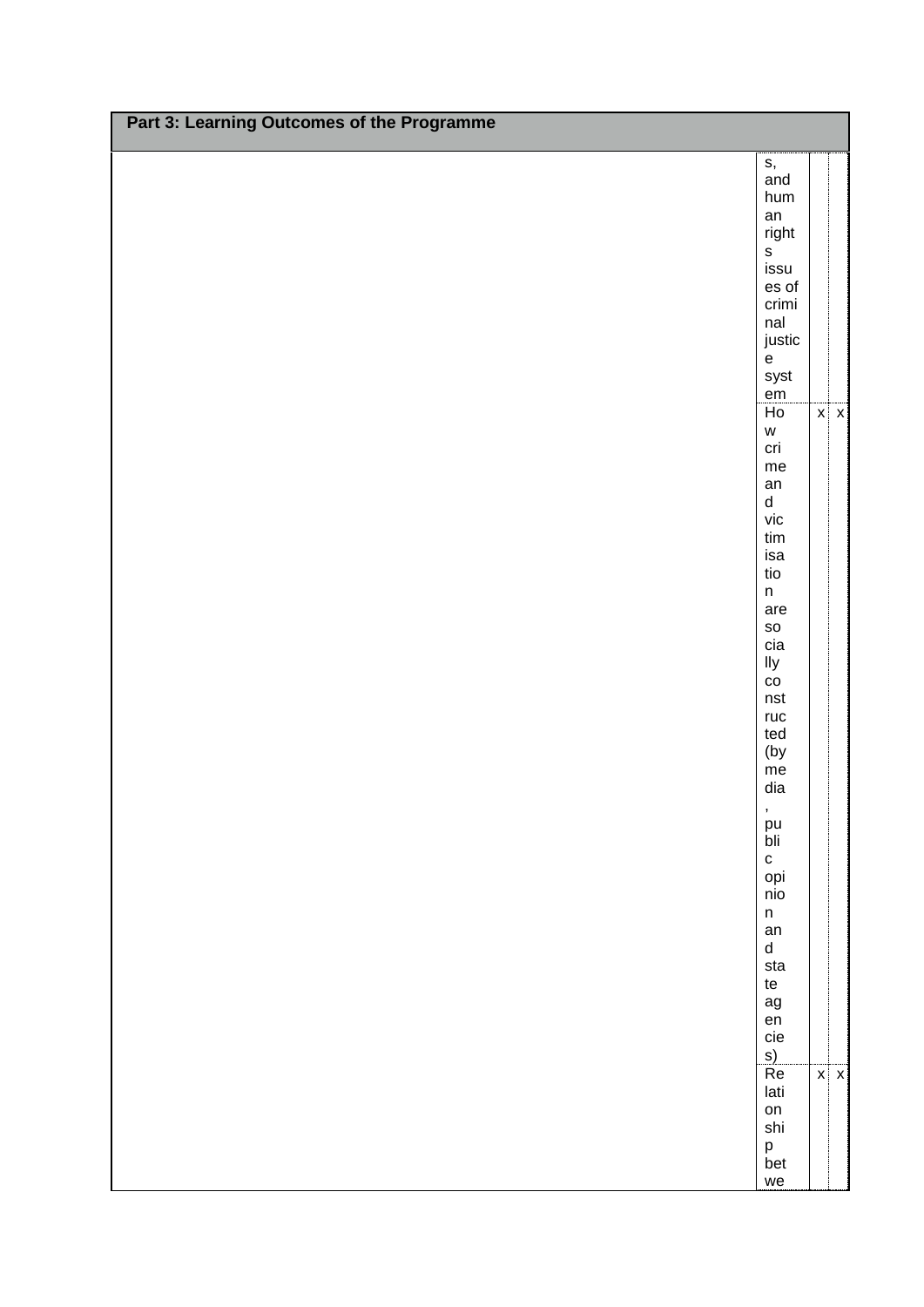| Part 3: Learning Outcomes of the Programme |                                          |            |
|--------------------------------------------|------------------------------------------|------------|
|                                            |                                          |            |
|                                            | en<br>the                                |            |
|                                            | ory                                      |            |
|                                            |                                          |            |
|                                            | ,<br>evi                                 |            |
|                                            | ${\sf de}$                               |            |
|                                            | nc<br>e,                                 |            |
|                                            |                                          |            |
|                                            | pra<br>cti                               |            |
|                                            | ce                                       |            |
|                                            | an                                       |            |
|                                            | $\sf d$<br>me                            |            |
|                                            | tho                                      |            |
|                                            | ${\sf ds}$                               |            |
|                                            | in                                       |            |
|                                            | cri                                      |            |
|                                            | $\mathsf{mi}\xspace$<br>nol              |            |
|                                            | ogi                                      |            |
|                                            | cal                                      |            |
|                                            | res                                      |            |
|                                            | ear                                      |            |
|                                            | ${\sf ch}$<br>Val                        | $x \mid x$ |
|                                            | ue                                       |            |
|                                            | $\mathsf{of}$                            |            |
|                                            | $\rm{co}$                                |            |
|                                            | ${\sf mp}$                               |            |
|                                            | ara<br>tiv                               |            |
|                                            | $\mathsf{e}% _{t}\left( t\right)$        |            |
|                                            | an                                       |            |
|                                            | aly                                      |            |
|                                            | sis                                      |            |
|                                            | , in<br>bot                              |            |
|                                            |                                          |            |
|                                            | h<br>his                                 |            |
|                                            | tori                                     |            |
|                                            | cal<br>an                                |            |
|                                            | $\sf d$                                  |            |
|                                            | $_{\rm CO}$                              |            |
|                                            | nte                                      |            |
|                                            | ${\sf mp}$                               |            |
|                                            | ora                                      |            |
|                                            | ry<br>$\rm{co}$                          |            |
|                                            | nte                                      |            |
|                                            | xts                                      |            |
|                                            | $\overline{Na}$                          | $x \mid x$ |
|                                            | tur<br>$\mathsf{e}% _{t}\left( t\right)$ |            |
|                                            | an                                       |            |
|                                            | $\sf d$                                  |            |
|                                            | ap                                       |            |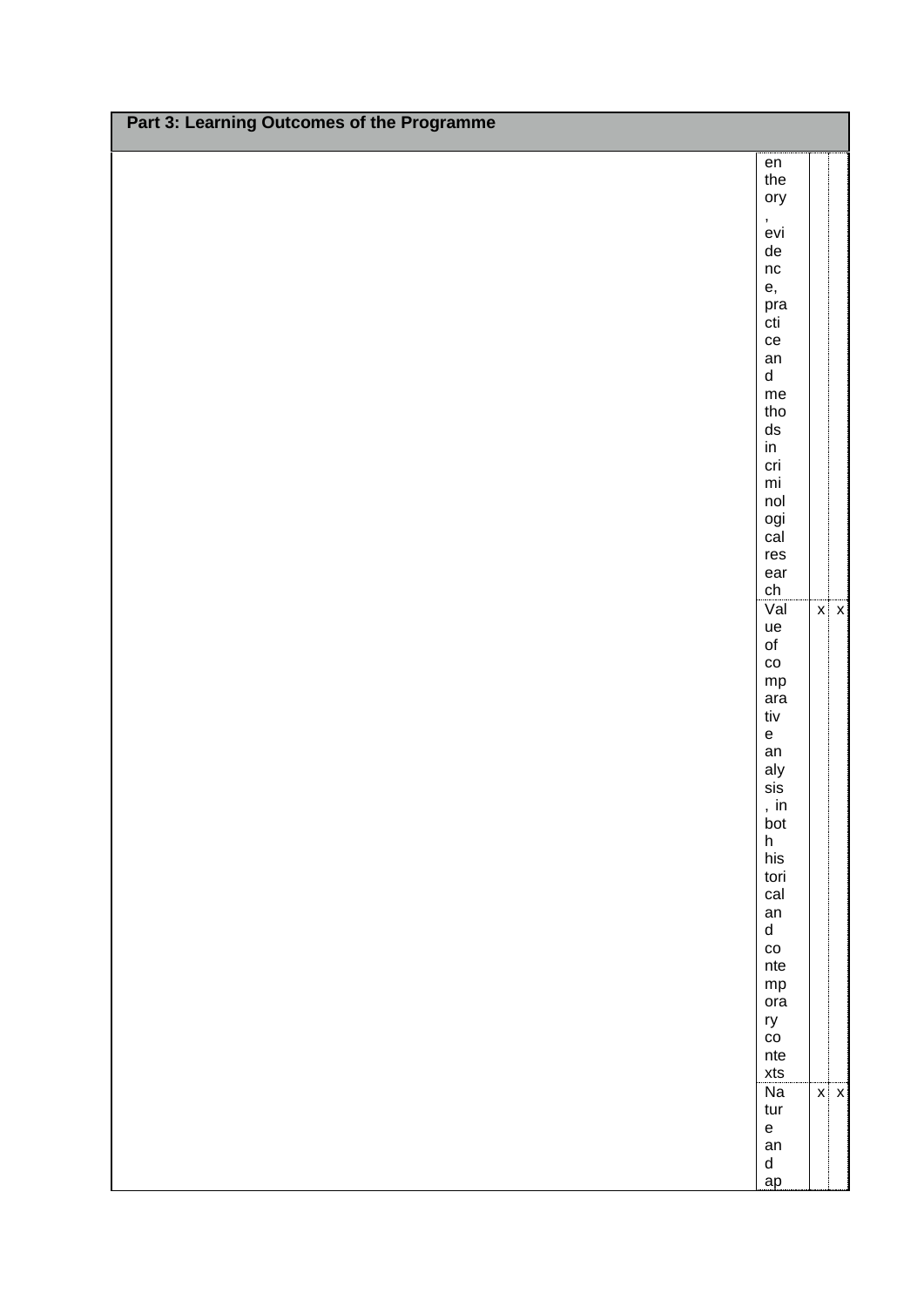| Part 3: Learning Outcomes of the Programme |                                             |            |
|--------------------------------------------|---------------------------------------------|------------|
|                                            |                                             |            |
|                                            | pro<br>pri                                  |            |
|                                            | ate                                         |            |
|                                            | us<br>$\mathsf{e}% _{t}\left( t\right)$     |            |
|                                            | $\mathsf{of}$                               |            |
|                                            | res                                         |            |
|                                            | ear                                         |            |
|                                            | ${\sf ch}$<br>$\operatorname{\mathsf{str}}$ |            |
|                                            | ate                                         |            |
|                                            | gie                                         |            |
|                                            | $\mathsf{s}$<br>an                          |            |
|                                            | $\operatorname{\mathsf{d}}$                 |            |
|                                            | $\mathsf{me}\xspace$                        |            |
|                                            | tho                                         |            |
|                                            | ${\sf ds}$<br>in                            |            |
|                                            | rel                                         |            |
|                                            | ati                                         |            |
|                                            | on<br>${\sf to}$                            |            |
|                                            | ${\sf SO}$                                  |            |
|                                            | cia                                         |            |
|                                            | $\overline{1}$                              |            |
|                                            | $\mathsf{inv}$<br>$\mathsf{est}$            |            |
|                                            | iga                                         |            |
|                                            | tio                                         |            |
|                                            | $\sf n$<br>an                               |            |
|                                            | $\operatorname{\mathsf{d}}$                 |            |
|                                            | cri                                         |            |
|                                            | $\mathsf{mi}$<br>nol                        |            |
|                                            | ogi                                         |            |
|                                            | cal                                         |            |
|                                            | iss                                         |            |
|                                            | ue<br>$\mathsf{s}$                          |            |
|                                            | $\overline{Dis}$                            | $x \mid x$ |
|                                            | tin                                         |            |
|                                            | $\operatorname{\mathsf{cti}}$               |            |
|                                            | ve<br>${\tt ch}$                            |            |
|                                            | ara                                         |            |
|                                            | ${\sf cte}$                                 |            |
|                                            | r of<br>$\operatorname{\mathsf{dis}}$       |            |
|                                            | $\operatorname{\mathsf{clip}}$              |            |
|                                            | $\mathop{\sf lin}$                          |            |
|                                            | $\mathop{\mathsf{es}}$<br>$\mathsf{of}$     |            |
|                                            | cri                                         |            |
|                                            | $\mathsf{mi}$                               |            |
|                                            | nol                                         |            |
|                                            | og                                          |            |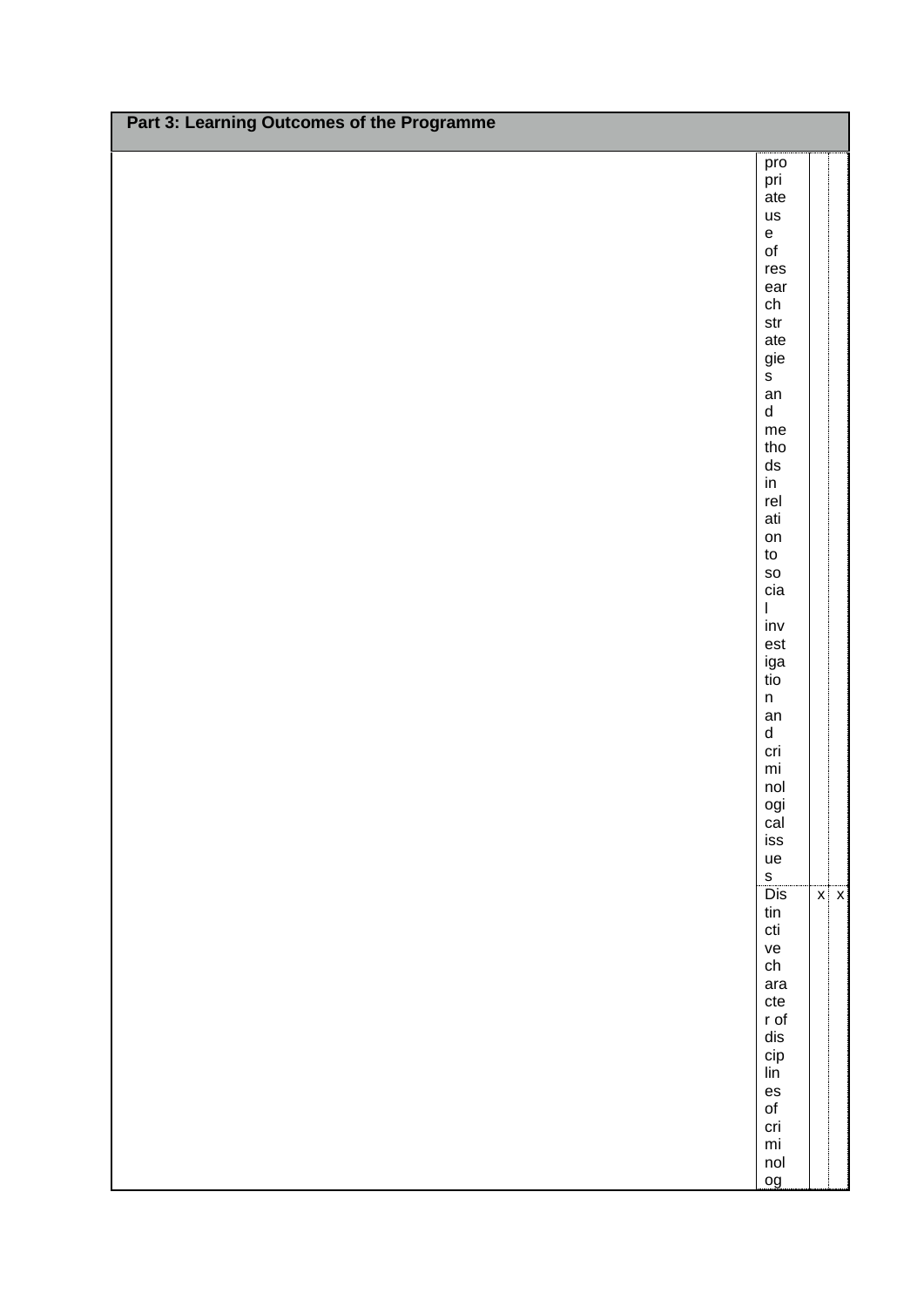| y<br>(so<br>$\overline{c}$ io<br>log<br>у,<br>$\mathsf{ps}$<br>yc<br>hol<br>$_{\rm og}$<br>y,<br>me<br>dia<br>stu<br>die<br>$\mathsf{s}$<br>an<br>$\sf d$<br>${\sf SO}$<br>cia<br>$\mathsf I$<br>pol<br>icy<br>) in<br>rel<br>ati<br>on<br>$\mathsf{to}$<br>oth<br>er<br>for<br>$\mathsf{ms}$<br>$\mathsf{of}$<br>un<br>der<br>sta<br>ndi<br>ng<br>Ap<br>$x \mid x$<br>pli<br>cat<br>ion<br>$\mathsf{of}$<br>cri<br>$\mathsf{mi}$<br>nol<br>ogi<br>cal<br>the<br>ory<br>${\sf to}$<br>rea<br>$\mathsf{I}\text{-}$<br>WO<br>$rld$<br>$\mathsf{s}\mathsf{it}$<br>uat<br>ion | Part 3: Learning Outcomes of the Programme |              |  |
|---------------------------------------------------------------------------------------------------------------------------------------------------------------------------------------------------------------------------------------------------------------------------------------------------------------------------------------------------------------------------------------------------------------------------------------------------------------------------------------------------------------------------------------------------------------------------|--------------------------------------------|--------------|--|
|                                                                                                                                                                                                                                                                                                                                                                                                                                                                                                                                                                           |                                            |              |  |
|                                                                                                                                                                                                                                                                                                                                                                                                                                                                                                                                                                           |                                            |              |  |
|                                                                                                                                                                                                                                                                                                                                                                                                                                                                                                                                                                           |                                            |              |  |
|                                                                                                                                                                                                                                                                                                                                                                                                                                                                                                                                                                           |                                            |              |  |
|                                                                                                                                                                                                                                                                                                                                                                                                                                                                                                                                                                           |                                            |              |  |
|                                                                                                                                                                                                                                                                                                                                                                                                                                                                                                                                                                           |                                            |              |  |
|                                                                                                                                                                                                                                                                                                                                                                                                                                                                                                                                                                           |                                            |              |  |
|                                                                                                                                                                                                                                                                                                                                                                                                                                                                                                                                                                           |                                            |              |  |
|                                                                                                                                                                                                                                                                                                                                                                                                                                                                                                                                                                           |                                            |              |  |
|                                                                                                                                                                                                                                                                                                                                                                                                                                                                                                                                                                           |                                            |              |  |
|                                                                                                                                                                                                                                                                                                                                                                                                                                                                                                                                                                           |                                            |              |  |
|                                                                                                                                                                                                                                                                                                                                                                                                                                                                                                                                                                           |                                            |              |  |
|                                                                                                                                                                                                                                                                                                                                                                                                                                                                                                                                                                           |                                            |              |  |
|                                                                                                                                                                                                                                                                                                                                                                                                                                                                                                                                                                           |                                            |              |  |
|                                                                                                                                                                                                                                                                                                                                                                                                                                                                                                                                                                           |                                            |              |  |
|                                                                                                                                                                                                                                                                                                                                                                                                                                                                                                                                                                           |                                            |              |  |
|                                                                                                                                                                                                                                                                                                                                                                                                                                                                                                                                                                           |                                            |              |  |
|                                                                                                                                                                                                                                                                                                                                                                                                                                                                                                                                                                           |                                            |              |  |
|                                                                                                                                                                                                                                                                                                                                                                                                                                                                                                                                                                           |                                            |              |  |
|                                                                                                                                                                                                                                                                                                                                                                                                                                                                                                                                                                           |                                            |              |  |
|                                                                                                                                                                                                                                                                                                                                                                                                                                                                                                                                                                           |                                            |              |  |
|                                                                                                                                                                                                                                                                                                                                                                                                                                                                                                                                                                           |                                            |              |  |
|                                                                                                                                                                                                                                                                                                                                                                                                                                                                                                                                                                           |                                            |              |  |
|                                                                                                                                                                                                                                                                                                                                                                                                                                                                                                                                                                           |                                            |              |  |
|                                                                                                                                                                                                                                                                                                                                                                                                                                                                                                                                                                           |                                            |              |  |
|                                                                                                                                                                                                                                                                                                                                                                                                                                                                                                                                                                           |                                            |              |  |
|                                                                                                                                                                                                                                                                                                                                                                                                                                                                                                                                                                           |                                            |              |  |
|                                                                                                                                                                                                                                                                                                                                                                                                                                                                                                                                                                           |                                            |              |  |
|                                                                                                                                                                                                                                                                                                                                                                                                                                                                                                                                                                           |                                            |              |  |
|                                                                                                                                                                                                                                                                                                                                                                                                                                                                                                                                                                           |                                            |              |  |
|                                                                                                                                                                                                                                                                                                                                                                                                                                                                                                                                                                           |                                            |              |  |
|                                                                                                                                                                                                                                                                                                                                                                                                                                                                                                                                                                           |                                            |              |  |
|                                                                                                                                                                                                                                                                                                                                                                                                                                                                                                                                                                           |                                            |              |  |
|                                                                                                                                                                                                                                                                                                                                                                                                                                                                                                                                                                           |                                            |              |  |
|                                                                                                                                                                                                                                                                                                                                                                                                                                                                                                                                                                           |                                            |              |  |
|                                                                                                                                                                                                                                                                                                                                                                                                                                                                                                                                                                           |                                            |              |  |
|                                                                                                                                                                                                                                                                                                                                                                                                                                                                                                                                                                           |                                            |              |  |
|                                                                                                                                                                                                                                                                                                                                                                                                                                                                                                                                                                           |                                            |              |  |
|                                                                                                                                                                                                                                                                                                                                                                                                                                                                                                                                                                           |                                            |              |  |
|                                                                                                                                                                                                                                                                                                                                                                                                                                                                                                                                                                           |                                            |              |  |
|                                                                                                                                                                                                                                                                                                                                                                                                                                                                                                                                                                           |                                            |              |  |
|                                                                                                                                                                                                                                                                                                                                                                                                                                                                                                                                                                           |                                            |              |  |
|                                                                                                                                                                                                                                                                                                                                                                                                                                                                                                                                                                           |                                            | $\mathsf{s}$ |  |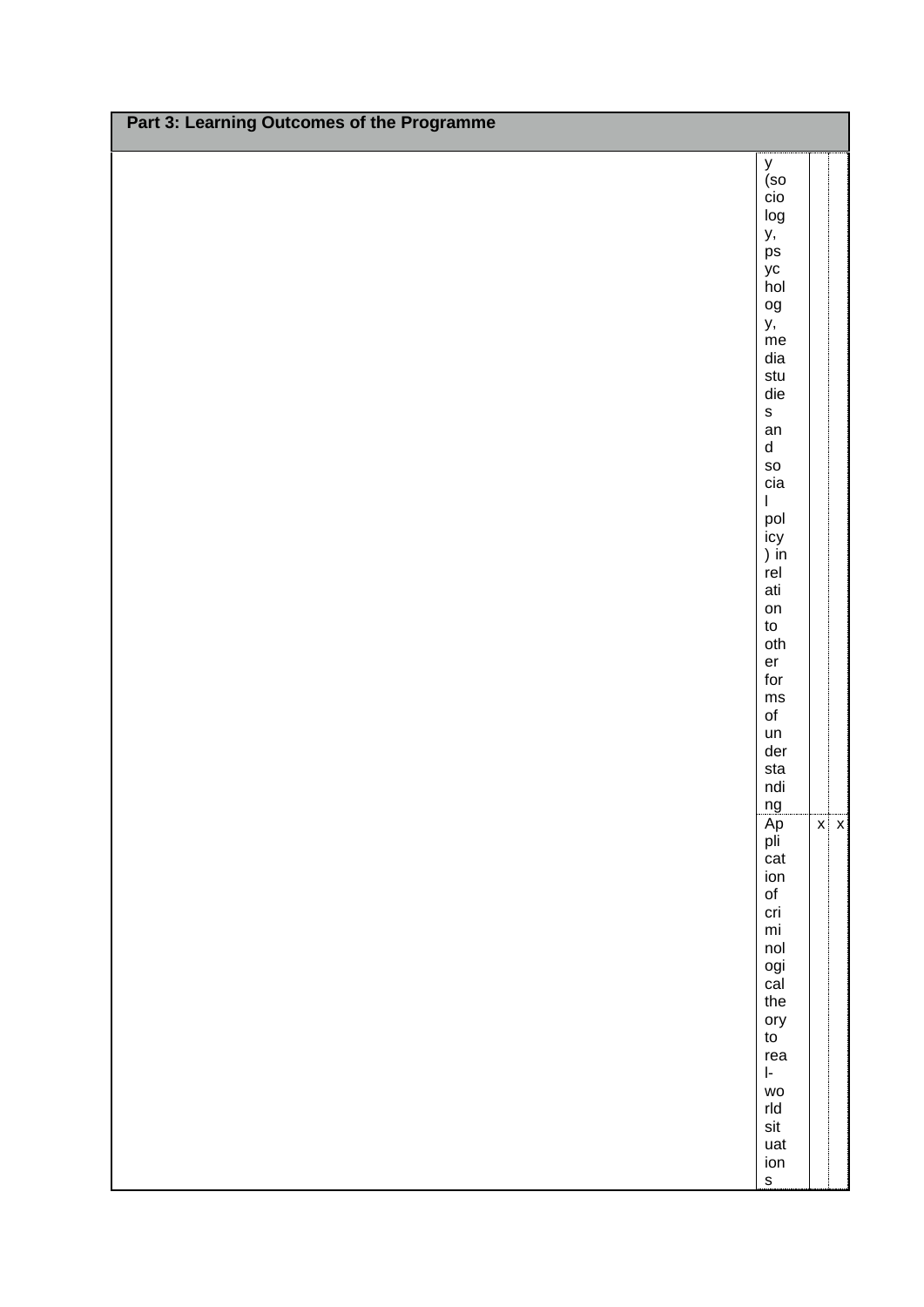| Part 3: Learning Outcomes of the Programme |                                            |  |
|--------------------------------------------|--------------------------------------------|--|
|                                            |                                            |  |
|                                            | an<br>$\operatorname{\mathsf{d}}$          |  |
|                                            | pro<br>ble                                 |  |
|                                            | $\mathsf{ms}$                              |  |
|                                            |                                            |  |
|                                            | , $_{bot}$<br>$\boldsymbol{\mathsf{h}}$    |  |
|                                            | $\mathop{\sf in}\nolimits$                 |  |
|                                            | cla                                        |  |
|                                            | $\texttt{SS}$<br>(le                       |  |
|                                            | ctu                                        |  |
|                                            | res                                        |  |
|                                            | $\pmb{\cdot}$<br>se                        |  |
|                                            | $\mathsf{mi}$                              |  |
|                                            | nar<br>s,                                  |  |
|                                            | WO                                         |  |
|                                            | rk <sub>S</sub><br>$ho$                    |  |
|                                            | $\mathsf{ps}$                              |  |
|                                            | an<br>$\sf d$                              |  |
|                                            | as                                         |  |
|                                            | se                                         |  |
|                                            | $\texttt{SS}$<br>me                        |  |
|                                            | nts                                        |  |
|                                            | $\mathcal{E}$<br>an                        |  |
|                                            | $\sf d$                                    |  |
|                                            | out<br>sid                                 |  |
|                                            | $\mathsf{e}% _{0}\left( \mathsf{e}\right)$ |  |
|                                            | $\mathsf{of}$                              |  |
|                                            | cla<br>${\tt ss}$                          |  |
|                                            | (p <sub>l</sub> )                          |  |
|                                            | ac<br>$\mathsf{em}$                        |  |
|                                            | ent                                        |  |
|                                            | $\stackrel{,}{\mathsf{TE}}$                |  |
|                                            | L,                                         |  |
|                                            | WO                                         |  |
|                                            | $\ensuremath{\mathsf{rk}}$<br>ba           |  |
|                                            | $\rm se$                                   |  |
|                                            | $\operatorname{\mathsf{d}}$<br>lea         |  |
|                                            | $\mathop{\mathsf{rni}}$                    |  |
|                                            |                                            |  |
|                                            | $\frac{ng)}{f(B)}$<br>Intel                |  |
|                                            | lect                                       |  |
|                                            | ual                                        |  |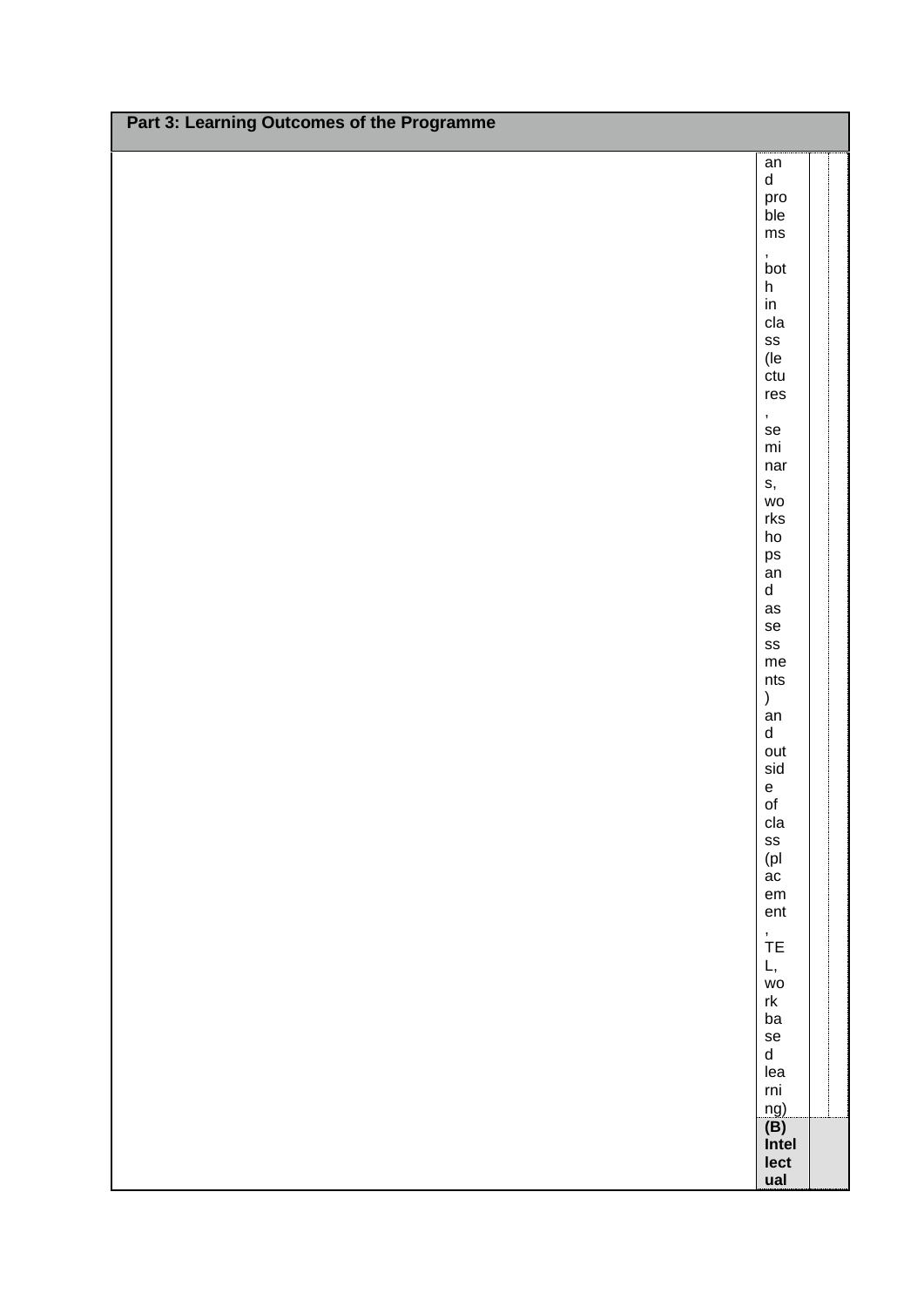| Part 3: Learning Outcomes of the Programme |                                   |            |
|--------------------------------------------|-----------------------------------|------------|
|                                            | <b>Skill</b><br>S                 |            |
|                                            | Appr                              | $x \mid x$ |
|                                            | eciat<br>e the                    |            |
|                                            | com                               |            |
|                                            | plexi                             |            |
|                                            | ty                                |            |
|                                            | and                               |            |
|                                            | diver<br>sity                     |            |
|                                            | of                                |            |
|                                            | crimi                             |            |
|                                            | nolo                              |            |
|                                            | gical                             |            |
|                                            | theor                             |            |
|                                            | y<br>and                          |            |
|                                            | unde                              |            |
|                                            | rstan                             |            |
|                                            | d the                             |            |
|                                            | stren                             |            |
|                                            | gths                              |            |
|                                            | and                               |            |
|                                            | wea<br>knes                       |            |
|                                            | ses                               |            |
|                                            | o <sub>f</sub>                    |            |
|                                            | the                               |            |
|                                            | differ                            |            |
|                                            | ent<br>theor                      |            |
|                                            | ies.                              |            |
|                                            | Appl                              | $x \mid x$ |
|                                            | y                                 |            |
|                                            | theor                             |            |
|                                            | etica                             |            |
|                                            | $\mathsf{I}$                      |            |
|                                            | pers<br>pecti                     |            |
|                                            | ves                               |            |
|                                            | in                                |            |
|                                            | crimi                             |            |
|                                            | nolo                              |            |
|                                            | gy to<br>the                      |            |
|                                            | stud                              |            |
|                                            | y of                              |            |
|                                            | $r$ ece                           |            |
|                                            | nt                                |            |
|                                            | trend                             |            |
|                                            | s in<br>crimi                     |            |
|                                            | nal                               |            |
|                                            | justic                            |            |
|                                            | $\mathsf{e}% _{t}\left( t\right)$ |            |
|                                            | and                               |            |
|                                            | law                               |            |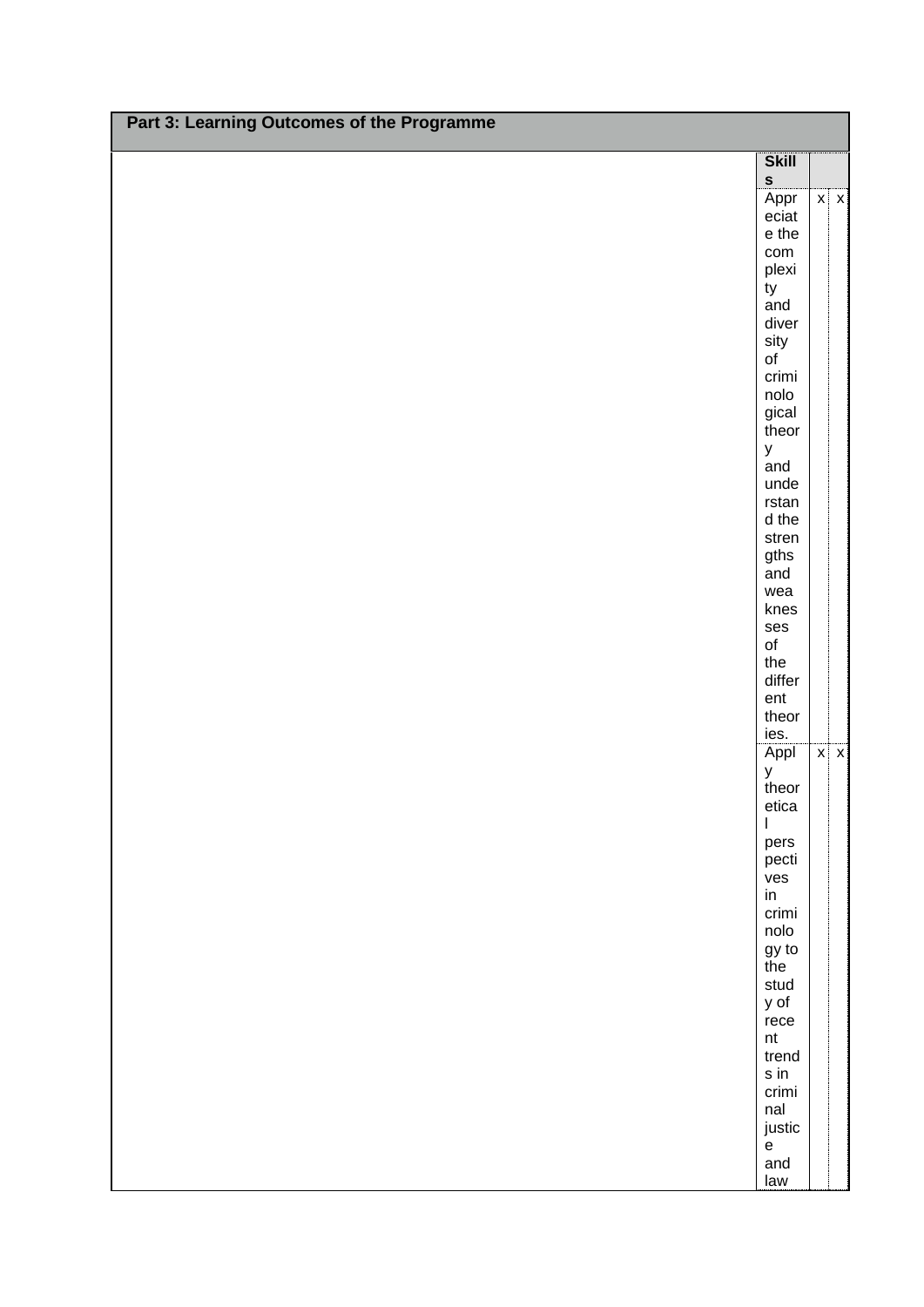| Part 3: Learning Outcomes of the Programme |                                   |            |
|--------------------------------------------|-----------------------------------|------------|
|                                            | enfor                             |            |
|                                            | cem                               |            |
|                                            | ent.<br>Und                       | $x \mid x$ |
|                                            | ersta                             |            |
|                                            | nd,                               |            |
|                                            | deve                              |            |
|                                            | lop                               |            |
|                                            | and                               |            |
|                                            | appl                              |            |
|                                            | y                                 |            |
|                                            | rese<br>arch                      |            |
|                                            | skills                            |            |
|                                            | as                                |            |
|                                            | well                              |            |
|                                            | $\operatorname{\sf as}$           |            |
|                                            | meth                              |            |
|                                            | $\mathsf{ods}$                    |            |
|                                            | $\mathsf{in}$<br>crimi            |            |
|                                            | nolo                              |            |
|                                            | gy                                |            |
|                                            | Und                               | $x \mid x$ |
|                                            | ersta                             |            |
|                                            | $\operatorname{\mathsf{nd}}$      |            |
|                                            | the                               |            |
|                                            | adva                              |            |
|                                            | ntag<br>es                        |            |
|                                            | and                               |            |
|                                            | limit                             |            |
|                                            | ation                             |            |
|                                            | $\sf s$ of                        |            |
|                                            | $\mathsf a$<br>varie              |            |
|                                            | ty of                             |            |
|                                            | crimi                             |            |
|                                            | nal                               |            |
|                                            | justic                            |            |
|                                            | $\mathsf{e}% _{t}\left( t\right)$ |            |
|                                            | polici                            |            |
|                                            | $\mathop{\mathsf{es}}$<br>as      |            |
|                                            | well                              |            |
|                                            | as                                |            |
|                                            | pract                             |            |
|                                            | ices.                             |            |
|                                            | Expl                              | $x \mid x$ |
|                                            | ore<br>the                        |            |
|                                            | histo                             |            |
|                                            | rical                             |            |
|                                            | deve                              |            |
|                                            | lopm                              |            |
|                                            | ent                               |            |
|                                            | and                               |            |
|                                            | instit                            |            |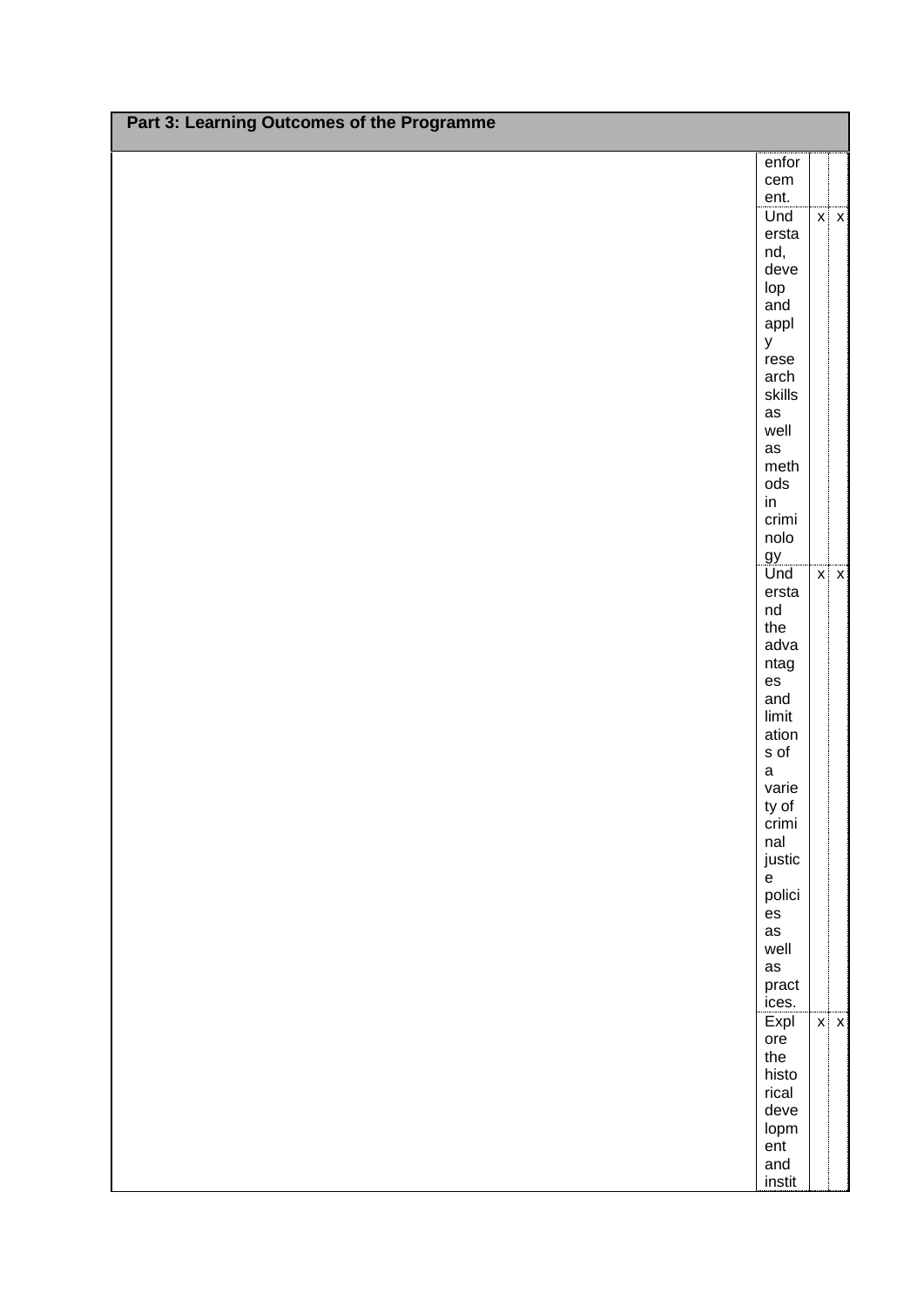| Part 3: Learning Outcomes of the Programme |                                          |            |
|--------------------------------------------|------------------------------------------|------------|
|                                            | ution                                    |            |
|                                            | al                                       |            |
|                                            | dyna                                     |            |
|                                            | mics                                     |            |
|                                            | $\mathsf{of}$<br>mod                     |            |
|                                            | ern                                      |            |
|                                            | instit                                   |            |
|                                            | ution                                    |            |
|                                            | $\sf s$ of                               |            |
|                                            | law<br>and                               |            |
|                                            | crimi                                    |            |
|                                            | nal                                      |            |
|                                            | justic                                   |            |
|                                            | $\mathsf{e}% _{t}\left( t\right)$        |            |
|                                            | and<br>their                             |            |
|                                            | likely                                   |            |
|                                            | futur                                    |            |
|                                            | $\mathsf{e}% _{t}\left( t\right)$        |            |
|                                            | traje                                    |            |
|                                            | ctori                                    |            |
|                                            | es.<br>Appr                              | $x \mid x$ |
|                                            | eciat                                    |            |
|                                            | $\mathsf{e}% _{t}\left( t\right)$        |            |
|                                            | how                                      |            |
|                                            | crim                                     |            |
|                                            | $\mathsf{e}% _{t}\left( t\right)$<br>and |            |
|                                            | crimi                                    |            |
|                                            | nal                                      |            |
|                                            | justic                                   |            |
|                                            | e is                                     |            |
|                                            | politi<br>cally                          |            |
|                                            | and                                      |            |
|                                            | cultu                                    |            |
|                                            | rally                                    |            |
|                                            | cons<br>truct                            |            |
|                                            | ed in                                    |            |
|                                            | differ                                   |            |
|                                            | ent                                      |            |
|                                            | histo                                    |            |
|                                            | rical<br>cont                            |            |
|                                            | exts.                                    |            |
|                                            | Mak                                      | $x \mid x$ |
|                                            | e an                                     |            |
|                                            | infor                                    |            |
|                                            | med<br>contr                             |            |
|                                            | ibuti                                    |            |
|                                            | on to                                    |            |
|                                            | grou                                     |            |
|                                            | p                                        |            |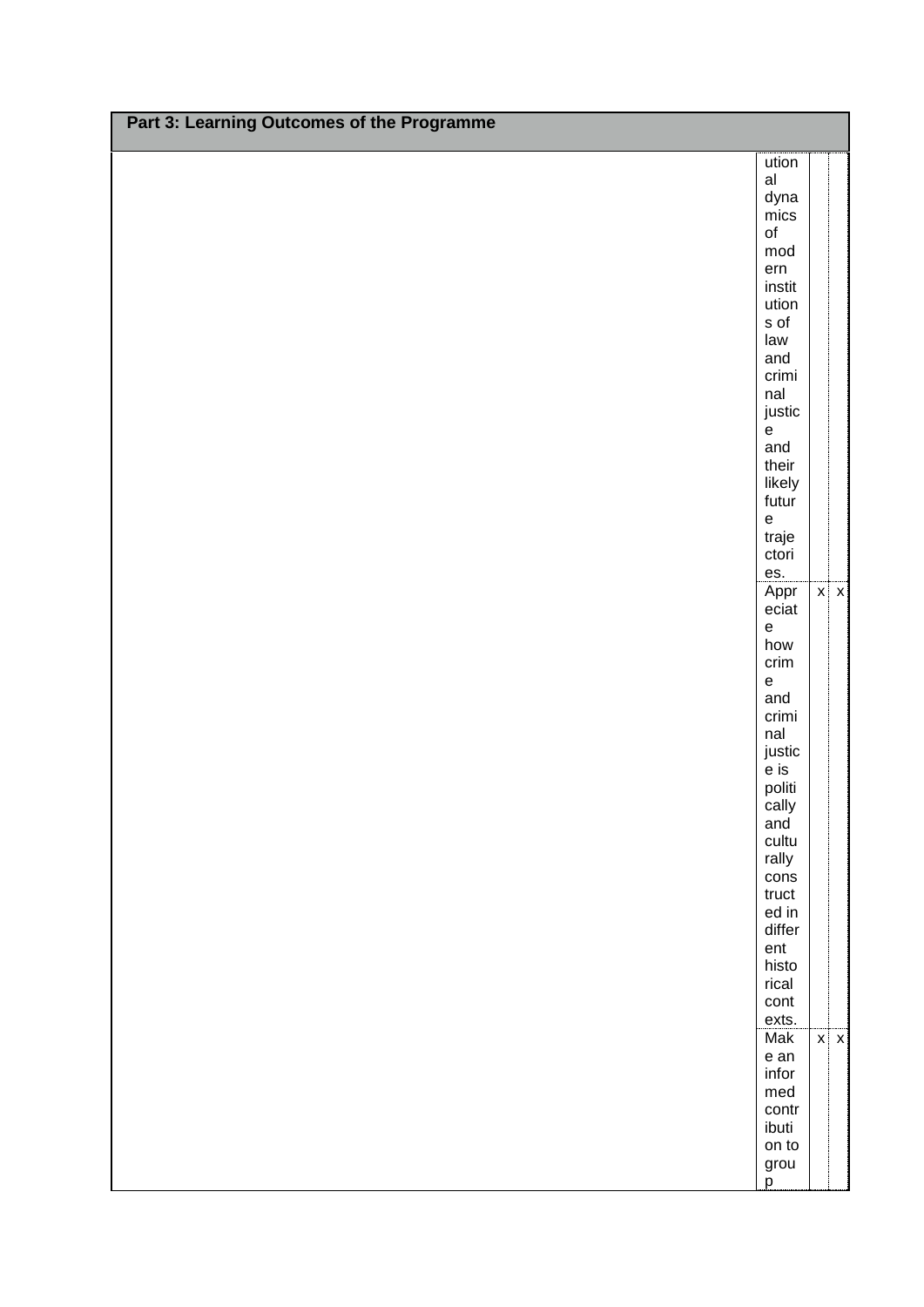| Part 3: Learning Outcomes of the Programme |                                   |            |
|--------------------------------------------|-----------------------------------|------------|
|                                            | $\operatorname{\sf disc}$         |            |
|                                            | ussi                              |            |
|                                            | ons<br>$\circ$ f                  |            |
|                                            | crimi                             |            |
|                                            | nolo                              |            |
|                                            | gical<br>issu                     |            |
|                                            | es.                               |            |
|                                            | Gath                              |            |
|                                            | er,<br>retrie                     |            |
|                                            | ve                                |            |
|                                            | and                               |            |
|                                            | synt<br>hesi                      |            |
|                                            | se                                |            |
|                                            | infor                             |            |
|                                            | mati<br>on                        |            |
|                                            | Revi                              | $x \mid x$ |
|                                            | ${\sf ew}$                        |            |
|                                            | and<br>asse                       |            |
|                                            | SS                                |            |
|                                            | empi<br>rical                     |            |
|                                            | evid                              |            |
|                                            | ence                              |            |
|                                            | and<br>rese                       |            |
|                                            | arch                              |            |
|                                            | data                              |            |
|                                            | relat<br>ed to                    |            |
|                                            | the                               |            |
|                                            | soci<br>al                        |            |
|                                            | cons                              |            |
|                                            | tructi                            |            |
|                                            | on of<br>crim                     |            |
|                                            | $\mathsf{e}% _{t}\left( t\right)$ |            |
|                                            | and                               |            |
|                                            | devi<br>ance                      |            |
|                                            | $\blacksquare$                    |            |
|                                            | Eval                              | $x \mid x$ |
|                                            | uate<br>theor                     |            |
|                                            | etica                             |            |
|                                            | $\overline{\phantom{a}}$          |            |
|                                            | pers<br>pecti                     |            |
|                                            | ves                               |            |
|                                            | as<br>they                        |            |
|                                            | appl                              |            |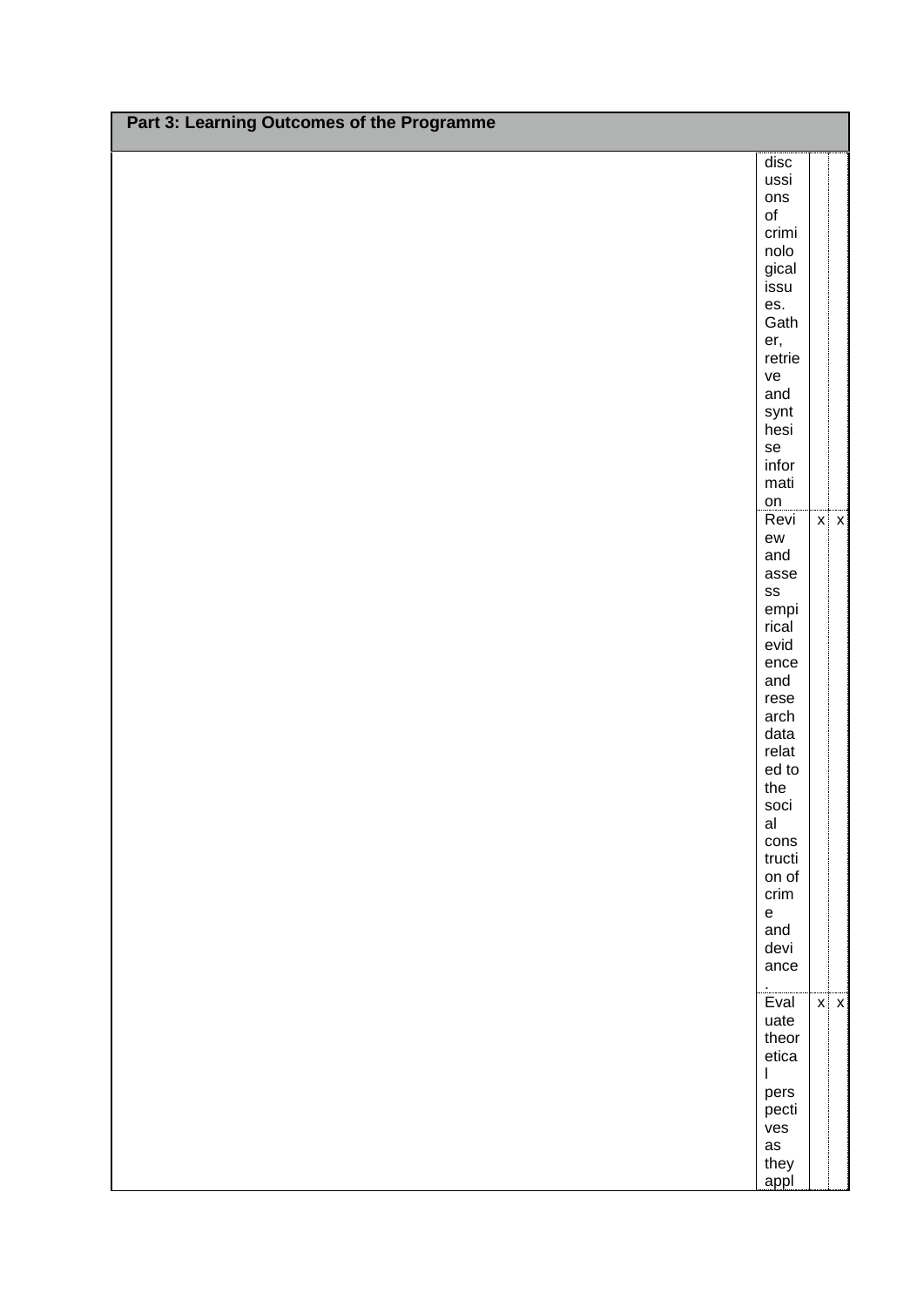| Part 3: Learning Outcomes of the Programme |                                                                                                                                                                                                                                                              |  |            |
|--------------------------------------------|--------------------------------------------------------------------------------------------------------------------------------------------------------------------------------------------------------------------------------------------------------------|--|------------|
|                                            | y to<br>crimi<br>nolo<br>gical<br>issu<br>es.<br>Orall<br>$\mathsf{y}$<br>and<br>visu<br>ally<br>pres<br>ent<br>infor<br>mati<br>on in                                                                                                                       |  | $x \mid x$ |
|                                            | supp<br>ort of<br>an<br>argu<br>ment<br>or<br>thesi<br>s.<br>(C)<br>Subj<br>ect/<br>Prof<br>essi<br>onal<br>/Pra<br>ctica<br>$\pmb{\mathsf{I}}$<br><b>Skill</b>                                                                                              |  |            |
|                                            | $\mathbf{s}$<br>$\overline{\text{Ide}}$<br>ntif<br>y<br>cri<br>$\mathsf{mi}$<br>nol<br>ogi<br>$c\bar{a}$<br>pro<br>ble<br>$\mathsf{ms}$<br>$\bar{\mathbf{r}}$<br>un<br>der<br>sta<br>nd<br>the<br>nat<br>ure<br>$\mathsf{of}$<br>cri<br>$\mathsf{mi}$<br>nol |  | $x \mid x$ |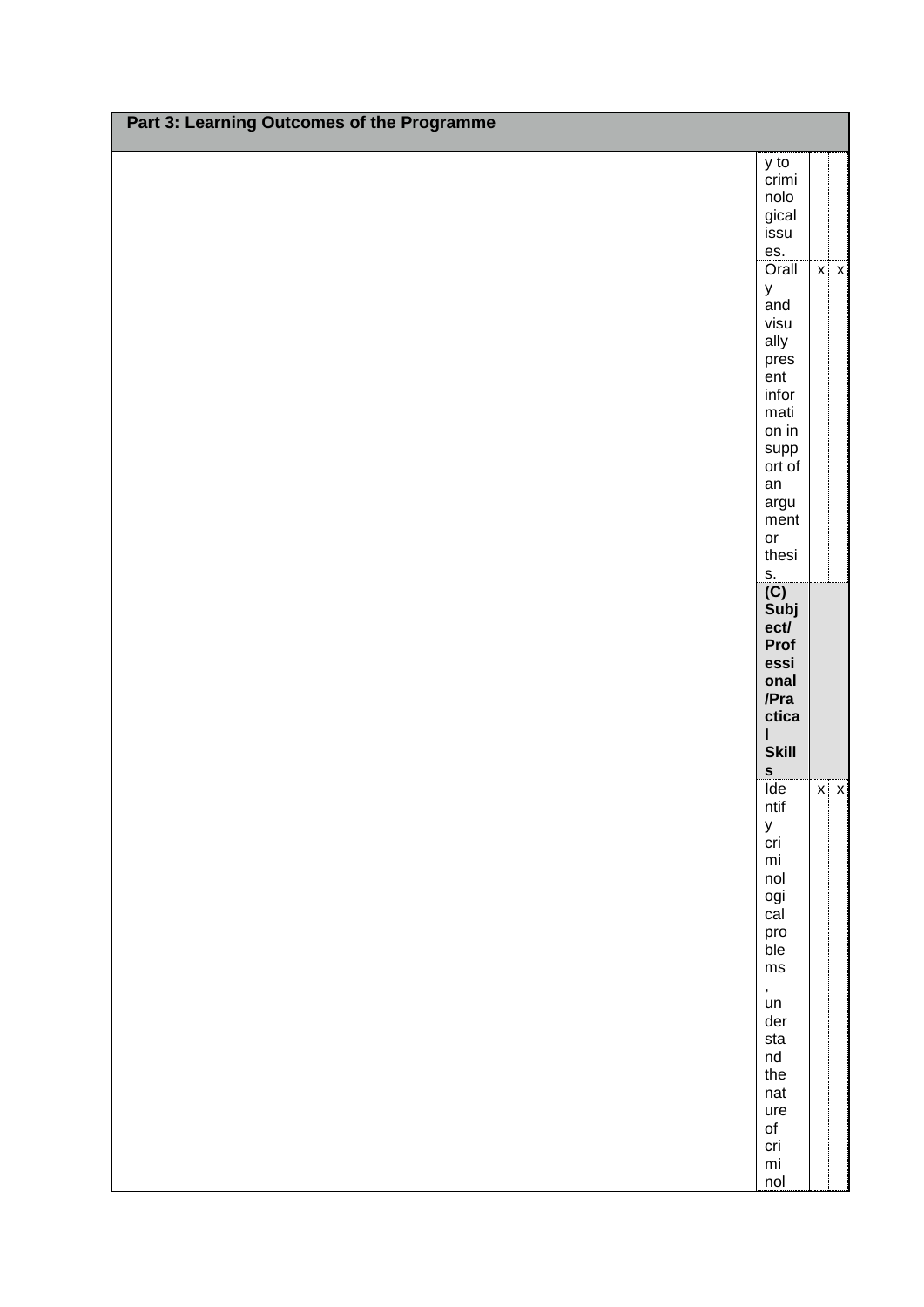| Part 3: Learning Outcomes of the Programme |                                                                                                                                                                                                                                                                                                                                                                                                                                                                                                                                                                                                                |            |
|--------------------------------------------|----------------------------------------------------------------------------------------------------------------------------------------------------------------------------------------------------------------------------------------------------------------------------------------------------------------------------------------------------------------------------------------------------------------------------------------------------------------------------------------------------------------------------------------------------------------------------------------------------------------|------------|
|                                            | ogi<br>cal<br>qu<br>est<br>ion<br>$\mathsf{s}$<br>an<br>$\operatorname{\mathsf{d}}$<br>$\mathsf{inv}$<br>est<br>iga<br>te<br>the<br>${\sf m}$<br>De<br>$\mathsf{mo}$<br>nst<br>rat<br>${\bf e}$<br>$_{\rm CO}$<br>${\sf mp}$<br>$e$ te<br>nc<br>$\mathsf{e}% _{t}\left( t\right) \equiv\mathsf{e}_{t}\left( t\right) \equiv\mathsf{e}_{t}\left( t\right)$<br>$\mathsf{in}$<br>util<br>izi<br>ng<br>cri<br>mi<br>nol<br>ogi<br>cal<br>the<br>ory<br>an<br>$\sf d$<br>$\rm{co}$<br>$\sf nc$<br>ept<br>$\sf{s}$<br>${\sf to}$<br>un<br>der<br>sta<br>$\operatorname{\mathsf{nd}}$<br>cri<br>me<br>,<br>vic<br>tim | $x \mid x$ |
|                                            | iza<br>tio<br>n,<br>rep<br>res<br>ent<br>ati                                                                                                                                                                                                                                                                                                                                                                                                                                                                                                                                                                   |            |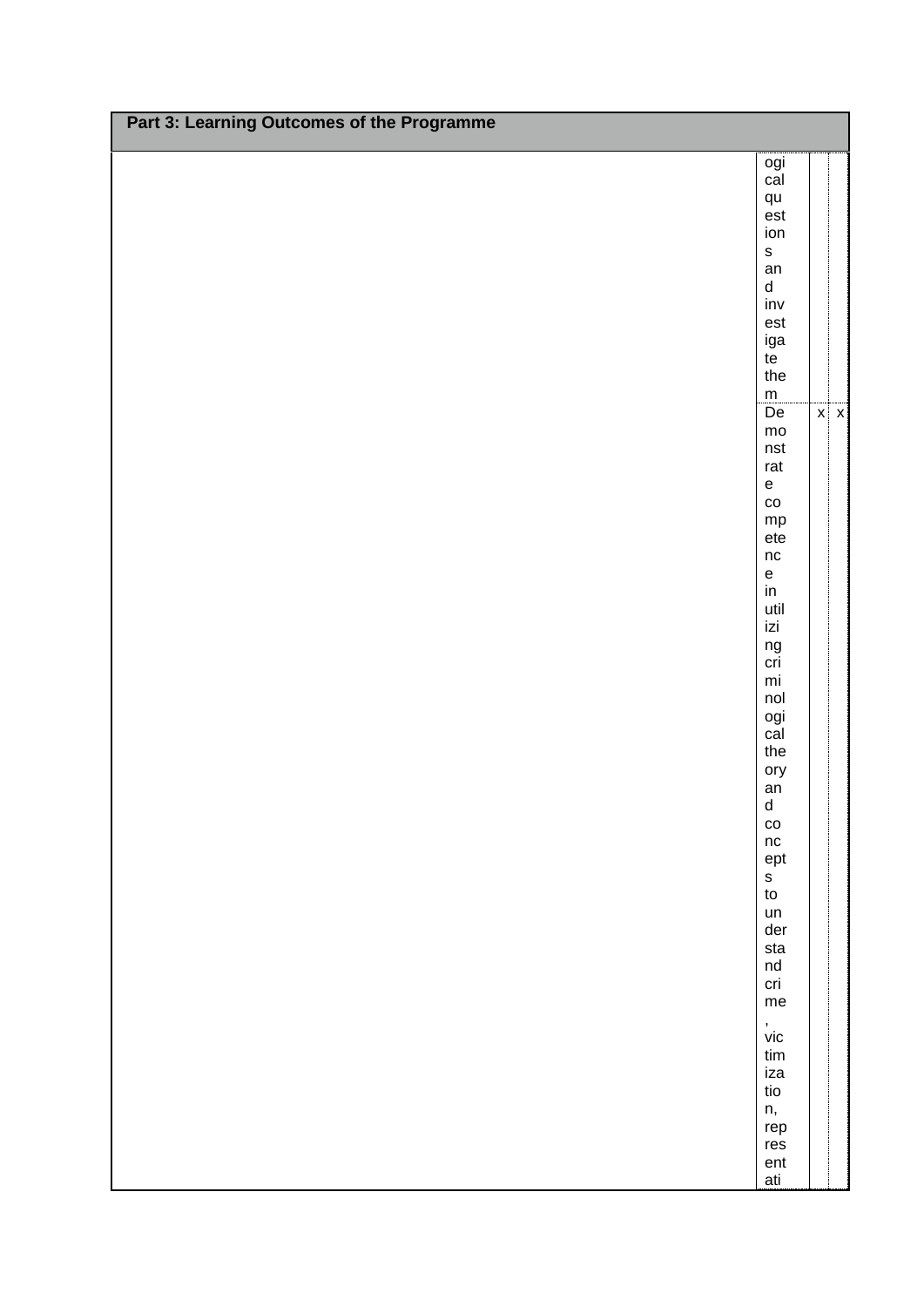| Part 3: Learning Outcomes of the Programme |                                                                                                                                                                                                                                   |            |
|--------------------------------------------|-----------------------------------------------------------------------------------------------------------------------------------------------------------------------------------------------------------------------------------|------------|
|                                            | on<br>$\mathsf{s}$<br>$\mathsf{of}$<br>cri<br>me                                                                                                                                                                                  |            |
|                                            | ,<br>an<br>$\operatorname{\mathsf{d}}$<br>res<br>po<br>ns<br>es<br>$\mathsf{to}$<br>cri<br>me<br>$\mathbf{r}$                                                                                                                     |            |
|                                            | $\overline{\text{Ide}}$<br>ntif<br>y<br>hu<br>$_{\rm ma}$<br>$\sf n$<br>rig<br>hts<br>is s<br>ue<br>$\sf{s}$<br>$\mathsf{in}$<br>res<br>po<br>ns<br>es<br>$\mathsf{to}$<br>cri<br>me<br>an<br>${\sf d}$<br>del<br>inq<br>ue<br>nc | $x \mid x$ |
|                                            | $\frac{y}{Re}$<br>$_{\rm co}$<br>gni<br>ze<br>dis<br>$\ensuremath{\mathsf{tin}}$<br>$\operatorname{\mathsf{cti}}$<br>ve<br>cri<br>$\mathsf{mi}$<br>nol<br>ogi<br>$c\bar{a}$<br>ap<br>pro<br>ac                                    | $x \mid x$ |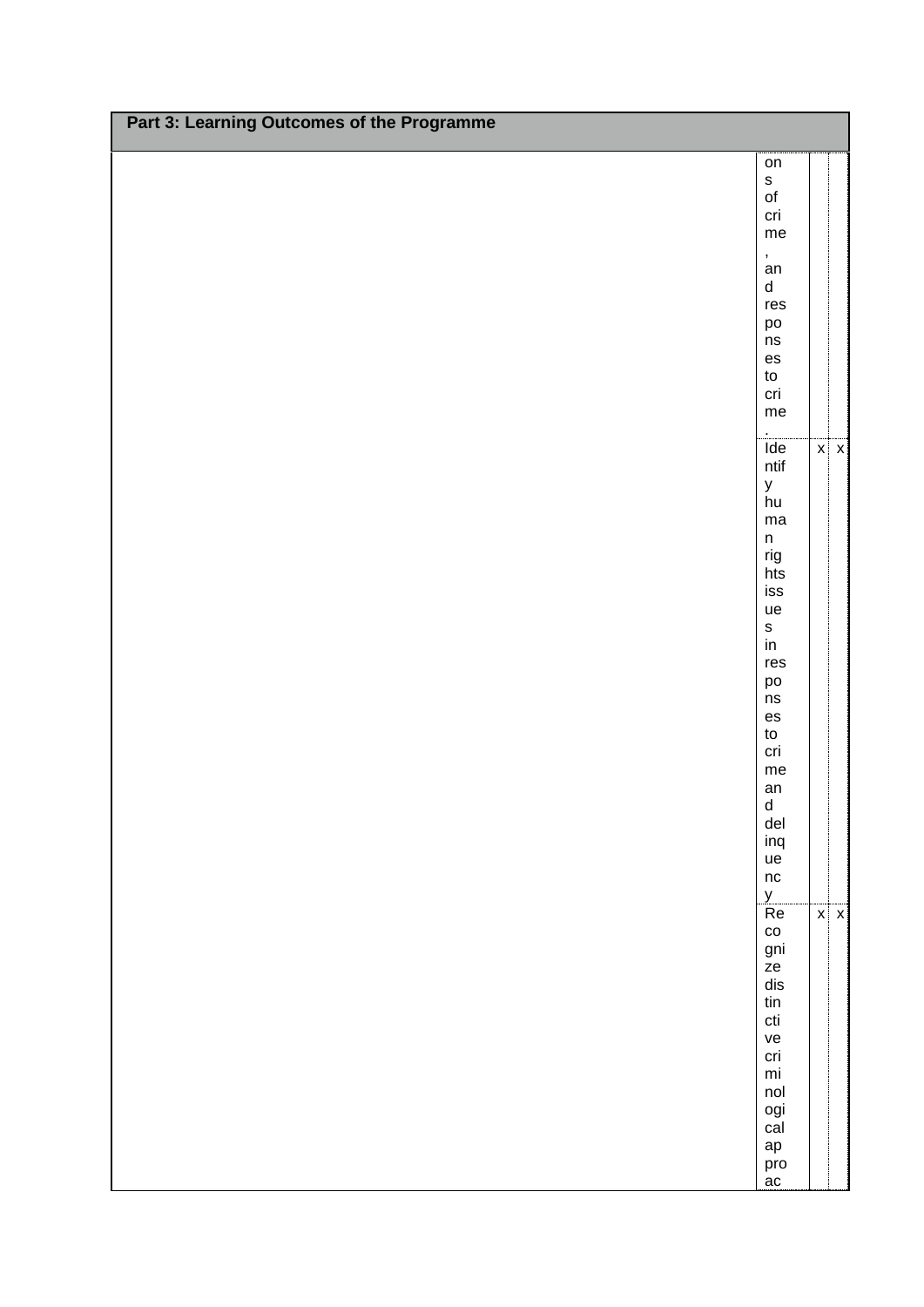| Part 3: Learning Outcomes of the Programme |                                                                                                                                                                                                                                                                                                                                                                                                                                                                                                                                                                                   |            |
|--------------------------------------------|-----------------------------------------------------------------------------------------------------------------------------------------------------------------------------------------------------------------------------------------------------------------------------------------------------------------------------------------------------------------------------------------------------------------------------------------------------------------------------------------------------------------------------------------------------------------------------------|------------|
|                                            | he<br>$\mathbf S$<br>$\mathsf{to}$<br>par<br>tic<br>ula<br>$\bar{\mathbf{r}}$<br>pro<br>ble<br>$\mathsf{ms}$                                                                                                                                                                                                                                                                                                                                                                                                                                                                      |            |
|                                            | $\epsilon$<br>$\overline{An}$<br>aly<br>ze,<br>as<br>se<br>$\texttt{SS}$<br>${\sf me}$<br>tho<br>$\mathsf{d}\mathsf{o}\mathsf{l}$<br>ogi<br>cal<br>ly,<br>an<br>$\sf d$<br>$\rm{co}$<br>${\sf m}$<br>${\sf mu}$<br>$\mathsf{nic}$<br>ate<br>inf<br>or<br>$_{\rm ma}$<br>tio<br>$\sf n$<br>an<br>$\sf d$<br>$\mathsf{em}$<br>piri<br>cal<br>res<br>ear<br>${\sf ch}$<br>$\operatorname{\sf fin}$<br>$\hbox{\rm\bf dim}$<br>gs<br>in<br>rel<br>ati<br>on<br>${\sf to}$<br>cri<br>$\mathsf{mi}$<br>nol<br>ogi<br>cal<br>$\begin{array}{c} \n\text{(an)} \\ \n\text{d} \n\end{array}$ | $x \mid x$ |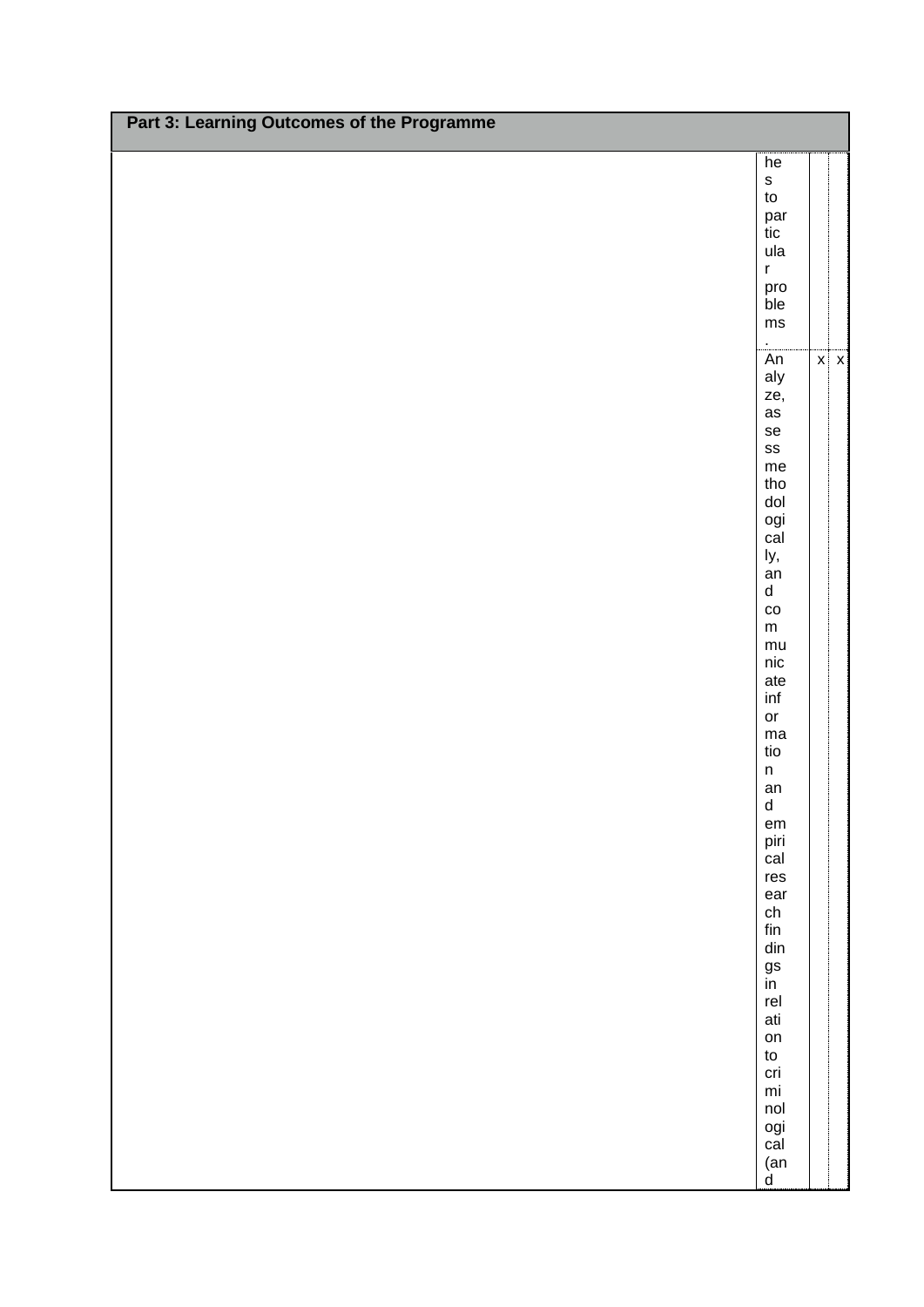| rel<br>ate<br>d<br>dis<br>cip<br>lin<br>e)<br>ph<br>en<br>om<br>${\sf en}$<br>$\overline{a}$<br>Ide<br>$x \mid x$<br>$n$ tif<br>y<br>an<br>$\sf d$<br>ev<br>alu<br>ate<br>cri<br>$\mathsf{mi}$<br>nol<br>ogi<br>cal<br>pat<br>ter<br>$\operatorname{\sf ns}$<br>$\mathsf{of}$<br>tho<br>ug<br>ht,<br>be<br>ha<br>vio<br>r,<br>an<br>$\sf d$<br>ex<br>per<br>ien<br>ce<br>$\overline{Ex}$<br>$x \mid x$<br>am<br>ine<br>rel<br>ev<br>an<br>ce | Part 3: Learning Outcomes of the Programme |  |
|----------------------------------------------------------------------------------------------------------------------------------------------------------------------------------------------------------------------------------------------------------------------------------------------------------------------------------------------------------------------------------------------------------------------------------------------|--------------------------------------------|--|
|                                                                                                                                                                                                                                                                                                                                                                                                                                              |                                            |  |
|                                                                                                                                                                                                                                                                                                                                                                                                                                              |                                            |  |
|                                                                                                                                                                                                                                                                                                                                                                                                                                              |                                            |  |
|                                                                                                                                                                                                                                                                                                                                                                                                                                              |                                            |  |
|                                                                                                                                                                                                                                                                                                                                                                                                                                              |                                            |  |
|                                                                                                                                                                                                                                                                                                                                                                                                                                              |                                            |  |
|                                                                                                                                                                                                                                                                                                                                                                                                                                              |                                            |  |
|                                                                                                                                                                                                                                                                                                                                                                                                                                              |                                            |  |
|                                                                                                                                                                                                                                                                                                                                                                                                                                              |                                            |  |
|                                                                                                                                                                                                                                                                                                                                                                                                                                              |                                            |  |
|                                                                                                                                                                                                                                                                                                                                                                                                                                              |                                            |  |
|                                                                                                                                                                                                                                                                                                                                                                                                                                              |                                            |  |
|                                                                                                                                                                                                                                                                                                                                                                                                                                              |                                            |  |
|                                                                                                                                                                                                                                                                                                                                                                                                                                              |                                            |  |
|                                                                                                                                                                                                                                                                                                                                                                                                                                              |                                            |  |
|                                                                                                                                                                                                                                                                                                                                                                                                                                              |                                            |  |
|                                                                                                                                                                                                                                                                                                                                                                                                                                              |                                            |  |
|                                                                                                                                                                                                                                                                                                                                                                                                                                              |                                            |  |
|                                                                                                                                                                                                                                                                                                                                                                                                                                              |                                            |  |
|                                                                                                                                                                                                                                                                                                                                                                                                                                              |                                            |  |
|                                                                                                                                                                                                                                                                                                                                                                                                                                              |                                            |  |
|                                                                                                                                                                                                                                                                                                                                                                                                                                              |                                            |  |
|                                                                                                                                                                                                                                                                                                                                                                                                                                              |                                            |  |
|                                                                                                                                                                                                                                                                                                                                                                                                                                              |                                            |  |
|                                                                                                                                                                                                                                                                                                                                                                                                                                              |                                            |  |
|                                                                                                                                                                                                                                                                                                                                                                                                                                              |                                            |  |
|                                                                                                                                                                                                                                                                                                                                                                                                                                              |                                            |  |
|                                                                                                                                                                                                                                                                                                                                                                                                                                              |                                            |  |
|                                                                                                                                                                                                                                                                                                                                                                                                                                              |                                            |  |
|                                                                                                                                                                                                                                                                                                                                                                                                                                              |                                            |  |
|                                                                                                                                                                                                                                                                                                                                                                                                                                              |                                            |  |
|                                                                                                                                                                                                                                                                                                                                                                                                                                              |                                            |  |
|                                                                                                                                                                                                                                                                                                                                                                                                                                              |                                            |  |
|                                                                                                                                                                                                                                                                                                                                                                                                                                              |                                            |  |
|                                                                                                                                                                                                                                                                                                                                                                                                                                              |                                            |  |
|                                                                                                                                                                                                                                                                                                                                                                                                                                              |                                            |  |
|                                                                                                                                                                                                                                                                                                                                                                                                                                              |                                            |  |
|                                                                                                                                                                                                                                                                                                                                                                                                                                              |                                            |  |
|                                                                                                                                                                                                                                                                                                                                                                                                                                              |                                            |  |
|                                                                                                                                                                                                                                                                                                                                                                                                                                              |                                            |  |
|                                                                                                                                                                                                                                                                                                                                                                                                                                              |                                            |  |
|                                                                                                                                                                                                                                                                                                                                                                                                                                              |                                            |  |
|                                                                                                                                                                                                                                                                                                                                                                                                                                              |                                            |  |
|                                                                                                                                                                                                                                                                                                                                                                                                                                              |                                            |  |
|                                                                                                                                                                                                                                                                                                                                                                                                                                              |                                            |  |
| $\mathsf{of}$                                                                                                                                                                                                                                                                                                                                                                                                                                |                                            |  |
| cri                                                                                                                                                                                                                                                                                                                                                                                                                                          |                                            |  |
| $\mathsf{mi}$                                                                                                                                                                                                                                                                                                                                                                                                                                |                                            |  |
| nol                                                                                                                                                                                                                                                                                                                                                                                                                                          |                                            |  |
| ogi                                                                                                                                                                                                                                                                                                                                                                                                                                          |                                            |  |
| $c\bar{a}$                                                                                                                                                                                                                                                                                                                                                                                                                                   |                                            |  |
| wo<br>$\ensuremath{\mathsf{rk}}$                                                                                                                                                                                                                                                                                                                                                                                                             |                                            |  |
| wit                                                                                                                                                                                                                                                                                                                                                                                                                                          |                                            |  |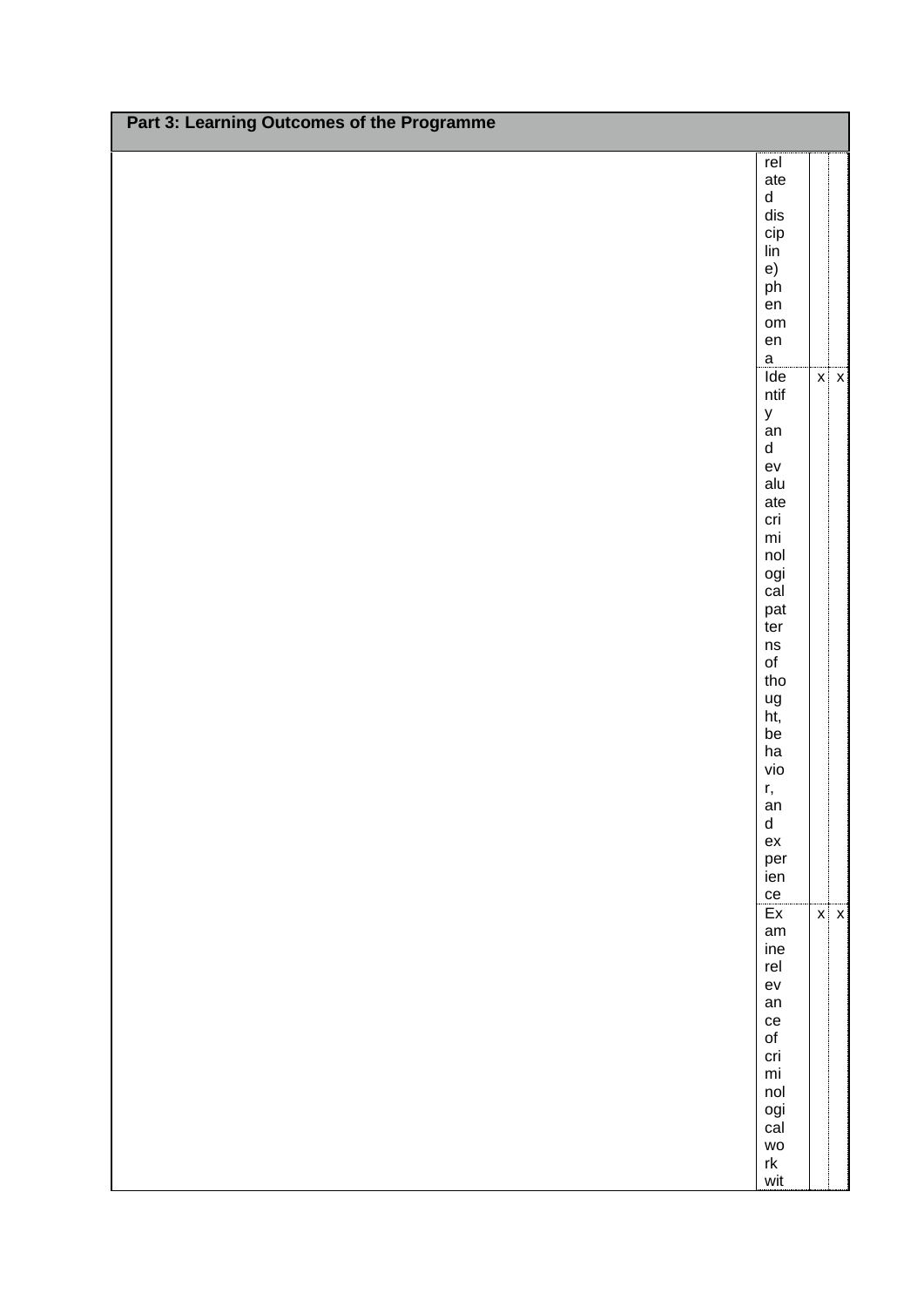| Part 3: Learning Outcomes of the Programme |                                                           |  |
|--------------------------------------------|-----------------------------------------------------------|--|
|                                            |                                                           |  |
|                                            | h<br>reg<br>ard<br>$\mathsf{to}$                          |  |
|                                            | iss<br>ue                                                 |  |
|                                            | s<br>of<br>SO<br>cia                                      |  |
|                                            | Ι,<br>pu<br>$b$ li<br>$\mathbf{C}$                        |  |
|                                            | an<br>$\operatorname{\mathsf{d}}$<br>civi<br>$\mathbf{C}$ |  |
|                                            | pol<br>icy<br>Po                                          |  |
|                                            | se,<br>$\mathsf{op}$<br>era<br>tio                        |  |
|                                            | nal<br>ise<br>an<br>$\operatorname{\mathsf{d}}$           |  |
|                                            | crit<br>iqu<br>$\mathsf{e}% _{t}\left( t\right)$<br>res   |  |
|                                            | ear<br>ch<br>qu<br>est                                    |  |
|                                            | ion<br>s.<br>Ident                                        |  |
|                                            | ify<br>and<br>utilis                                      |  |
|                                            | ${\bf e}$ a<br>rang<br>e of<br>differ                     |  |
|                                            | ent<br>rese<br>arch                                       |  |
|                                            | strat<br>egie<br>$\mathsf{s}$<br>and                      |  |
|                                            | tools<br>, and<br>cond<br>uct                             |  |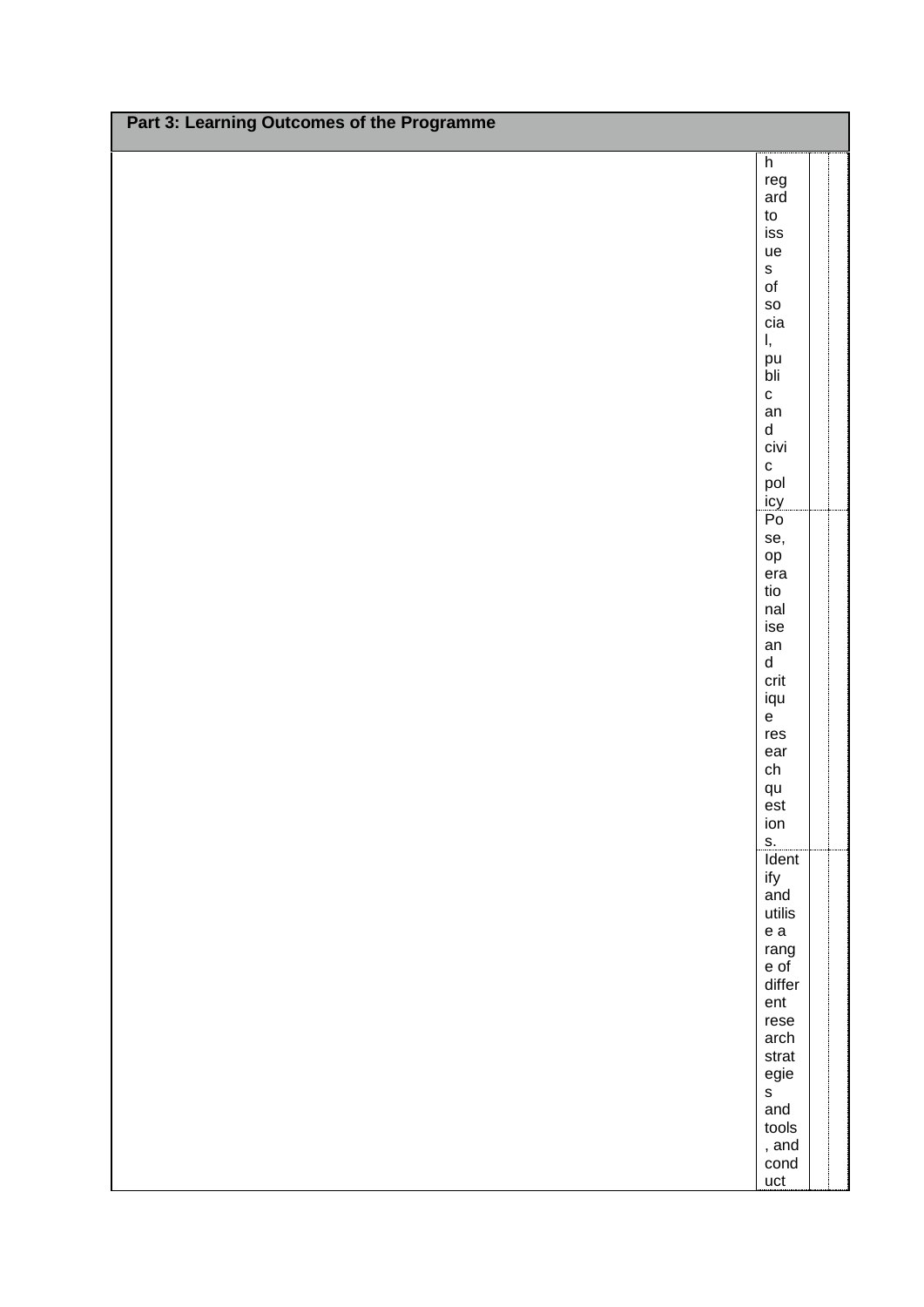| Part 3: Learning Outcomes of the Programme |                                   |            |
|--------------------------------------------|-----------------------------------|------------|
|                                            | empi                              |            |
|                                            | rical                             |            |
|                                            | studi<br>es                       |            |
|                                            | invol                             |            |
|                                            | ving                              |            |
|                                            | $\mathsf a$                       |            |
|                                            | varie                             |            |
|                                            | ty of<br>meth                     |            |
|                                            | $\mathsf{ods}$                    |            |
|                                            | $\overline{\phantom{0}}$          |            |
|                                            | inclu<br>ding                     |            |
|                                            | obse                              |            |
|                                            | rvati                             |            |
|                                            | on,                               |            |
|                                            | ques<br>tionn                     |            |
|                                            | aires                             |            |
|                                            | ,<br>inter                        |            |
|                                            | view                              |            |
|                                            | s,                                |            |
|                                            | case                              |            |
|                                            | studi                             |            |
|                                            | es,<br>data                       |            |
|                                            | anal                              |            |
|                                            | ysis                              |            |
|                                            | qua<br>ntitat                     |            |
|                                            | ive                               |            |
|                                            | and                               |            |
|                                            | quali<br>tativ                    |            |
|                                            | e),                               |            |
|                                            | eval                              |            |
|                                            | uatio                             |            |
|                                            | n,<br>etc                         |            |
|                                            | $\overline{\mathsf{Sh}}$          | $x \mid x$ |
|                                            | $\mathsf{OW}$                     |            |
|                                            | aw<br>are                         |            |
|                                            | ne                                |            |
|                                            | ${\tt SS}$                        |            |
|                                            | $\mathsf{of}$                     |            |
|                                            | eth<br>ica                        |            |
|                                            | $\mathsf I$                       |            |
|                                            | pri                               |            |
|                                            | nci<br>ple                        |            |
|                                            | $\mathsf{s}$                      |            |
|                                            | an                                |            |
|                                            | $\operatorname{\mathsf{d}}$<br>ap |            |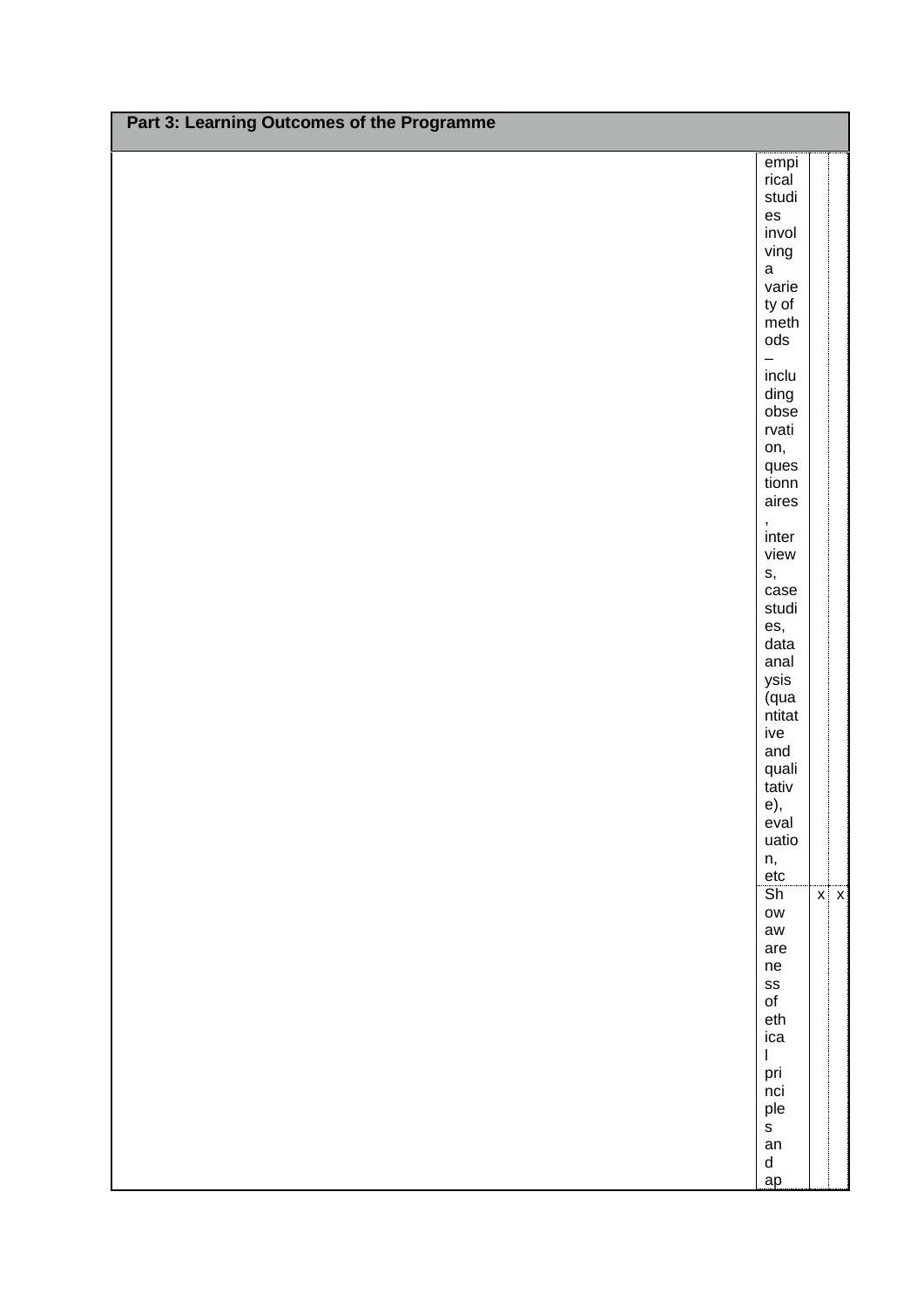| Part 3: Learning Outcomes of the Programme |                                                              |
|--------------------------------------------|--------------------------------------------------------------|
|                                            |                                                              |
|                                            | pro<br>val                                                   |
|                                            | pro                                                          |
|                                            | ce                                                           |
|                                            | dur                                                          |
|                                            | $\mathop{\mathsf{es}}$                                       |
|                                            | an<br>d                                                      |
|                                            | act                                                          |
|                                            | $\mathsf{in}$                                                |
|                                            | ac                                                           |
|                                            | cor                                                          |
|                                            | ${\sf da}$<br>$\sf nc$                                       |
|                                            | $\mathsf{e}% _{t}\left( t\right)$                            |
|                                            | wit                                                          |
|                                            | h                                                            |
|                                            | the                                                          |
|                                            | se.                                                          |
|                                            |                                                              |
|                                            | (D)<br>Tran                                                  |
|                                            | sfer                                                         |
|                                            | able                                                         |
|                                            | skill                                                        |
|                                            | s<br>and                                                     |
|                                            | othe                                                         |
|                                            | r                                                            |
|                                            | attri                                                        |
|                                            | bute<br>$\mathbf{s}$                                         |
|                                            | $\overline{\text{Wr}}$<br>$\mathsf{x}$<br>$\pmb{\mathsf{x}}$ |
|                                            | itte                                                         |
|                                            | n,                                                           |
|                                            | ora                                                          |
|                                            | $\mathbf{I}$<br>an                                           |
|                                            | $\sf d$                                                      |
|                                            | vis                                                          |
|                                            | ual                                                          |
|                                            | $\rm{co}$<br>${\sf m}$                                       |
|                                            | mu                                                           |
|                                            | $\mathop{\sf nic}\nolimits$                                  |
|                                            | ati                                                          |
|                                            | on                                                           |
|                                            | skil                                                         |
|                                            | ls,<br>$\mathsf{inc}$                                        |
|                                            | Iud                                                          |
|                                            | ing<br>cle                                                   |
|                                            |                                                              |
|                                            | ar                                                           |
|                                            | pre<br>se                                                    |
|                                            | nta                                                          |
|                                            | tio                                                          |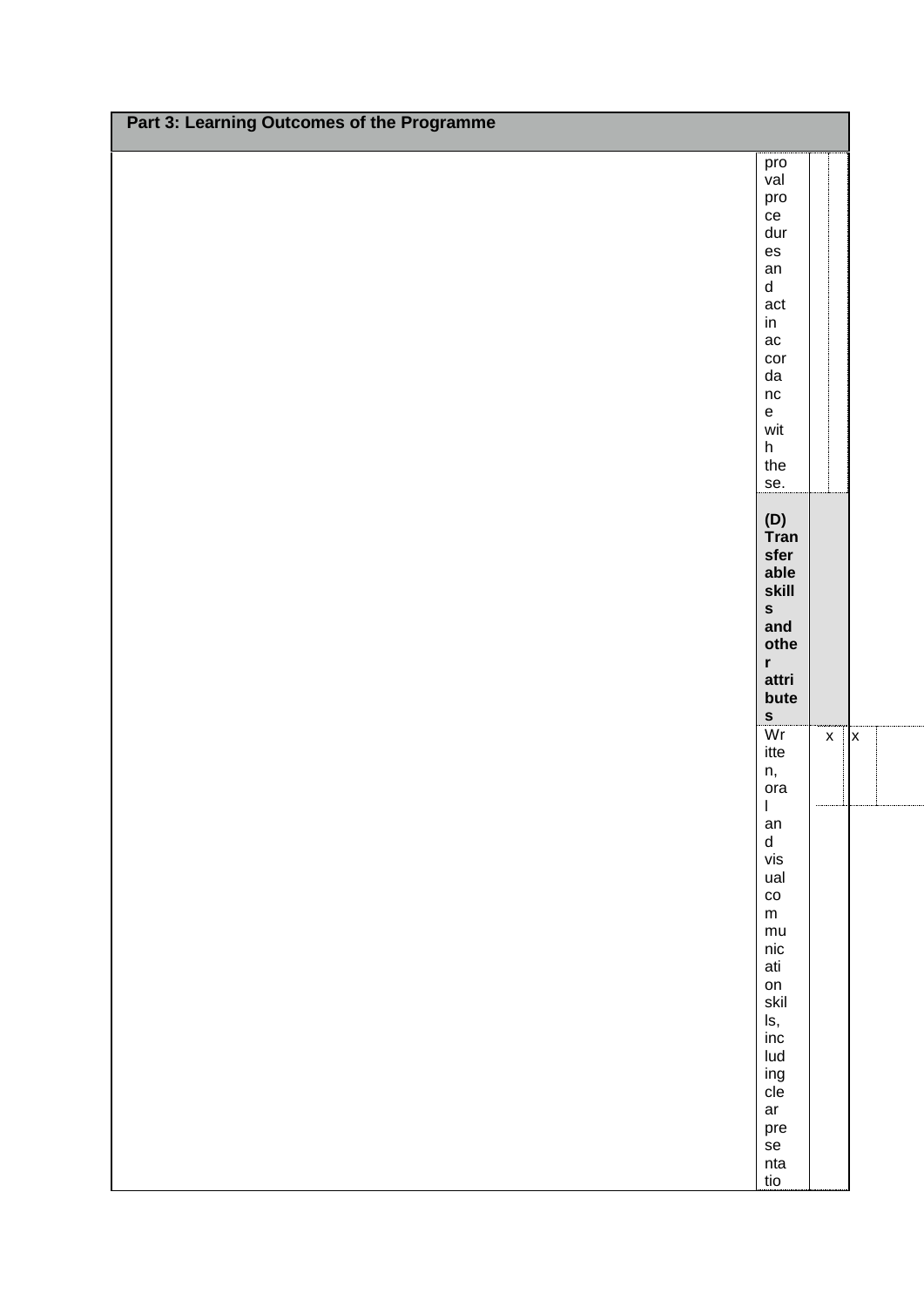| Part 3: Learning Outcomes of the Programme |                                           |  |
|--------------------------------------------|-------------------------------------------|--|
|                                            |                                           |  |
|                                            | $\mathsf n$                               |  |
|                                            | $\mathsf{of}$<br>res                      |  |
|                                            | ear                                       |  |
|                                            | ${\sf ch}$                                |  |
|                                            | pro<br>ce                                 |  |
|                                            | dur                                       |  |
|                                            | es,                                       |  |
|                                            | $\rm ac$                                  |  |
|                                            | ad<br>$\mathsf{em}$                       |  |
|                                            | $\sf ic$                                  |  |
|                                            | ${\sf de}$                                |  |
|                                            | bat                                       |  |
|                                            | es,<br>an                                 |  |
|                                            | ${\sf d}$                                 |  |
|                                            | the                                       |  |
|                                            | $\operatorname{\sf ir}$                   |  |
|                                            | $\mathsf{OW}$<br>$\sf n$                  |  |
|                                            | arg                                       |  |
|                                            | um                                        |  |
|                                            | ent<br>$\mathsf{s}$                       |  |
|                                            | Co<br>$\pmb{\mathsf{x}}$<br><b>x</b>      |  |
|                                            | mp                                        |  |
|                                            | ute                                       |  |
|                                            | $\mathsf{r}$<br>lite                      |  |
|                                            | rac                                       |  |
|                                            | $\mathsf{y}$                              |  |
|                                            | an<br>${\sf d}$                           |  |
|                                            |                                           |  |
|                                            | $\frac{\mathsf{I}\mathsf{T}}{\mathsf{C}}$ |  |
|                                            | skil                                      |  |
|                                            | $\sf ls$<br>$\qquad \qquad -$             |  |
|                                            | $\rm{CO}$                                 |  |
|                                            | mp                                        |  |
|                                            | $e$ te                                    |  |
|                                            | nc<br>$\mathsf{e}% _{t}\left( t\right)$   |  |
|                                            | an                                        |  |
|                                            | $\sf d$                                   |  |
|                                            | $_{\rm CO}$                               |  |
|                                            | $\mathsf{nfi}$<br>${\sf de}$              |  |
|                                            | nc                                        |  |
|                                            | $\mathbf{e}% _{t}\left( t\right)$         |  |
|                                            | $\mathop{\sf in}\nolimits$<br>usi         |  |
|                                            | $ng$                                      |  |
|                                            | $\mathsf a$                               |  |
|                                            | var                                       |  |
|                                            | iet                                       |  |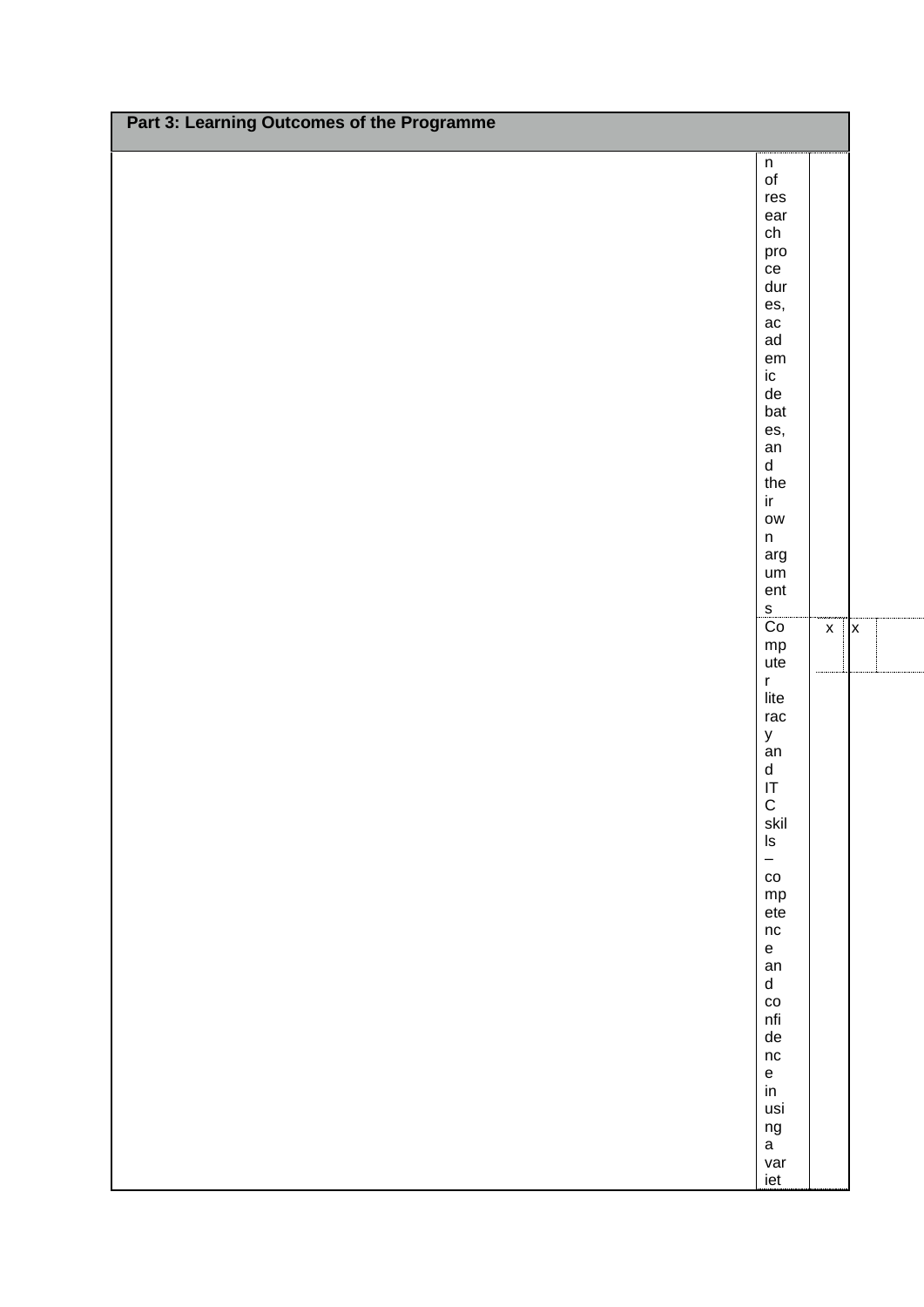| Part 3: Learning Outcomes of the Programme |                                                  |                 |
|--------------------------------------------|--------------------------------------------------|-----------------|
|                                            |                                                  |                 |
|                                            | y<br>of                                          |                 |
|                                            | $\operatorname{\mathsf{sof}}$                    |                 |
|                                            | ${\sf tw}$                                       |                 |
|                                            | are                                              |                 |
|                                            | Abi<br>$\mathsf X$                               | $\vert x \vert$ |
|                                            | lity                                             |                 |
|                                            | to                                               |                 |
|                                            | us<br>$\mathsf{e}% _{t}\left( \mathsf{e}\right)$ |                 |
|                                            | nu                                               |                 |
|                                            | $\mathsf{me}\xspace$                             |                 |
|                                            | $\operatorname{\sf ric}$                         |                 |
|                                            | al,                                              |                 |
|                                            | sta                                              |                 |
|                                            | tist                                             |                 |
|                                            | ica<br>$\mathbf{I}$                              |                 |
|                                            | an                                               |                 |
|                                            | $\sf d$                                          |                 |
|                                            | oth                                              |                 |
|                                            | er                                               |                 |
|                                            | for                                              |                 |
|                                            | $\mathsf{ms}$                                    |                 |
|                                            | $\mathsf{of}$                                    |                 |
|                                            | dat<br>а,                                        |                 |
|                                            |                                                  |                 |
|                                            | par<br>tic                                       |                 |
|                                            | ula                                              |                 |
|                                            | rly                                              |                 |
|                                            | in                                               |                 |
|                                            | the                                              |                 |
|                                            | $_{\rm CO}$<br>nte                               |                 |
|                                            |                                                  |                 |
|                                            | xt<br>of                                         |                 |
|                                            | pre                                              |                 |
|                                            | se<br>nti                                        |                 |
|                                            |                                                  |                 |
|                                            | ng<br>an<br>d                                    |                 |
|                                            |                                                  |                 |
|                                            | an                                               |                 |
|                                            | aly                                              |                 |
|                                            | sin                                              |                 |
|                                            | g<br>co                                          |                 |
|                                            |                                                  |                 |
|                                            | $mp$<br>lex                                      |                 |
|                                            |                                                  |                 |
|                                            | dat<br>$\mathsf a$                               |                 |
|                                            | set                                              |                 |
|                                            | $S_{\cdot}$                                      |                 |
|                                            | Abi<br>$x \mid x$                                |                 |
|                                            | lity                                             |                 |
|                                            | to                                               |                 |
|                                            | wo                                               |                 |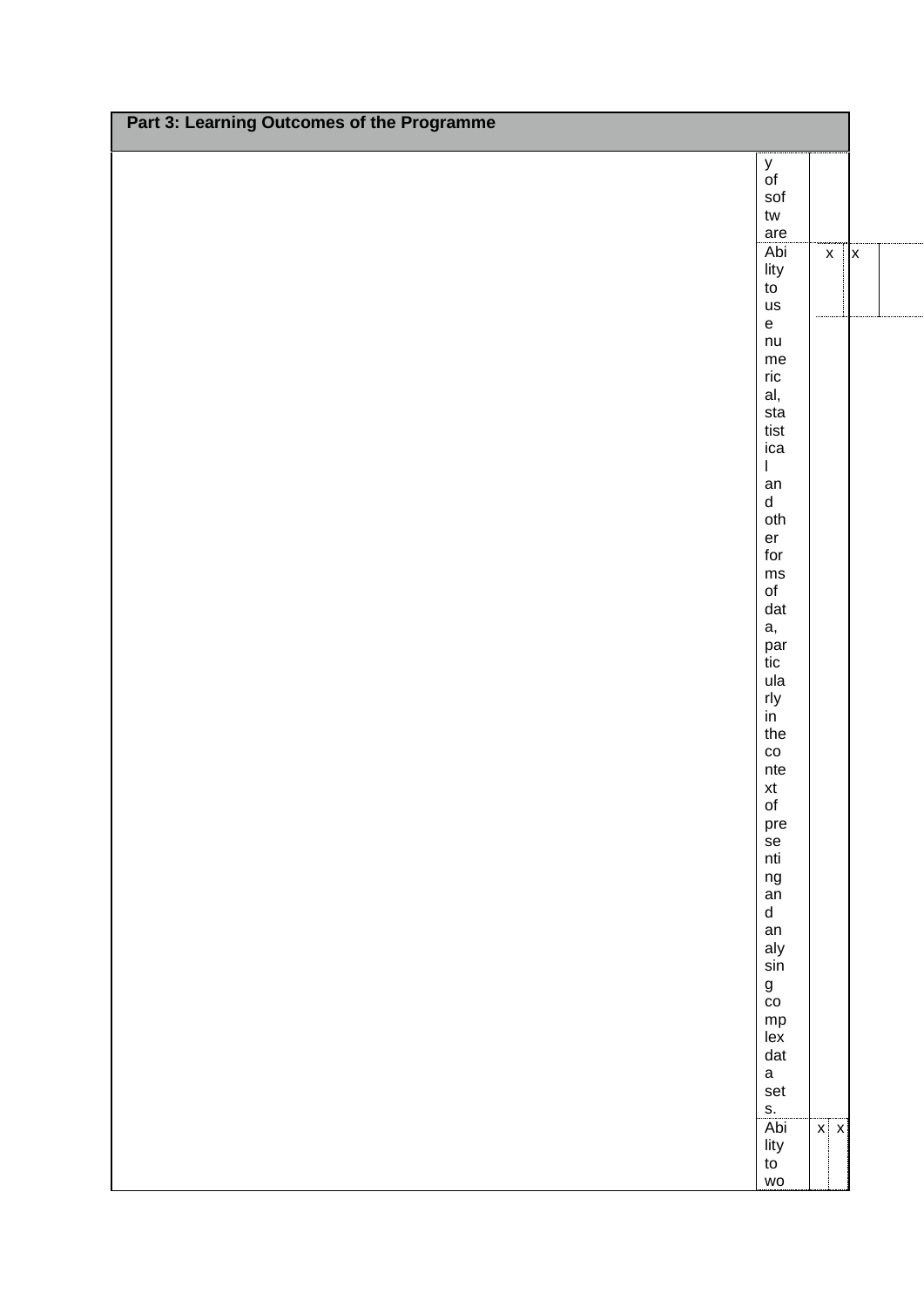| Part 3: Learning Outcomes of the Programme |                                            |  |  |  |  |  |  |
|--------------------------------------------|--------------------------------------------|--|--|--|--|--|--|
|                                            | rk                                         |  |  |  |  |  |  |
|                                            | pro<br>du<br>$\operatorname{\mathsf{cti}}$ |  |  |  |  |  |  |
|                                            | vel<br>$\mathsf y$                         |  |  |  |  |  |  |
|                                            | $\mathsf{in}$<br>$\mathsf a$               |  |  |  |  |  |  |
|                                            | gro<br>up                                  |  |  |  |  |  |  |
|                                            | an<br>$\sf d$                              |  |  |  |  |  |  |
|                                            | as                                         |  |  |  |  |  |  |
|                                            | par<br>t of                                |  |  |  |  |  |  |
|                                            | $\mathsf a$<br>tea                         |  |  |  |  |  |  |
|                                            | ${\sf m}$<br>$\overline{\phantom{0}}$      |  |  |  |  |  |  |
|                                            | inc<br>Iud                                 |  |  |  |  |  |  |
|                                            | ing<br>abi                                 |  |  |  |  |  |  |
|                                            | lity<br>$\mathsf{to}$                      |  |  |  |  |  |  |
|                                            | en<br>ga                                   |  |  |  |  |  |  |
|                                            | $\frac{1}{2}$                              |  |  |  |  |  |  |
|                                            | ac<br>ad                                   |  |  |  |  |  |  |
|                                            | $\mathsf{em}$<br>$\sf ic$                  |  |  |  |  |  |  |
|                                            | ${\sf de}$                                 |  |  |  |  |  |  |
|                                            | bat<br>$\mathsf{e}% _{t}\left( t\right)$   |  |  |  |  |  |  |
|                                            | $\mathsf{in}$<br>$\mathsf a$               |  |  |  |  |  |  |
|                                            | pro<br>$\,\rm{fes}$                        |  |  |  |  |  |  |
|                                            | $\rm \text{s}$<br>nal                      |  |  |  |  |  |  |
|                                            | an<br>$\sf d$                              |  |  |  |  |  |  |
|                                            | col<br>leg                                 |  |  |  |  |  |  |
|                                            | iat<br>$\mathsf{e}% _{t}\left( t\right)$   |  |  |  |  |  |  |
|                                            | ma<br>${\sf nn}$                           |  |  |  |  |  |  |
|                                            | er<br>Ca<br>$x \mid x$                     |  |  |  |  |  |  |
|                                            | pa<br>cit                                  |  |  |  |  |  |  |
|                                            | $\mathsf{y}$<br>$\mathsf{to}$              |  |  |  |  |  |  |
| se                                         | pre                                        |  |  |  |  |  |  |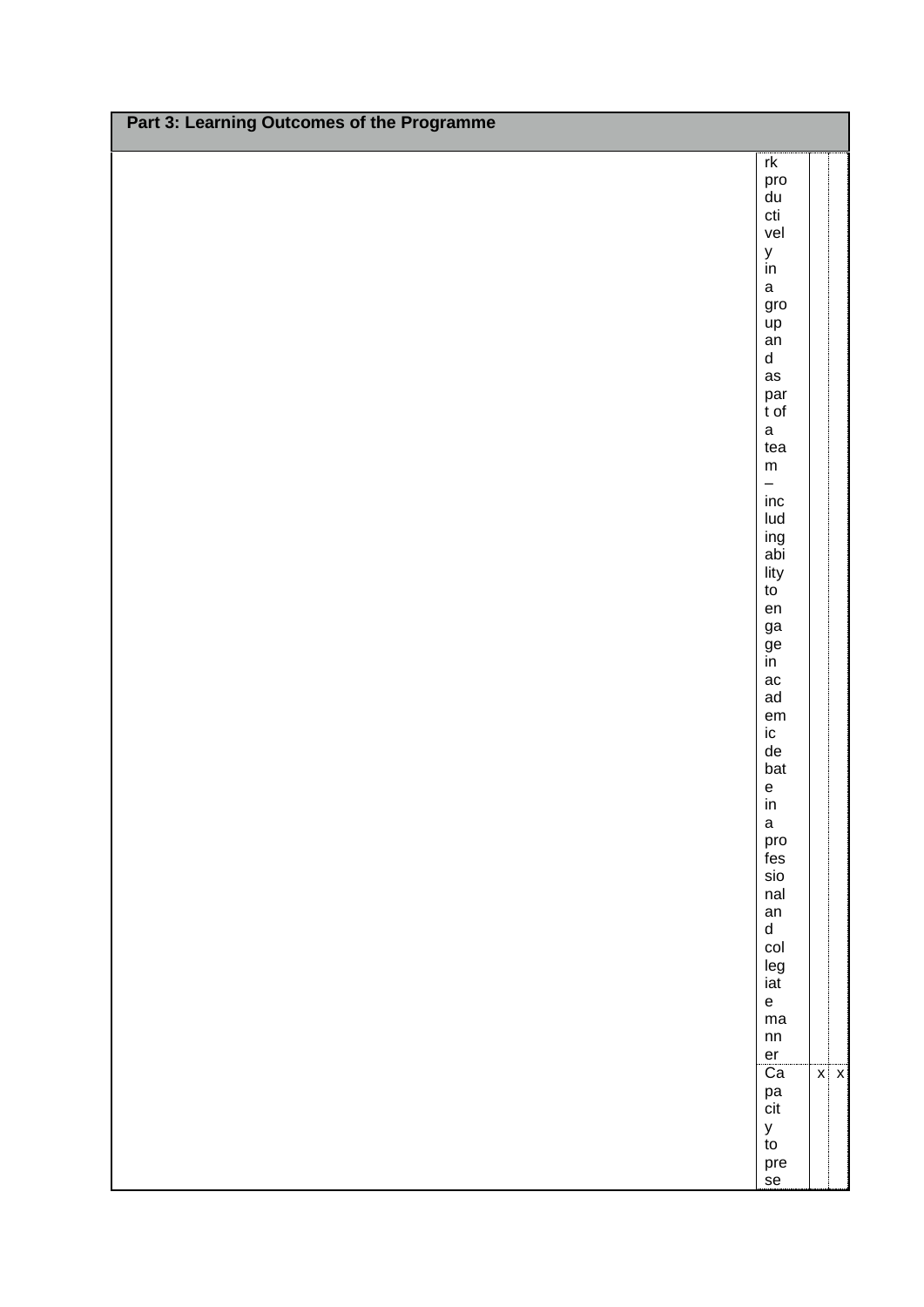| Part 3: Learning Outcomes of the Programme |                                          |            |  |  |  |  |  |
|--------------------------------------------|------------------------------------------|------------|--|--|--|--|--|
|                                            | $\sf nt$                                 |            |  |  |  |  |  |
|                                            | an                                       |            |  |  |  |  |  |
|                                            | $\operatorname{\mathsf{d}}$              |            |  |  |  |  |  |
|                                            | an<br>aly                                |            |  |  |  |  |  |
|                                            | $\mathsf{se}$                            |            |  |  |  |  |  |
|                                            | dat                                      |            |  |  |  |  |  |
|                                            | $\mathsf a$                              |            |  |  |  |  |  |
|                                            | an<br>$\operatorname{\mathsf{d}}$        |            |  |  |  |  |  |
|                                            | evi                                      |            |  |  |  |  |  |
|                                            | ${\sf de}$                               |            |  |  |  |  |  |
|                                            | nc<br>$\mathsf{e}% _{t}\left( t\right)$  |            |  |  |  |  |  |
|                                            | $\mathsf{in}$                            |            |  |  |  |  |  |
|                                            | an                                       |            |  |  |  |  |  |
|                                            | $\mathsf{ap}$                            |            |  |  |  |  |  |
|                                            | pro<br>pri                               |            |  |  |  |  |  |
|                                            | ate                                      |            |  |  |  |  |  |
|                                            | for                                      |            |  |  |  |  |  |
|                                            | ma<br>$\mathfrak t$                      |            |  |  |  |  |  |
|                                            | for                                      |            |  |  |  |  |  |
|                                            | $\mathsf a$                              |            |  |  |  |  |  |
|                                            | var<br>iet                               |            |  |  |  |  |  |
|                                            |                                          |            |  |  |  |  |  |
|                                            | y<br>of                                  |            |  |  |  |  |  |
|                                            | au<br>die                                |            |  |  |  |  |  |
|                                            | $\sf nc$                                 |            |  |  |  |  |  |
|                                            | es                                       |            |  |  |  |  |  |
|                                            | Abi                                      | $x \mid x$ |  |  |  |  |  |
|                                            | lity<br>$\mathsf{to}$                    |            |  |  |  |  |  |
|                                            | for                                      |            |  |  |  |  |  |
|                                            | $mu$                                     |            |  |  |  |  |  |
|                                            | lat<br>$\mathsf{e}% _{t}\left( t\right)$ |            |  |  |  |  |  |
|                                            | res                                      |            |  |  |  |  |  |
|                                            | ear                                      |            |  |  |  |  |  |
|                                            | ch<br>abl                                |            |  |  |  |  |  |
|                                            | $\mathsf{e}% _{t}\left( t\right)$        |            |  |  |  |  |  |
|                                            | pro                                      |            |  |  |  |  |  |
|                                            | ble                                      |            |  |  |  |  |  |
|                                            | $\mathsf{ms}$<br>wit                     |            |  |  |  |  |  |
|                                            | hin                                      |            |  |  |  |  |  |
|                                            | $\mathsf a$                              |            |  |  |  |  |  |
|                                            | ${\tt ge}$<br>ner                        |            |  |  |  |  |  |
|                                            | al                                       |            |  |  |  |  |  |
|                                            | are                                      |            |  |  |  |  |  |
|                                            | $\mathsf a$<br>$\circ$ f                 |            |  |  |  |  |  |
|                                            | $\mathsf{co}$                            |            |  |  |  |  |  |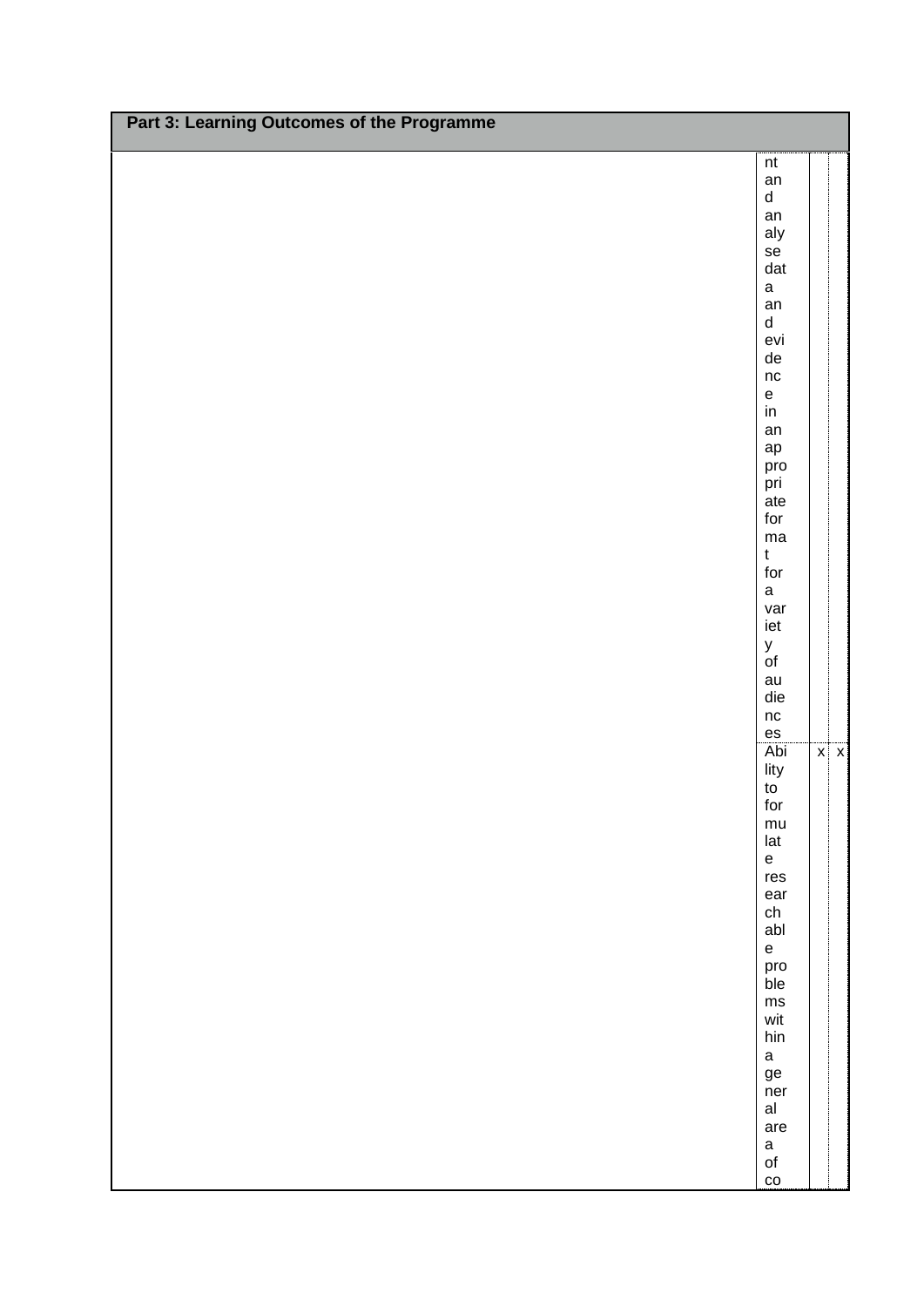| Part 3: Learning Outcomes of the Programme |                                                                       |            |  |  |  |  |  |
|--------------------------------------------|-----------------------------------------------------------------------|------------|--|--|--|--|--|
|                                            | $\sf nc$                                                              |            |  |  |  |  |  |
|                                            | ern                                                                   |            |  |  |  |  |  |
|                                            | $\pmb{\cdot}$<br>an                                                   |            |  |  |  |  |  |
|                                            | $\operatorname{\mathsf{d}}$                                           |            |  |  |  |  |  |
|                                            | ${\sf to}$<br>${\sf ev}$                                              |            |  |  |  |  |  |
|                                            | alu                                                                   |            |  |  |  |  |  |
|                                            | ate                                                                   |            |  |  |  |  |  |
|                                            | evi<br>${\sf de}$                                                     |            |  |  |  |  |  |
|                                            | $\sf nc$                                                              |            |  |  |  |  |  |
|                                            | $\mathsf{e}% _{t}\left( t\right) \equiv\mathsf{e}_{t}\left( t\right)$ |            |  |  |  |  |  |
|                                            | $\mathsf{of}$<br>var                                                  |            |  |  |  |  |  |
|                                            | iou                                                                   |            |  |  |  |  |  |
|                                            | $\mathsf{s}$<br>kin                                                   |            |  |  |  |  |  |
|                                            | ds,                                                                   |            |  |  |  |  |  |
|                                            | an                                                                    |            |  |  |  |  |  |
|                                            | $\operatorname{\mathsf{d}}$<br>dra                                    |            |  |  |  |  |  |
|                                            | ${\mathsf W}$                                                         |            |  |  |  |  |  |
|                                            | $\mathsf{ap}$                                                         |            |  |  |  |  |  |
|                                            | pro<br>pri                                                            |            |  |  |  |  |  |
|                                            | ate                                                                   |            |  |  |  |  |  |
|                                            | $_{\rm CO}$                                                           |            |  |  |  |  |  |
|                                            | $\sf ncl$<br>usi                                                      |            |  |  |  |  |  |
|                                            | on                                                                    |            |  |  |  |  |  |
|                                            | ${\bf S}.$<br>Re                                                      | $x \mid x$ |  |  |  |  |  |
|                                            | ${\sf se}$                                                            |            |  |  |  |  |  |
|                                            | arc                                                                   |            |  |  |  |  |  |
|                                            | $\boldsymbol{\mathsf{h}}$<br>${\sf de}$                               |            |  |  |  |  |  |
|                                            | $\mathsf{sig}$                                                        |            |  |  |  |  |  |
|                                            | n,<br>$\mathsf{me}\xspace$                                            |            |  |  |  |  |  |
|                                            | tho                                                                   |            |  |  |  |  |  |
|                                            | dol                                                                   |            |  |  |  |  |  |
|                                            | $_{\rm og}$                                                           |            |  |  |  |  |  |
|                                            | y,<br>dat                                                             |            |  |  |  |  |  |
|                                            | $\mathsf a$                                                           |            |  |  |  |  |  |
|                                            | col<br>lec                                                            |            |  |  |  |  |  |
|                                            | tio                                                                   |            |  |  |  |  |  |
|                                            | $\sf n$<br>skil                                                       |            |  |  |  |  |  |
|                                            | $\sf ls$                                                              |            |  |  |  |  |  |
|                                            | $\qquad \qquad -$                                                     |            |  |  |  |  |  |
|                                            | $\mathsf{inc}$<br>lud                                                 |            |  |  |  |  |  |
|                                            | ing                                                                   |            |  |  |  |  |  |
|                                            | sur                                                                   |            |  |  |  |  |  |
|                                            | ve                                                                    |            |  |  |  |  |  |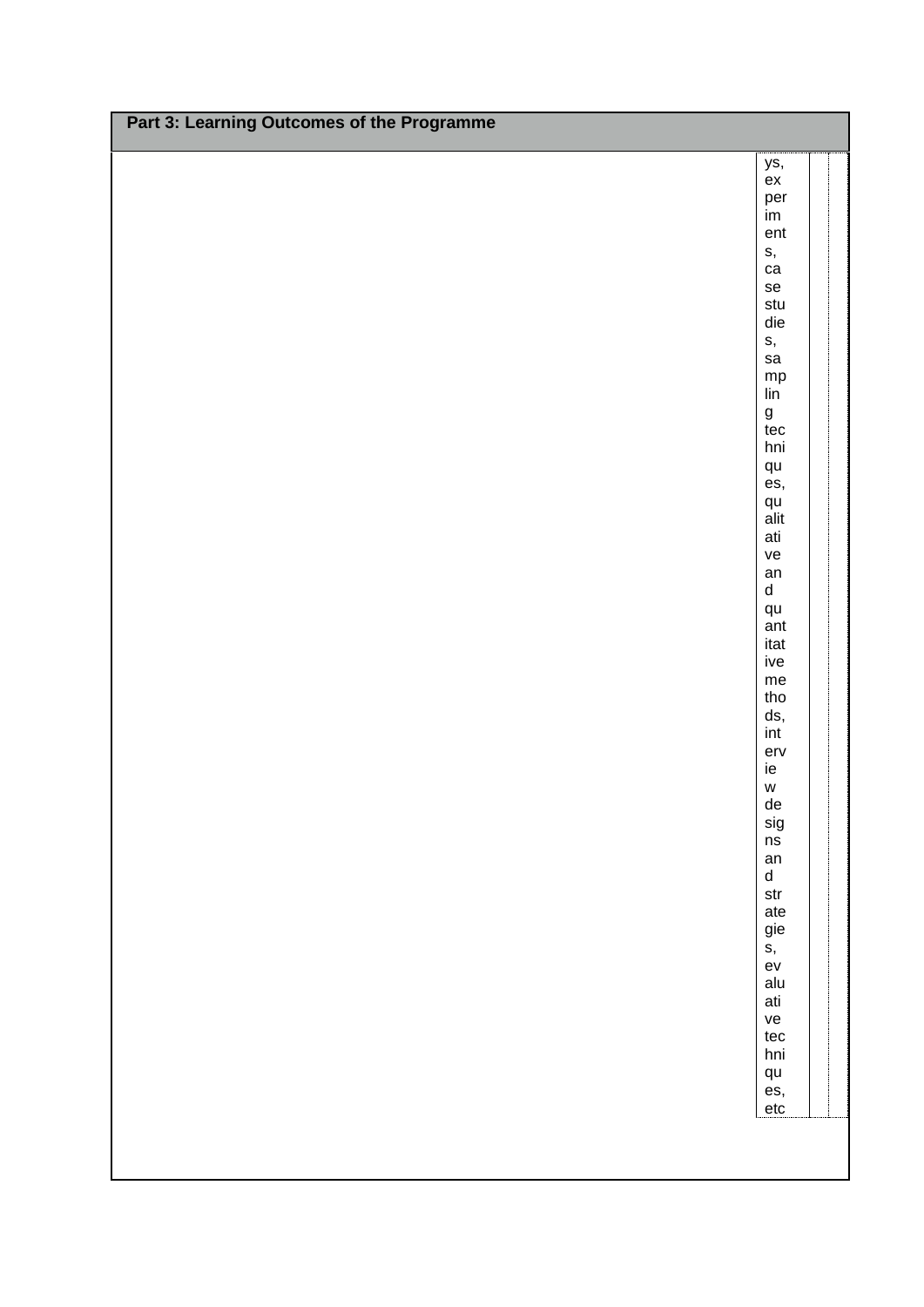### **Part 4: Student Learning and Student Support**

At UWE, Bristol there is a policy for a minimum average requirement of 12hours/week contact time over the course of the full undergraduate programme. This contact time encompasses a range of face to face activities as described below. In addition a range of other learning activities will be embedded within the programme which, together with the contact time, will enable learning outcomes to be achieved and demonstrated.

On the Sociology with Criminology Programme teaching is a mix of scheduled, independent and placement learning. For the BA (Hons) Sociology with Criminology:

**Scheduled learning** includes lectures, seminars, tutorials, project supervision practical classes and workshops; work based learning. Scheduled sessions may vary slightly depending on the module choices made.

**Independent learning** includes hours engaged with essential reading, case study preparation, assignment preparation and completion etc. These sessions constitute an average time per level as indicated in the table below. Scheduled sessions may vary slightly depending on the module choices made.

**Placement learning**: may include a practice placement, other placement, and year abroad. This constitutes an average per level as indicated below.

**TEL**: The use of TEL is an integral feature at all levels of study in each module on the program. MyUWE and Blackboard, the university supported learning portal and virtual learning environment, will be used to support students' learning, conduct activities, organise and communicate learning materials. Students will be able to engage with the material, other students and members of staff through these systems and make use of the various functionalities built into them (e.g., blogs, journals, audio, video, discussion boards, wikis, etc.) as appropriate and useful. In addition, students and tutors will be able to utilise TEL (e.g. Collaborate, Lync and Skype) to, where appropriate and useful, facilitate remote contact and thus increase flexibility and accessibility for students. Some modules will also potentially offer both generic and discipline-specific online content. Existing university resources will be utilised such as The Research Observatory [\(http://ro.uwe.ac.uk/\)](http://ro.uwe.ac.uk/) where appropriate. Learning technologies such as e-portfolios might also be exploited to potentially support students e.g. while on placement and to facilitate students' development and assessment of a portfolio of work.

### **Description of any Distinctive Features**

- Induction Programme for orientation and study skills
- Research-led and research-informed teaching.
- Core social science curriculum designed to deliver key skills in critical thinking, employability and research methods and placement opportunities for students.
- Detailed student handbooks and module quides.
- Extensive specialist library.
- On-line learning resources, internet, intranet and email access.
- Dedicated office hours for all staff, student email system, trained counsellors for both pastoral and academic support.
- Gradation development planning & Personal Academic Tutors
- Specialist equipment, resources, and technical and instructing staff for media production.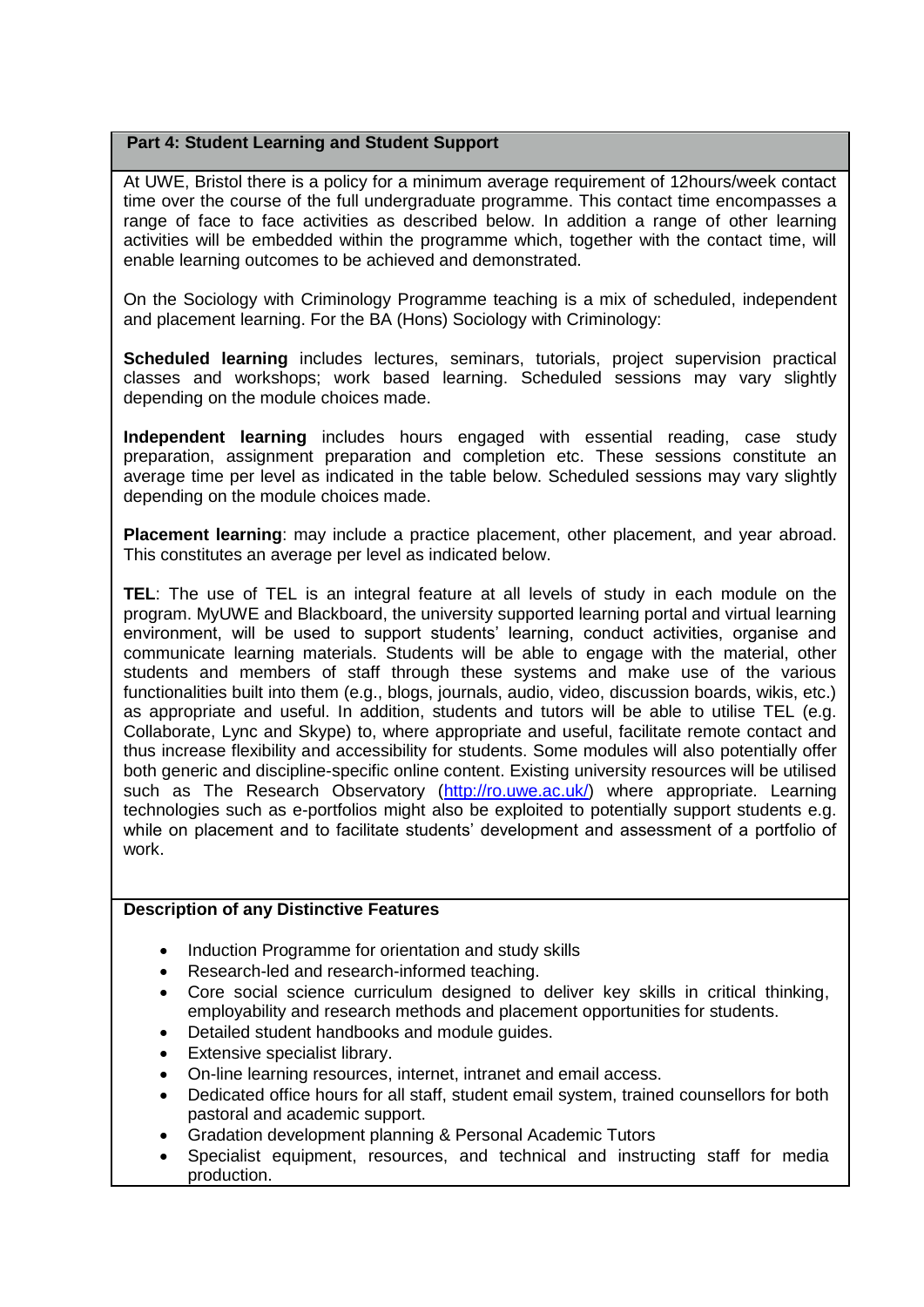### **Part 4: Student Learning and Student Support**

- A wide range of teaching and learning strategies and a varied range of assessment modes.
- Early Assessment to encourage retention and progression
- A strong emphasis on developing analytical and critical skills.
- A lively relationship between theory and practice.
- Access to academic tutors and student advisors.
- Problem-based and Enquiry-Based Approach to Learning.
- The Sociology team contributes to a wide range of scholarship and professional activities which feed into teaching activities. Many operate within the research centers including the Centre for Employment Studies Research, the Centre for Health & Clinical Research and the Centre for Understanding Social Practices.
- Research is integrated into teaching throughout this programme. Sessions are informed by activities of relevant staff research, and the departmental research strengths are reflected in the design of the curriculum.
- Students are able to engage with research active staff through diverse means which may include, for example, supervision of final year projects, volunteer research<br>placements and support in attendance at relevant undergraduate placements and support in attendance at relevant undergraduate conferences. Extra-curricular activities organized outside formal teaching sessions support the strengthening of associations between departmental research activity and student learning

## **Part 5: Assessment**

Approved to [University Regulations and Procedures](http://www1.uwe.ac.uk/students/academicadvice/assessments/regulationsandprocedures.aspx)

## **Assessment Strategy**

A range of assessment methods are employed to monitor student attainment of the full range of Learning Outcomes. Assessment incorporates the Department's assessment strategy and The QAA Code of Practice on Assessment of Students. The principles, procedures and processes of assessment for each module are described in each module handbook, which is provided to each student (online) at the start of the module. All 30 credit modules will have assessments spread across the academic year whereas the optional 15 credit will typically have semester based delivery as well as assessments.

Effective learning is achieved by employing a range of assessment approaches across the suite of modules that recognize differential approaches to learning. The development of a flexible, inclusive and accessible curriculum ensures a high quality learning experience for all students. These assessments include:

- Essays
- Annotated bibliographies
- Web-based assignments
- Portfolios
- Oral, written and visual presentations
- Observational Reports
- Book reviews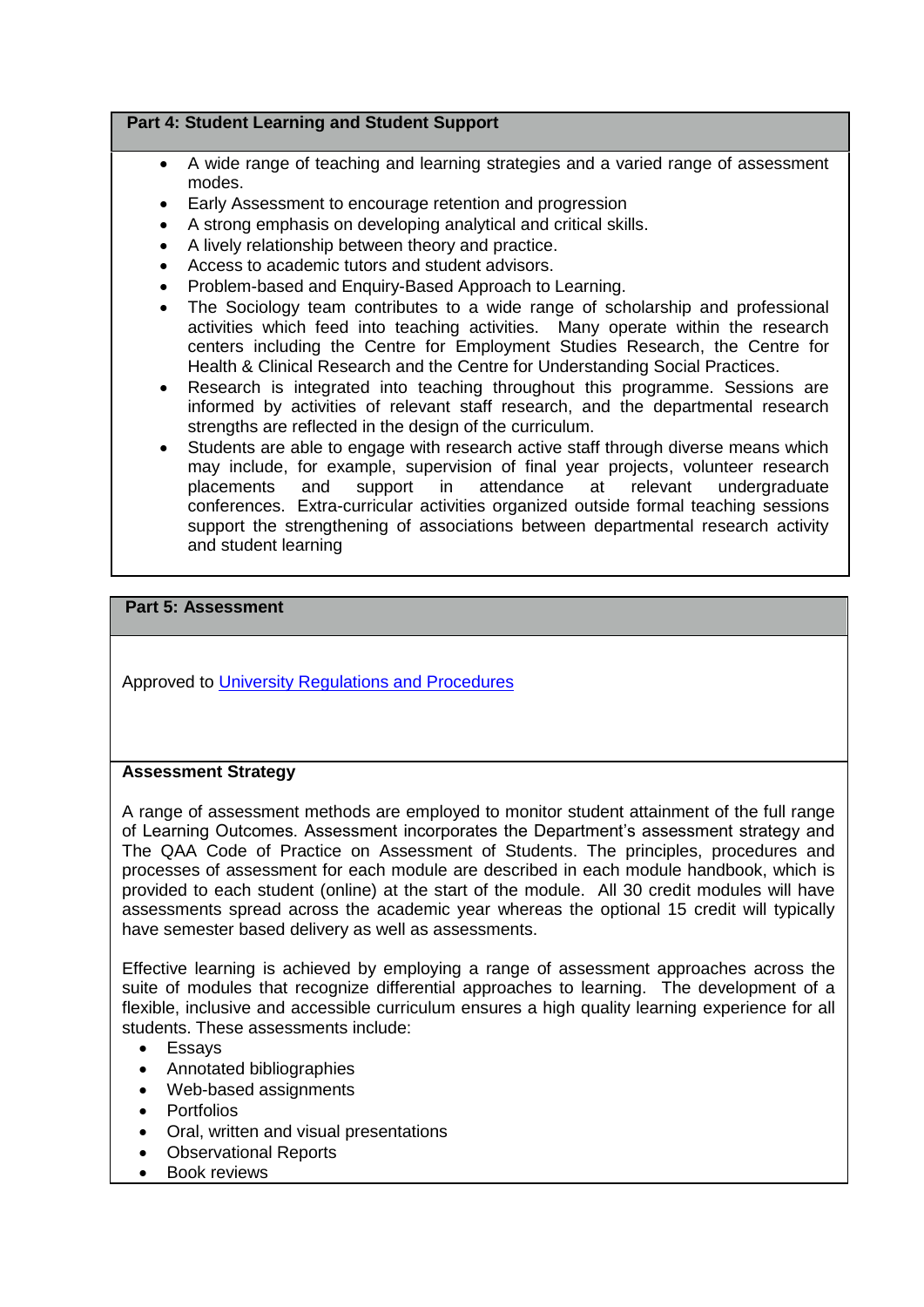**Part 5: Assessment**

Tasks undertaken under examination conditions (closed or open-book)

Assessments are not intended simply to 'objectify' or measure student understanding, but also to facilitate student knowledge and understanding. Written coursework assignments are designed to ensure that students critically explore and evaluate key issues and ideas ('deep' rather than 'surface' learning), and opportunity is provided for them to negotiate their own written assignments in accordance with their own interests.

Students become progressively independent and reflective as they move through ascending levels of the programme.

Teamwork is monitored and evaluated especially by means of group presentations.

Self-management and self-motivation is required through the enforcement of deadlines for all coursework assessments, and in the independence required to manage self-selected essay and project assignments.

The methods used to evaluate and improve the quality and standards of learning throughout the academic year include student feedback measures (student representatives, module feedback questionnaires and focus groups), standard university monitoring methods, reviews and consultation with external stakeholders and external examiners, and a series of strategic management meetings throughout the year to synthesize programme data/feedback and formulate/review action plans.

|                                                |                    | Type of Assessment* |                           |                       |                            |                                |              |                    |                       |              |           |
|------------------------------------------------|--------------------|---------------------|---------------------------|-----------------------|----------------------------|--------------------------------|--------------|--------------------|-----------------------|--------------|-----------|
|                                                |                    | Seen Written Exam   | Written Exam<br>Open Book | In-class Written Test | Examination<br><b>Oral</b> | Skills Assessment<br>Practical | Presentation | Written Assignment | Report / Project/Blog | Dissertation | Portfolio |
|                                                | UZSNLF-30-1        | A(50)               |                           |                       |                            |                                |              | B (35)             | B (15)                |              |           |
| <b>Compulsory</b>                              | <b>UZQSTQ-15-1</b> |                     |                           |                       |                            |                                |              |                    |                       |              | A (100)   |
| <b>Modules</b><br>Level 1                      | UZSST3-15-1        |                     |                           |                       |                            |                                | A (80)       | B(20)              |                       |              |           |
|                                                | <b>UZSST4-30-2</b> | A(40)               |                           |                       |                            |                                |              | B(60)              |                       |              |           |
| <b>Compulsory</b>                              | UZSST5-30-2        | A(40)               |                           |                       |                            |                                |              | B(60)              |                       |              |           |
| <b>Modules</b>                                 | <b>UZSSTR-15-2</b> |                     |                           |                       |                            |                                |              |                    |                       |              | A (100)   |
| Level 2                                        | <b>UZSSTA-15-2</b> |                     |                           |                       |                            |                                | A (25)       | B (75)             |                       |              |           |
| <b>Compulsory</b><br><b>Modules</b><br>Level 3 | <b>USPSTS-30-3</b> |                     |                           |                       |                            |                                |              |                    |                       |              | A (100)   |
|                                                | UZSNMD-30-2        | A (50)              |                           |                       |                            |                                | B (50)       |                    |                       |              |           |
| Optional                                       | UZSNNU-30-2        |                     |                           |                       |                            |                                |              | A (50)             | B(50)                 |              |           |
| <b>Modules</b><br>Level <sub>2</sub>           | <b>UZSNR8-30-2</b> |                     |                           |                       | A(30)                      |                                |              | B (70)             |                       |              |           |
|                                                | UZSNRC-30-2        |                     |                           |                       |                            |                                | A (30)       | B (53)             | B(17)                 |              |           |

**Assessment Map**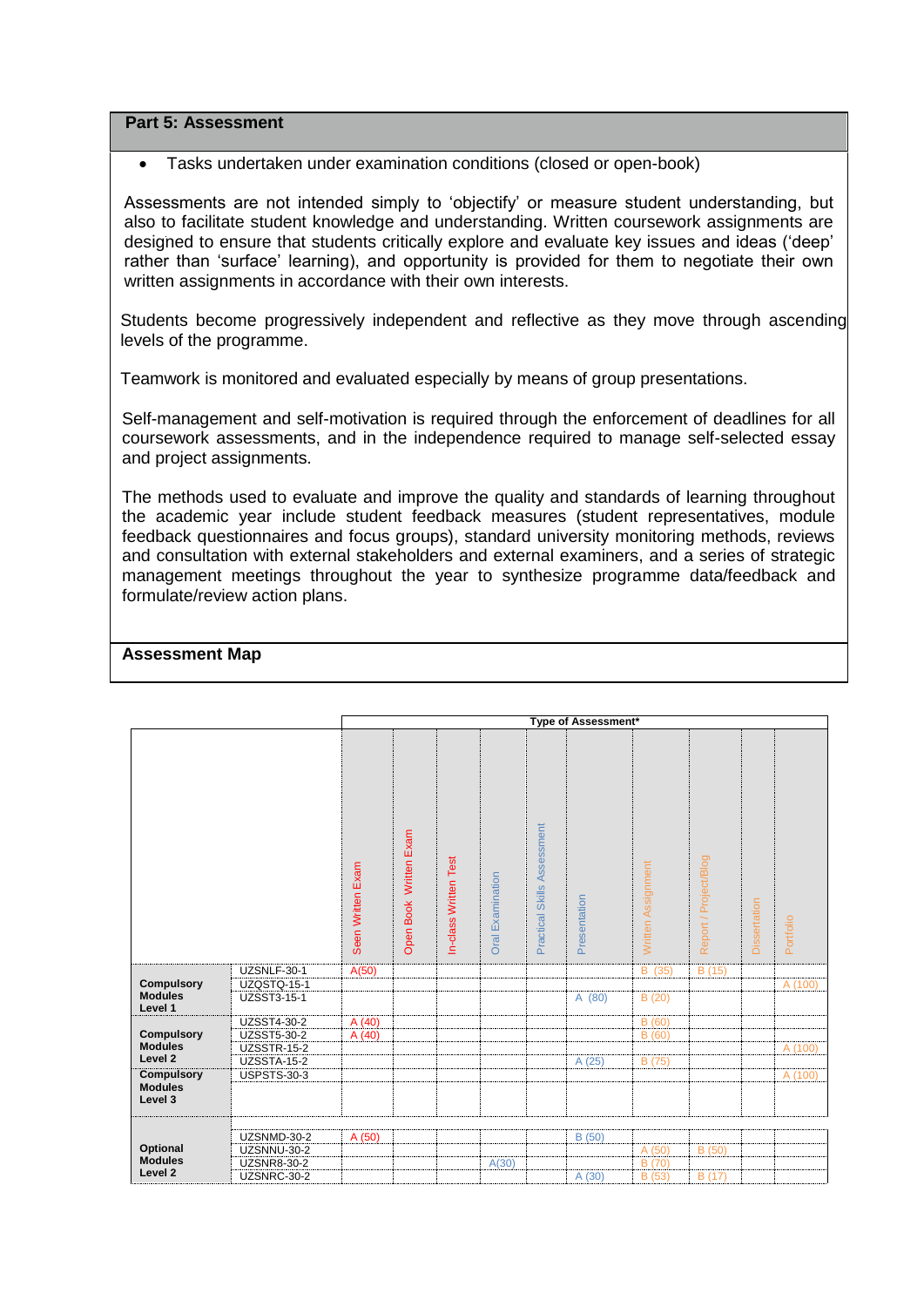|                                   | UZSNMB-30-2                | A(50)                  |                        |                      |                |                             |                                        | B (50)             |                  |              |           |
|-----------------------------------|----------------------------|------------------------|------------------------|----------------------|----------------|-----------------------------|----------------------------------------|--------------------|------------------|--------------|-----------|
|                                   | UZSNQH-30-3                |                        |                        |                      |                |                             | A(50)                                  |                    | B(50)            |              |           |
|                                   | <b>UZSSJN-30-3</b>         | A (50)                 |                        |                      |                |                             |                                        | B(25)              | B(25)            |              |           |
| Optional                          | UZSNQU-30-3                |                        |                        |                      |                |                             |                                        |                    |                  |              |           |
| <b>Modules</b><br>Level 3         | UZSNQP-30-3                | A(30)                  |                        |                      |                |                             |                                        | B (70)             |                  |              |           |
|                                   | UZSNPK-30-3                | A(60)                  |                        |                      |                |                             |                                        | B(40)              |                  |              |           |
|                                   | UZSSJQ-30-3<br>UZSSSQ-30-3 | A (50)                 |                        |                      |                |                             | A(20)                                  | B(80)              | B(50)            |              |           |
|                                   |                            |                        |                        |                      |                |                             |                                        |                    |                  |              |           |
|                                   | UZSST8-30-3                |                        |                        |                      |                |                             | A (50)                                 | B(50)              |                  |              |           |
|                                   | UZSNQN-30-3                | A(50)                  |                        |                      |                | B                           | B(75)                                  |                    |                  |              |           |
|                                   |                            |                        |                        |                      |                | (25)                        |                                        |                    |                  |              |           |
|                                   | UZSST7-30-3                |                        |                        |                      |                |                             | A(50)                                  | B(50)              |                  |              |           |
|                                   | UZSST6-30-3                |                        |                        |                      |                |                             | A(30)                                  | B (53)             | B(17)            |              |           |
|                                   |                            |                        |                        |                      |                |                             | Type of Assessment*                    |                    |                  |              |           |
|                                   |                            | Unseen Written Exam    | Open Book Written Exam | n-class Written Test | Practical Exam | Practical Skills Assessment | Oral assessment and/or<br>presentation | Written Assignment | Report / Project | Dissertation | Portfolio |
| <b>Compulsory</b>                 | UZSNLD-30-1                | Α<br>(50)              |                        |                      | B(25)          |                             |                                        | B(25)              |                  |              |           |
| <b>Modules</b><br>Level 1         | UZSNLE-30-1                | $\overline{A}$<br>(50) |                        |                      |                |                             |                                        | B(25)              | B<br>(25)        |              |           |
|                                   |                            |                        |                        |                      |                |                             |                                        |                    |                  |              |           |
|                                   | UZSNNC-30-2                |                        |                        |                      |                |                             | A(30)                                  | B(70)              |                  |              |           |
| <b>Optional</b><br><b>Modules</b> | UZSSMU-30-2                | A<br>(100)             |                        |                      |                |                             |                                        |                    |                  |              |           |
| Level <sub>2</sub>                | UZSNMX-30-2                | Α<br>(50)              |                        |                      |                |                             | B(25)                                  | B(25)              |                  |              |           |
|                                   | <b>UZSNR8-30-</b>          |                        |                        |                      | A(30)          |                             |                                        | B(70)              |                  |              |           |
|                                   | UZSNNU-30-2                |                        |                        |                      |                |                             |                                        | A(50)              | В<br>(50)        |              |           |
|                                   |                            |                        |                        |                      |                |                             |                                        |                    |                  |              |           |
|                                   | <b>UZNQG-15-3</b>          | A                      |                        |                      |                |                             |                                        | $\overline{B}$     |                  |              |           |
| <b>Optional</b>                   | UZSNQK-30-2                | (50)                   |                        |                      |                |                             |                                        | (50)               |                  |              |           |
| <b>Modules</b>                    |                            | Α<br>(50)              |                        |                      |                |                             |                                        | B<br>(50)          |                  |              |           |
| Level 3                           | <b>UZSNQV-15-3</b>         |                        |                        |                      |                |                             |                                        | В                  |                  |              |           |
|                                   |                            | A<br>(50)              |                        |                      |                |                             |                                        | (50)               |                  |              |           |
|                                   | <b>UZSSJN-30-3</b>         |                        | $\overline{A}$<br>(50) |                      |                |                             |                                        | B<br>(25)          | B<br>(25)        |              |           |
|                                   | UZSSJQ-30-3                | A<br>(50)              |                        |                      |                |                             |                                        |                    | B<br>(50)        |              |           |
|                                   | UZSNQN-30-3                | A                      |                        |                      |                | $\overline{B}$              | B(37)                                  |                    |                  |              |           |
|                                   |                            | (50)                   |                        |                      |                | (13)                        |                                        |                    |                  |              |           |
|                                   | UZSNQP-30-3                | A                      |                        |                      |                |                             |                                        | $\overline{B}$     |                  |              |           |
|                                   |                            | (30)                   |                        |                      |                |                             |                                        | (70)               |                  |              |           |
|                                   | UZSNQA-30-3                | A<br>(50)              |                        |                      |                |                             |                                        | B<br>(50)          |                  |              |           |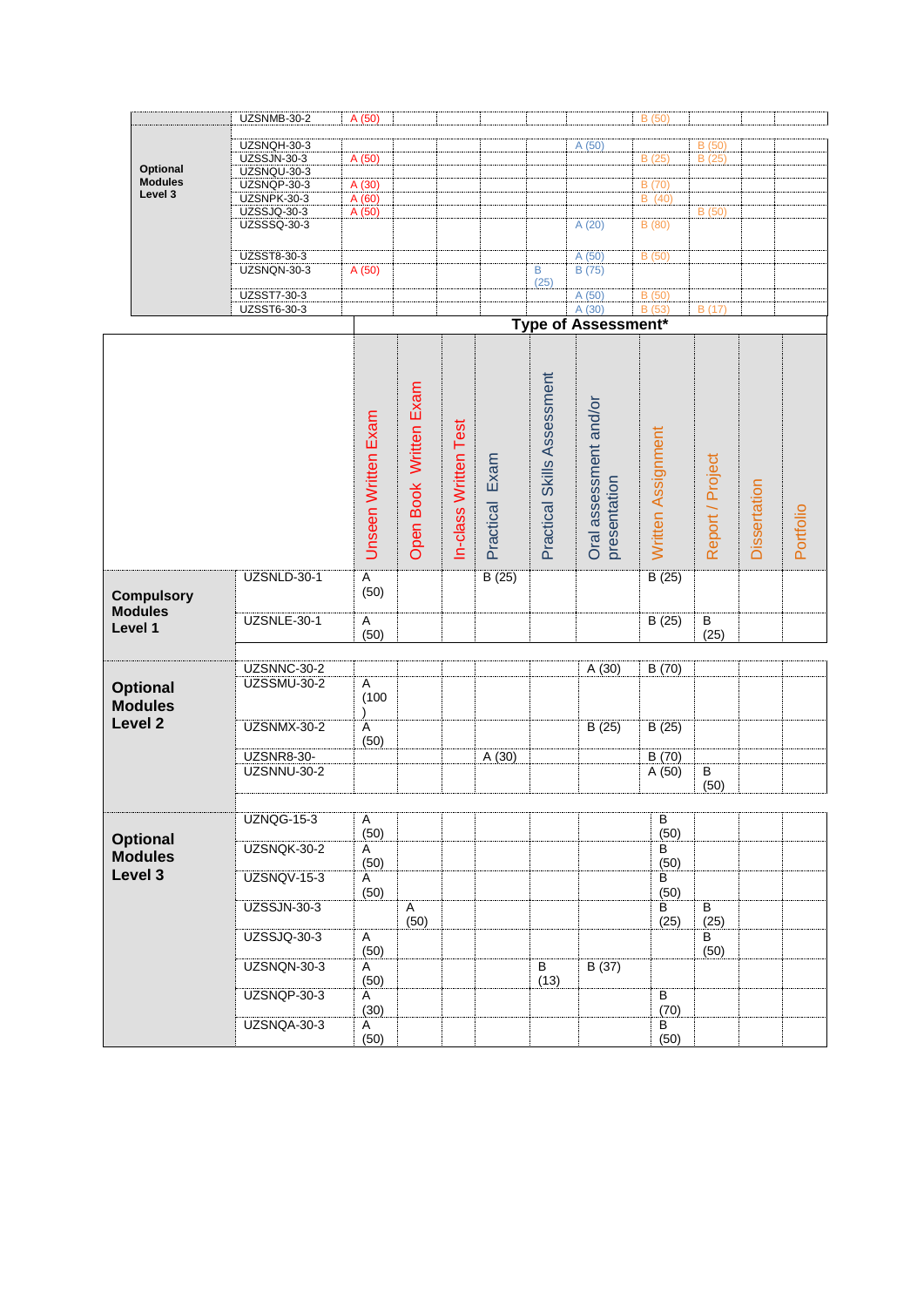# **Part 6: Programme Structure**

This structure diagram demonstrates the student journey from Entry through to Graduation for a typical **full time student**, including: level and credit requirements; interim award requirements; and module diet, including compulsory and optional modules.

|              |                   |                                                                                                                                                                                                                                                           | <b>Optional Modules</b>                                                                                                                                                                                                                                                                                                                                                                             | <b>Interim Awards</b>                                                                                                                                                                                                                   |
|--------------|-------------------|-----------------------------------------------------------------------------------------------------------------------------------------------------------------------------------------------------------------------------------------------------------|-----------------------------------------------------------------------------------------------------------------------------------------------------------------------------------------------------------------------------------------------------------------------------------------------------------------------------------------------------------------------------------------------------|-----------------------------------------------------------------------------------------------------------------------------------------------------------------------------------------------------------------------------------------|
| <b>Entry</b> |                   | <b>Compulsory Modules</b>                                                                                                                                                                                                                                 |                                                                                                                                                                                                                                                                                                                                                                                                     |                                                                                                                                                                                                                                         |
|              | Year <sub>1</sub> | UZSNLF-30-1<br>$\bullet$<br>Foundations in Social<br>Theory<br>UZSNLD-30-1<br>$\bullet$<br>Introduction to<br><b>Criminological Theory</b><br>UZSNLE-30-1<br>$\bullet$<br>Introduction to Criminal                                                        | None                                                                                                                                                                                                                                                                                                                                                                                                | <b>Certificate in Higher</b><br>Education -<br>Sociology with<br>Criminology<br>Other requirements:                                                                                                                                     |
|              |                   | Justice<br>UZSST3-15-1<br>$\bullet$<br>Sociological Practice<br>UZRSTQ-15-1<br>$\bullet$<br><b>Critical Thinking</b>                                                                                                                                      |                                                                                                                                                                                                                                                                                                                                                                                                     | 120 credits of which<br>not less than 100<br>credits are at Level I<br>or above                                                                                                                                                         |
|              |                   | <b>Compulsory Modules</b>                                                                                                                                                                                                                                 | <b>Optional Modules</b>                                                                                                                                                                                                                                                                                                                                                                             | <b>Interim Awards</b>                                                                                                                                                                                                                   |
|              | 2<br>Year         | <b>UZSST5-30-2</b><br>$\bullet$<br><b>Social Transformations</b><br>UZSST4-30-2<br>$\bullet$<br>Social Inequalities and<br>Diversity<br><b>UZQSTA-15-2</b><br>$\bullet$<br>Nature and Use of<br>Research<br>UZSSTR-15-2<br>Developing Self and<br>Society | Students must take 30 credits of<br>Level 2 (or above) criminology<br>modules from the approved list<br>below:<br>UZSNNU-30-2<br>$\bullet$<br>Transgression<br><b>UZSNR8-30-2</b><br>$\bullet$<br>Drugs, Crime and Society<br>UZSNNC-30-2<br>$\bullet$<br>Criminal Psychology<br><b>UZSSMU-30-2</b><br>$\bullet$<br>Policing and Prisons<br>UZSNMX-30-2<br>$\bullet$<br>Youth Crime, Youth Justice. | Diploma in Higher<br><b>Education</b><br>with<br>Sociology<br>Criminology<br>Other requirements:<br>240 of which not less<br>than 220 credits are<br>at Level 1 or above<br>and not less than 100<br>credits are at Level 2<br>or above |
|              | ዾ                 | See International variant - next page                                                                                                                                                                                                                     | Use this space to describe optional/compulsory year abroad/placement                                                                                                                                                                                                                                                                                                                                |                                                                                                                                                                                                                                         |
|              |                   | <b>Compulsory Modules</b>                                                                                                                                                                                                                                 | <b>Optional Modules</b>                                                                                                                                                                                                                                                                                                                                                                             | <b>Interim Awards</b>                                                                                                                                                                                                                   |
|              | ω<br>Year         | <b>USPSTS-30-3</b><br>Social Sciences Project and<br><b>Placement Module</b>                                                                                                                                                                              | Students must take 60 credits from the<br>following list:<br>UZSNQH-30-3<br>Stop, Look, Listen: A Sociology of                                                                                                                                                                                                                                                                                      | <b>BA Sociology with</b><br>Criminology                                                                                                                                                                                                 |
|              |                   |                                                                                                                                                                                                                                                           | Culture<br>UZSNQP-30-3<br>$\bullet$                                                                                                                                                                                                                                                                                                                                                                 | Other requirements<br>300 credits of which                                                                                                                                                                                              |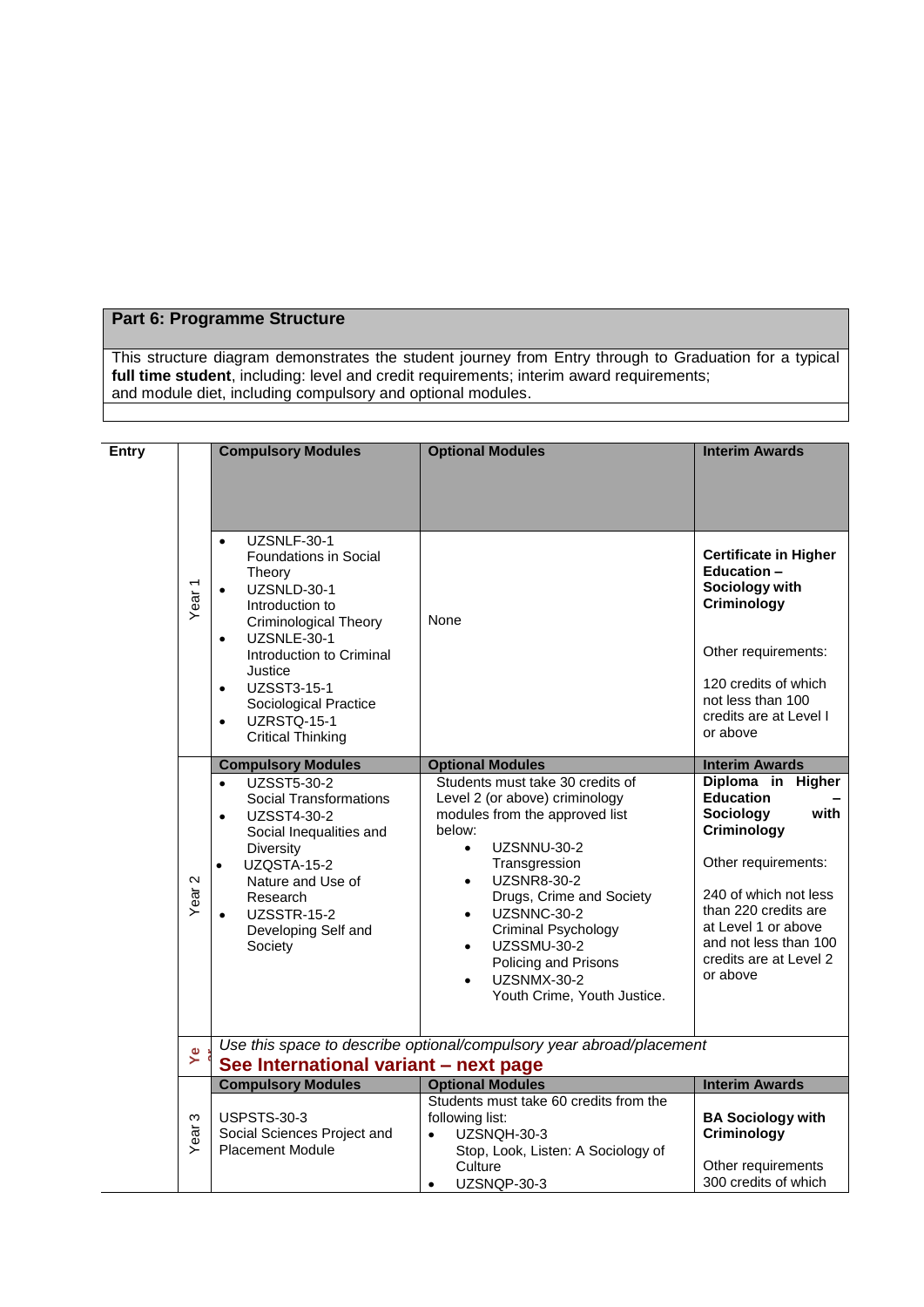| Childhood Disorder and Disordered<br>Childhood.<br>UZSNPK-30-3<br>$\bullet$<br>Psychoanalysis, Society and the<br>Irrational<br>UZSSJQ-30-3<br>$\bullet$<br>Digital Media and Society.<br>UZSNQN-30-3<br>Representations of Crime and                                                                                                                                                                                           | not less than 280<br>credits are at Level 1<br>or above, not less<br>than 100 credits are<br>at Level 2 or above<br>and not less than 60<br>credits at Level 3 or<br>above                                                                                                                  |
|---------------------------------------------------------------------------------------------------------------------------------------------------------------------------------------------------------------------------------------------------------------------------------------------------------------------------------------------------------------------------------------------------------------------------------|---------------------------------------------------------------------------------------------------------------------------------------------------------------------------------------------------------------------------------------------------------------------------------------------|
| Deviance<br>UZSSSQ-30-3<br>$\bullet$<br>Bodies, Technology and Society<br>UZSST8-30-3<br>$\bullet$<br>The Sociology of Madness and<br><b>Mental Disorders</b><br>UZSST7-30-3<br>$\bullet$<br><b>Religion and Society</b><br>UZSST6-30-3<br>$\bullet$<br>Politics and Society in the Global Age<br>UZSNQU-30-3<br>$\bullet$<br>Family Problems - Problem Families:<br>Psycho-Social Perspectives on<br>Family and Community Life | Target/Highest:<br><b>BA (Hons)</b><br>Sociology with<br>Criminology<br>Credit requirements<br>360 credits of which<br>not less than 340 are<br>at Level 1 or above,<br>not less than 200<br>credits are at Level 2<br>or above and not less<br>than 100 credits are<br>at Level 3 or above |
| <b>AND</b><br>Students must take 30 credits from the<br>following list:<br>UZSNQK-30-3<br>Comparative and Transnational<br>Criminology<br>UZSNQV-15-3<br>$\bullet$<br>Terrorism<br>UZSNQG-15-3<br>Victims and Victimology<br>UZSNQA-30-3<br>$\bullet$<br><b>Critical Criminology</b><br><b>UZSSJN-30-3</b><br>$\bullet$<br>Protest, Policing and Public<br>Order.                                                               |                                                                                                                                                                                                                                                                                             |

**Graduation**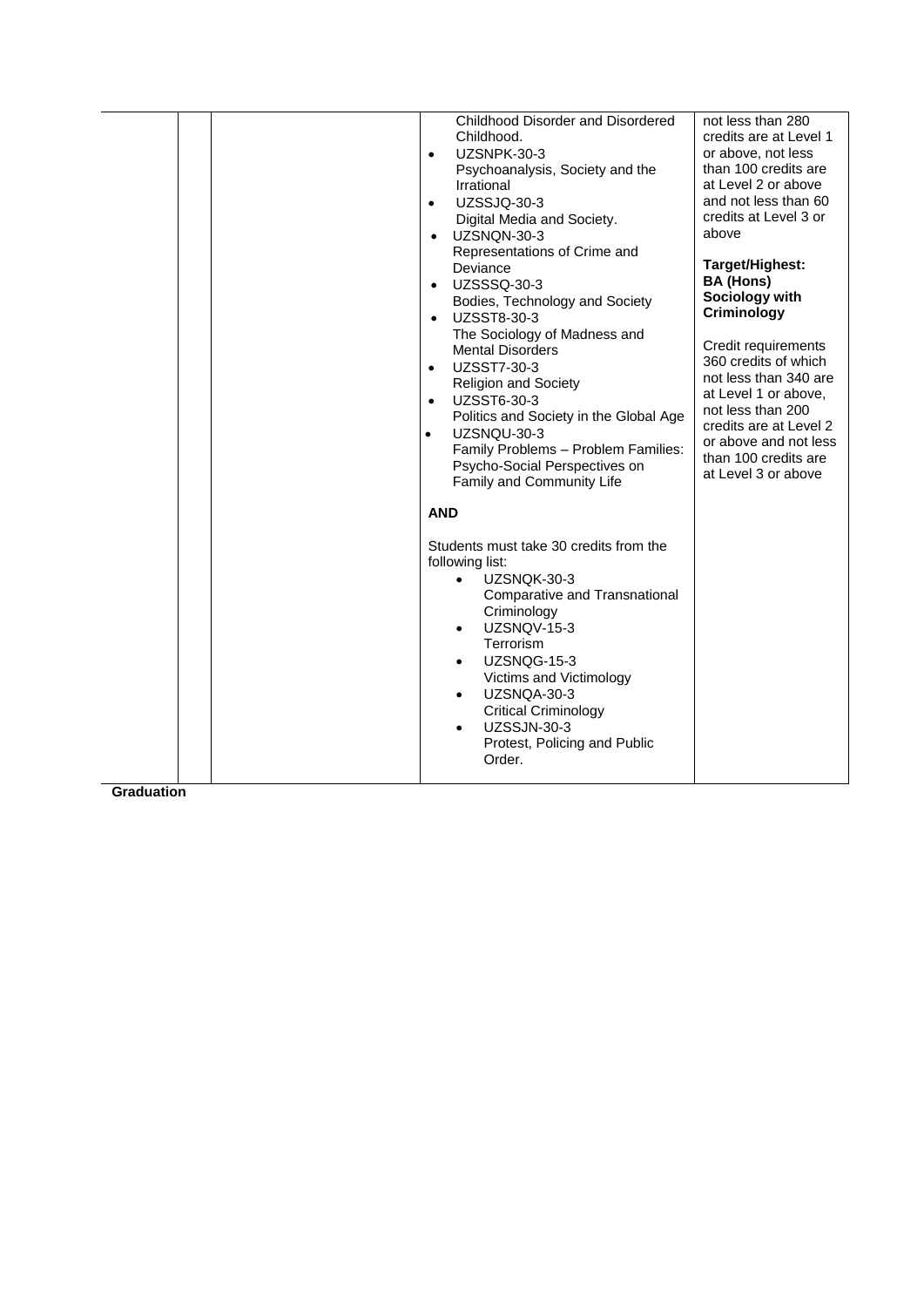**Level 2 BA (Hons) Sociology with Criminology International Variant** – Sociology AND Criminal Justice undergraduate programmes, College of Humanities and Sciences. Virginia Commonwealth University

# **NOTE: STUDENTS MUST TAKE A TOTAL OF 8 (US three credit – Level 300/400) MODULES**

|                                         | <b>Compulsory</b><br>modules<br><b>Students</b><br>must<br>take the following<br>module:                                                       | <b>Optional modules</b><br>Students must take 6 of the following modules (*see<br>also final comment in this column) four from the list of<br>Sociology modules and two from the list of Criminology<br>modules.                                                                                                                                                                                                                                          | <b>Interim Awards:</b><br>Credit<br>requirements: 240<br>(EQUIVALENT) –<br>Diploma in Higher<br>Education |
|-----------------------------------------|------------------------------------------------------------------------------------------------------------------------------------------------|-----------------------------------------------------------------------------------------------------------------------------------------------------------------------------------------------------------------------------------------------------------------------------------------------------------------------------------------------------------------------------------------------------------------------------------------------------------|-----------------------------------------------------------------------------------------------------------|
|                                         | <b>SOCY 321</b><br>$\bullet$<br>Class,<br>Status,<br>Power<br><b>SOCY 320</b><br>$\bullet$<br>Research<br>Methods in<br>the Social<br>Sciences | The following is an indicative list of optional modules<br>that are relevant to the programme. Modules offered<br>at VCU vary from year to year and the modules<br>relevant to the programme are wide-ranging. The final<br>list of modules taken by each student will be verified<br>by the Programme Manager (or representative) in<br>order to ensure they are all relevant to the<br>Programme.                                                       | Other<br>$\bullet$<br>requirements<br>None                                                                |
| UWE level 2 (VCU Level 300/400 modules) |                                                                                                                                                | Sociology<br>SOCY 303 Sociology of Deviant Behavior<br>SOCY 327 Urban Sociology<br>SOCY 370 Mass Media & Society<br>SOCY 391 Sociology of Food<br>SOCY 402 Sociological Theory<br>$\bullet$<br>SOCY 446 Sociology of Mental Disorder<br>Criminology                                                                                                                                                                                                       |                                                                                                           |
|                                         |                                                                                                                                                | CRJS 350 Evaluation and Treatment of the Offender<br>CRJS 355 Criminological Theory<br>CRJS 370 Criminalistics and Crime Analysis<br>$\bullet$<br>CRJS 378 Juvenile Justice, Law and Process<br>$\bullet$<br>CRJS 382 Women in the Justice system<br>CRJS 463 Comparative CJS                                                                                                                                                                             |                                                                                                           |
|                                         |                                                                                                                                                | *It may be possible for the future to make other courses at<br>VCU (within the field of Social Sciences and Humanities)<br>available to our students since this is the norm for VCU<br>students. These will be at Level 300 or 400 courses only.<br>Under these circumstances it is envisaged Sociology with<br>Criminology students will then be allowed to take up to two<br>courses outside of the disciplines of their existing<br>programme of study |                                                                                                           |

In accordance with UWE Academic Regulations and Procedures, the modules studied at VCU will be recognised by UWE as contributing to the credit requirements of the award as accredited learning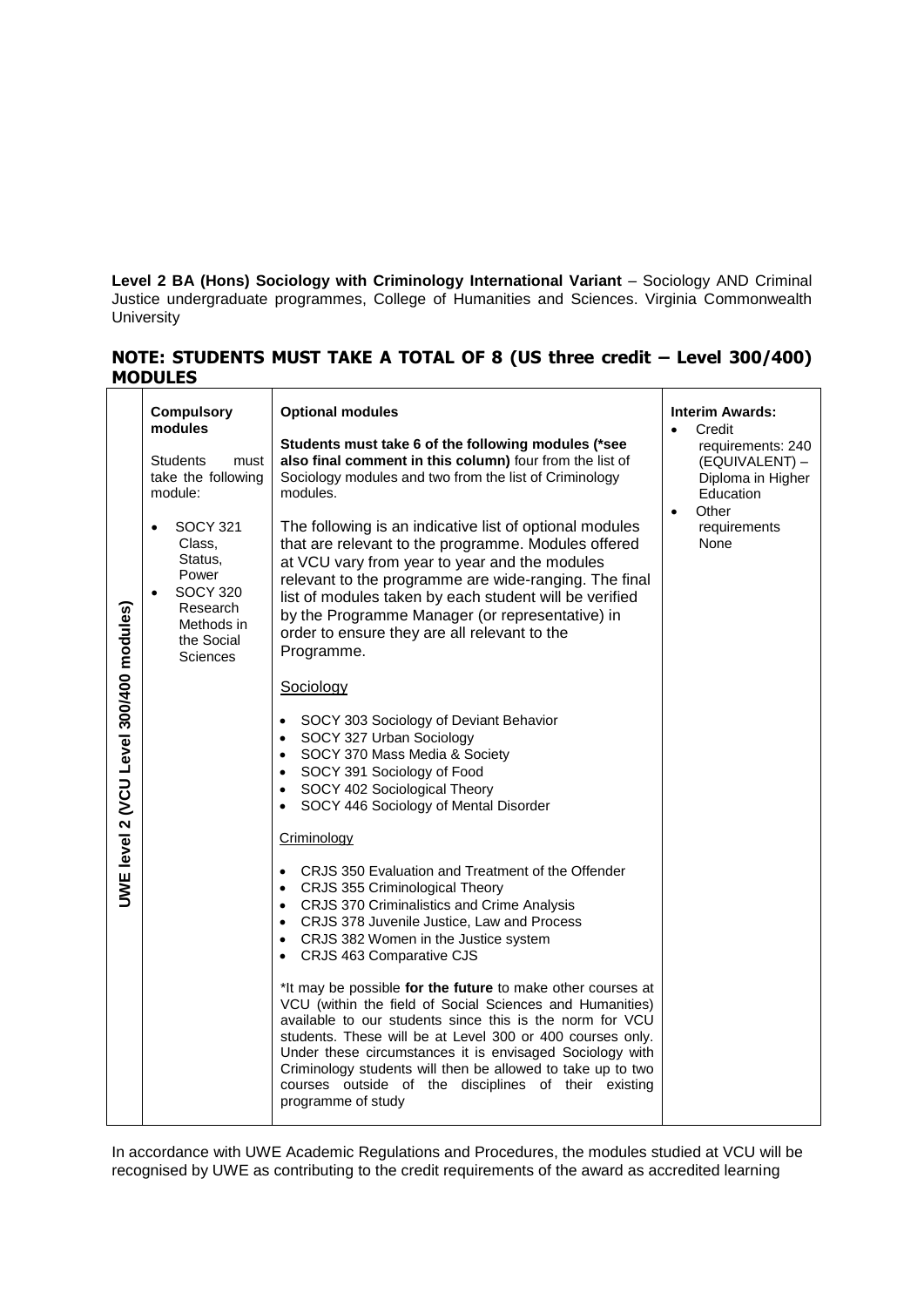(AL), subject to the student achieving a pass in each of the VCU modules. No marks will be transferred from VCU to UWE. The assessment outcomes against the equivalent UWE modules will be pass or fail only. For information on what happens if a UWE student at VCU fails one or more of the VCU modules taken, please see section 6 of this Programme Specification.

### **Part time:**

The following structure diagram demonstrates the student journey from Entry through to Graduation for a typical **part time student.**

| <b>Entry</b> |          | <b>Compulsory Modules</b>                                                                                                                                   | <b>Optional Modules</b>                                                                                                                                                                                                                                                                                                                          | <b>Interim Awards</b>                                                                                                                                                                                                                      |
|--------------|----------|-------------------------------------------------------------------------------------------------------------------------------------------------------------|--------------------------------------------------------------------------------------------------------------------------------------------------------------------------------------------------------------------------------------------------------------------------------------------------------------------------------------------------|--------------------------------------------------------------------------------------------------------------------------------------------------------------------------------------------------------------------------------------------|
|              | $\Xi$    | UZSNLF-30-1<br>$\bullet$<br>Foundations in Social<br>Theory<br>UZSST3-15-1<br>Sociological Practice<br>UZRSTQ-15-1<br>$\bullet$<br><b>Critical Thinking</b> | None                                                                                                                                                                                                                                                                                                                                             |                                                                                                                                                                                                                                            |
|              | 1.2      | UZSNLD-30-1<br>$\bullet$<br>Introduction to<br><b>Criminological Theory</b><br>UZSNLE-30-1<br>$\bullet$<br>Introduction to Criminal<br>Justice              | None                                                                                                                                                                                                                                                                                                                                             | Certificate in<br><b>Higher Education</b><br>- Sociology with<br>Criminology<br>Other requirements:<br>120 credits of which<br>not less than 100<br>credits are at Level I<br>or above                                                     |
|              |          | <b>Compulsory Modules</b>                                                                                                                                   | <b>Optional Modules</b>                                                                                                                                                                                                                                                                                                                          | <b>Interim Awards</b>                                                                                                                                                                                                                      |
|              | 2.1      | <b>UZSST4-30-2</b><br>$\bullet$<br>Social Inequalities and<br><b>Diversity</b><br>UZSST5-30-2<br>$\bullet$<br><b>Social Transformations</b>                 | None                                                                                                                                                                                                                                                                                                                                             |                                                                                                                                                                                                                                            |
|              | 2.2      | UZQSTA-15-2<br>$\bullet$<br>Nature and Use of<br>Research<br>UZSSTR-15-2<br>$\bullet$<br>Developing Self and Society                                        | Students must take 30 credits of<br>Level 2 (or above) criminology<br>modules from the list below:<br>UZSNNU-30-2<br>Transgression<br><b>UZSNR8-30-2</b><br>$\bullet$<br>Drugs, Crime and Society<br>UZSNNC-30-2<br>$\bullet$<br>Criminal Psychology<br><b>UZSSMU-30-2</b><br>Policing and Prisons<br>UZSNMX-30-2<br>Youth Crime, Youth Justice. | Diploma in Higher<br><b>Education</b><br>Sociology<br>with<br>Criminology<br>Other requirements:<br>240 of which not<br>less than 220<br>credits are at Level<br>1 or above and not<br>less than 100<br>credits are at Level<br>2 or above |
|              | $\omega$ | <b>Compulsory Modules</b>                                                                                                                                   | <b>Optional Modules</b>                                                                                                                                                                                                                                                                                                                          | <b>Interim Awards</b>                                                                                                                                                                                                                      |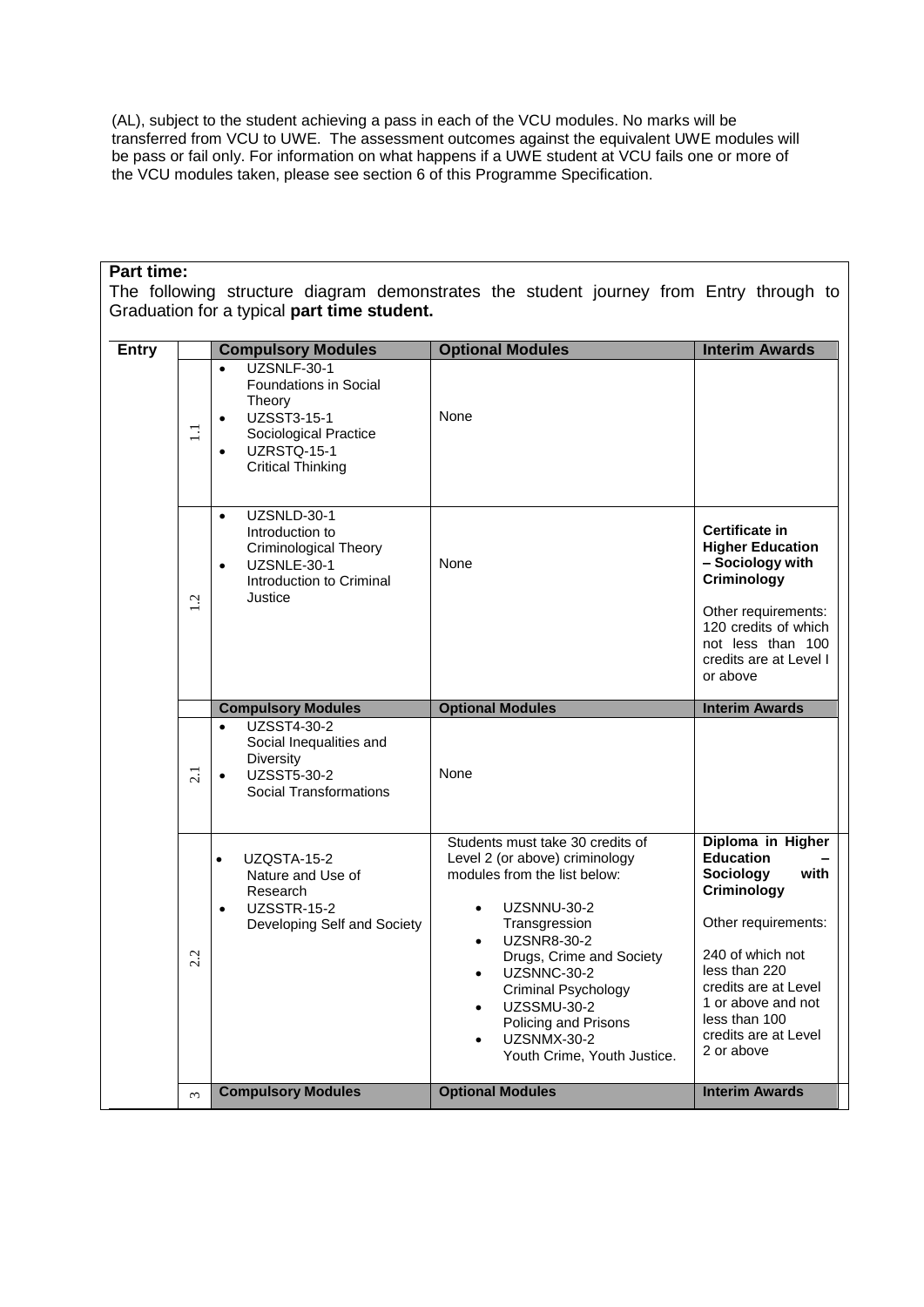|      | Students must take 30 credits from the                                           |  |
|------|----------------------------------------------------------------------------------|--|
|      | following list sociology modules:                                                |  |
|      | UZSNQH-30-3<br>$\bullet$                                                         |  |
|      | Stop, Look, Listen: A Sociology of                                               |  |
|      | Culture                                                                          |  |
|      | UZSNQP-30-3<br>$\bullet$                                                         |  |
|      | Childhood Disorder and Disordered                                                |  |
|      | Childhood.                                                                       |  |
|      | UZSNPK-30-3<br>$\bullet$                                                         |  |
| None | Psychoanalysis, Society and the                                                  |  |
|      | Irrational                                                                       |  |
|      | UZSSJQ-30-3<br>$\bullet$                                                         |  |
|      | Digital Media and Society.                                                       |  |
|      | • UZSSSQ-30-3                                                                    |  |
|      | Bodies, Technology and Society                                                   |  |
|      | <b>UZSST8-30-3</b><br>$\bullet$<br>The Sociology of Madness and                  |  |
|      | <b>Mental Disorders</b>                                                          |  |
|      | UZSST7-30-3<br>$\bullet$                                                         |  |
|      | <b>Religion and Society</b>                                                      |  |
|      | UZSST6-30-3<br>$\bullet$                                                         |  |
|      | Politics and Society in the Global                                               |  |
|      | Age                                                                              |  |
|      | UZSNQU-30-3<br>$\bullet$                                                         |  |
|      | Family Problems - Problem                                                        |  |
|      | Families: Psycho-Social                                                          |  |
|      | Perspectives on Family and                                                       |  |
|      | <b>Community Life</b>                                                            |  |
|      |                                                                                  |  |
|      | <b>AND</b>                                                                       |  |
|      | Students must take 30 credits from the<br>following list of criminology modules: |  |
|      | • UZSSJN-30-3                                                                    |  |
|      | Protest, Policing and Public Order.                                              |  |
|      | • UZSNQN-30-3                                                                    |  |
|      | Representations of Crime and                                                     |  |
|      | Deviance                                                                         |  |
|      | UZSNQK-30-3<br>$\bullet$                                                         |  |
|      | Comparative and Transnational                                                    |  |
|      | Criminology                                                                      |  |
|      |                                                                                  |  |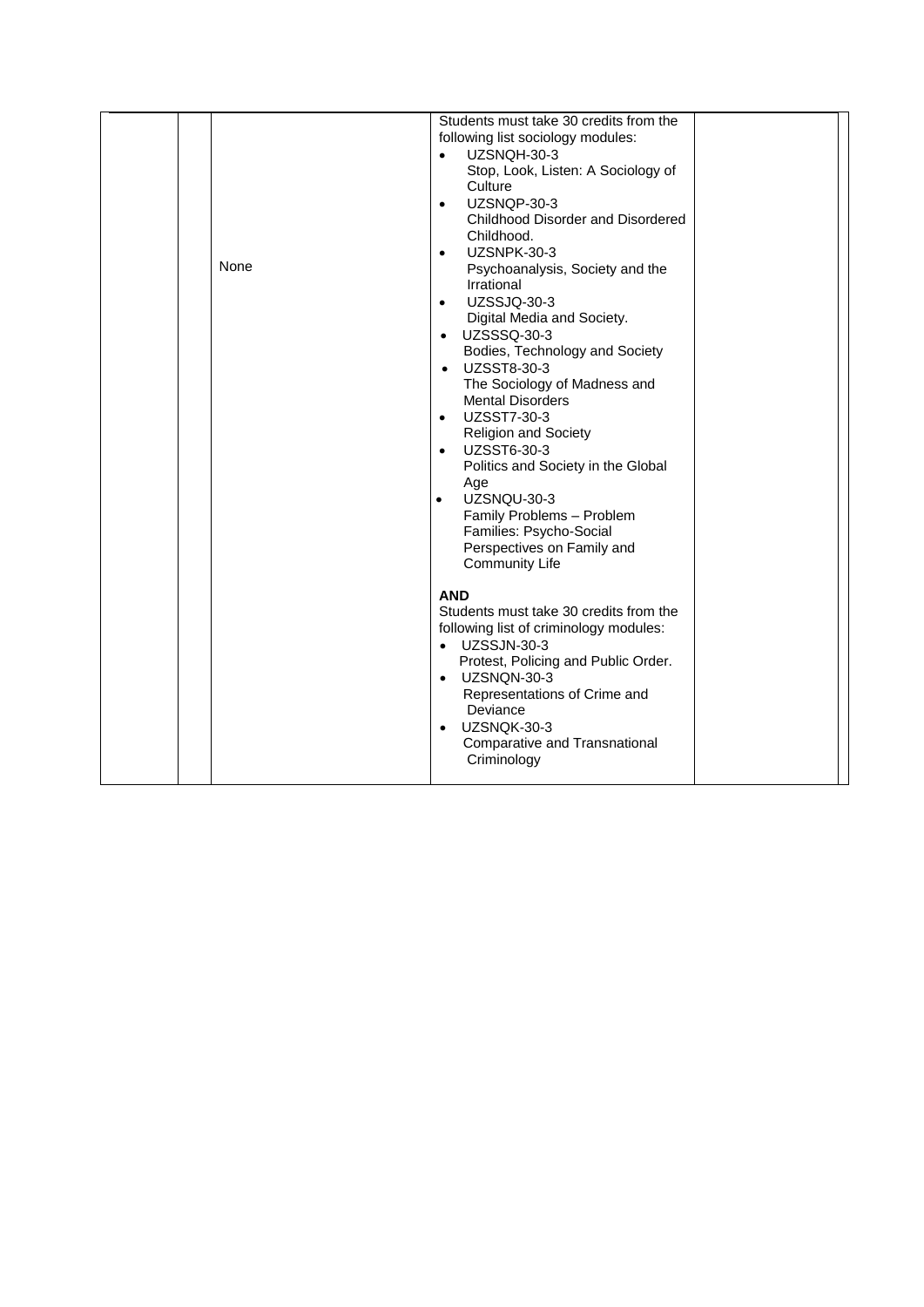| Students must take 30 credits from the<br><b>USPSTS-30-3</b><br>$\bullet$                                                                                                                                                                                                                                                                                                                                                                                                                                                                                                                                                                                                                                                                                                                                                                                                                                                                                                                                                                                                                                                               |  | Terrorism<br>UZSNQG-15-3<br>$\bullet$<br>Victims and Victimology<br>UZSNQA-30-3<br>$\bullet$<br><b>Critical Criminology</b><br>$\bullet$<br><b>UZSSJN-30-3</b><br>$\bullet$<br>Protest, Policing and Public Order. | <b>BA Sociology with</b>                                                                                                                                                                                                                                                                                                                                                                                             |
|-----------------------------------------------------------------------------------------------------------------------------------------------------------------------------------------------------------------------------------------------------------------------------------------------------------------------------------------------------------------------------------------------------------------------------------------------------------------------------------------------------------------------------------------------------------------------------------------------------------------------------------------------------------------------------------------------------------------------------------------------------------------------------------------------------------------------------------------------------------------------------------------------------------------------------------------------------------------------------------------------------------------------------------------------------------------------------------------------------------------------------------------|--|--------------------------------------------------------------------------------------------------------------------------------------------------------------------------------------------------------------------|----------------------------------------------------------------------------------------------------------------------------------------------------------------------------------------------------------------------------------------------------------------------------------------------------------------------------------------------------------------------------------------------------------------------|
| Criminology<br>following list of Sociology modules:<br>Social Sciences Project and<br><b>Placement Module</b><br>UZSNQH-30-3<br>$\bullet$<br>Stop, Look, Listen: A Sociology of<br>Culture<br><b>UZSSJN-30-3</b><br>$\bullet$<br>Protest, Policing and Public Order.<br>UZSNQP-30-3<br>$\bullet$<br>Childhood Disorder and Disordered<br>Childhood.<br>UZSNPK-30-3<br>$\bullet$<br>Psychoanalysis, Society and the<br>above<br>Irrational<br><b>UZSSJQ-30-3</b><br>$\bullet$<br>Target/Highest:<br>Digital Media and Society<br><b>BA (Hons)</b><br>UZSSSQ-30-3<br>$\bullet$<br>Sociology with<br>Bodies, Technology and Society<br>3.2<br>Criminology<br>UZSNQN-30-3<br>$\bullet$<br>Representations of Crime and<br>Deviance<br>UZSST8-30-3<br>$\bullet$<br>The Sociology of Madness and<br>are at Level 1 or<br><b>Mental Disorders</b><br>UZSST7-30-3<br>$\bullet$<br><b>Religion and Society</b><br>UZSST6-30-3<br>$\bullet$<br>Politics and Society in the Global<br>Age<br>UZSNQU-30-3<br>$\bullet$<br>Family Problems - Problem<br>Families: Psycho-Social<br>Perspectives on Family and<br><b>Community Life</b><br>Graduation |  |                                                                                                                                                                                                                    | Other requirements<br>300 credits of which<br>not less than 280<br>credits are at Level<br>1 or above, not less<br>than 100 credits are<br>at Level 2 or above<br>and not less than 60<br>credits at Level 3 or<br>Credit requirements<br>360 credits of which<br>not less than 340<br>above, not less than<br>200 credits are at<br>Level 2 or above<br>and not less than<br>100 credits are at<br>Level 3 or above |